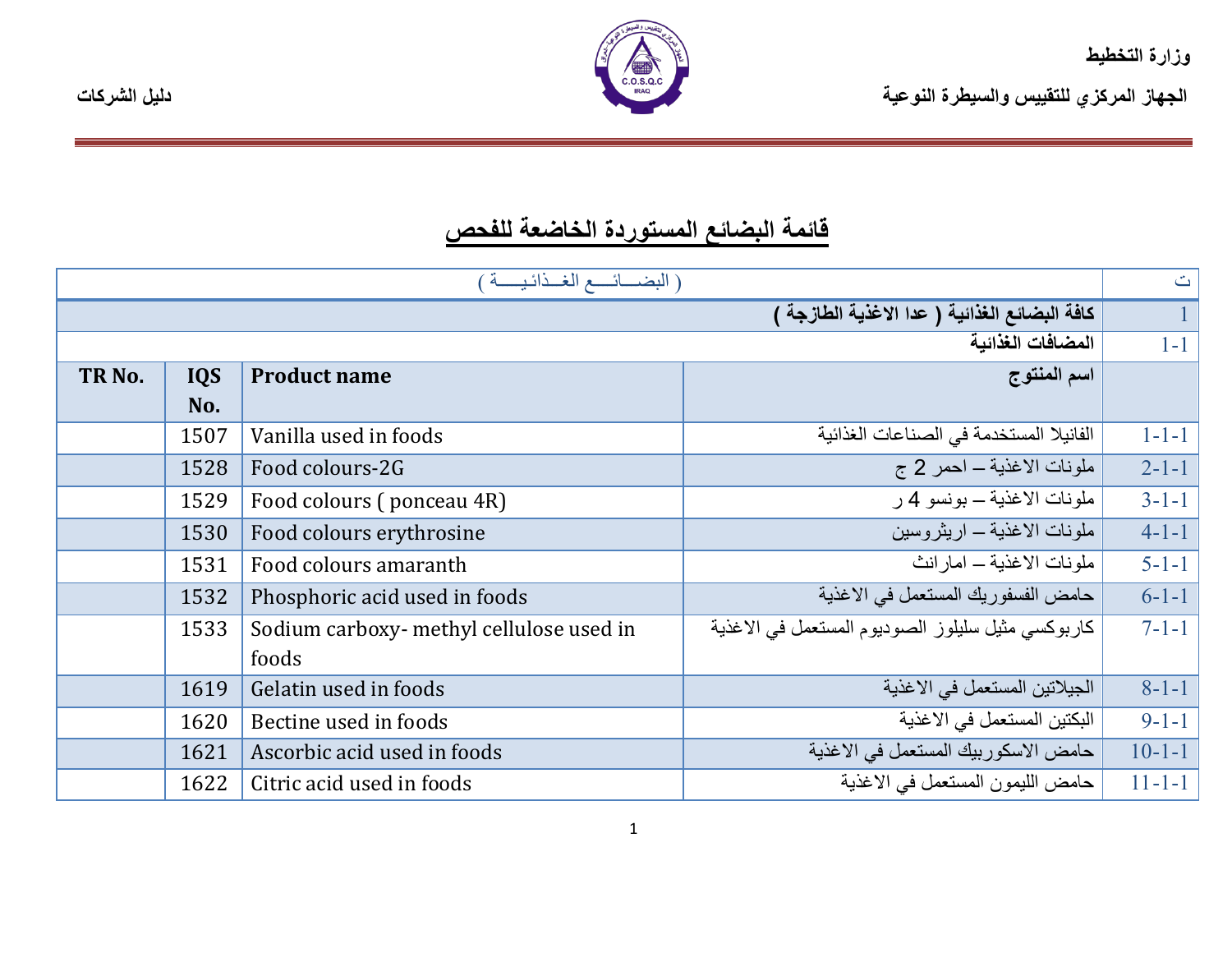

| 1623 | Food colours annatto extracts      | ملونات الاغذية مستخلصات الاناتو          | $12 - 1 - 1$ |
|------|------------------------------------|------------------------------------------|--------------|
| 1645 | Tartaric acid used in foods        | حامض التارتاريك المستعمل في الاغذية      | $13 - 1 - 1$ |
| 1646 | Lecithin used in foods             | اللسيثين المستعمل في الاغذية             | $14 - 1 - 1$ |
| 1649 | Tragaganth Gum Used in Foods       | صمغ التر اكاكانث                         | $15 - 1 - 1$ |
| 1650 | Glacial acetic acid used in foods  | حامض الخليك الثلجي المستعمل في الاغذية   | $16 - 1 - 1$ |
| 1651 | Sodium benzoate used in foods      | بنزوات الصوديوم المستعمل في الاغذية      | $17 - 1 - 1$ |
| 1684 | Essential oils-oil of aniseed      | الز يوت العطر ية ز يت اليانسو ن          | $18 - 1 - 1$ |
| 1725 | Ammonium bicarbonate used in foods | بيكاربونات الامونيوم المستعمل في الاغذية | $19 - 1 - 1$ |
| 1726 | Sodium bicarbonate used in foods   | بيكاربونات الصوديوم المستعمل في الاغذية  | $20 - 1 - 1$ |
| 1727 | Sodium citrate used in foods       | سترات الصوديوم المستعمل في الاغذية       | $21 - 1 - 1$ |
| 1752 | Calcium carbonate used in foods    | كاربونات الكاليسيوم المستعمل في الاغذية  | $22 - 1 - 1$ |
| 1753 | Sodium pyrophosphate used in foods | بايروفوسفات الصوديوم المستعمل في الاغذية | $23 - 1 - 1$ |
| 1754 | Hydrogen biroxide used in foods    | بيروكسيد الهيدروجين المستعمل في الاغذية  | $24 - 1 - 1$ |
| 1783 | Essential oils - oil of cardamom   | الزيوت العطرية زيت الهيل                 | $25 - 1 - 1$ |
| 1784 | Saccharin used in foods            | السكرين المستعمل في الاغذية              | $26 - 1 - 1$ |
| 1785 | Acesuilfame used in foods          | الاسيسلفام المستعمل في الاغذية           | $27 - 1 - 1$ |
| 1786 | Sulpher dioxide used in foods      | ثاني اوكسيد الكبريت المستعمل في الاغذية  | $28 - 1 - 1$ |
| 1857 | Sodium nitrite used in foods       | نتريت الصوديوم المستعمل في الاغذية       | $29 - 1 - 1$ |
| 1859 | Arabic gum used in foods           | الصمغ العربي المستعمل في الاغذية         | $30-1-1$     |
| 1928 | Curcumin used in foods             | الكركمين المستعمل في الاغذية             | $31 - 1 - 1$ |
| 1932 | Potassium iodated used in foods    | يودات البوناسيوم المستعمل في الاغذية     | $32 - 1 - 1$ |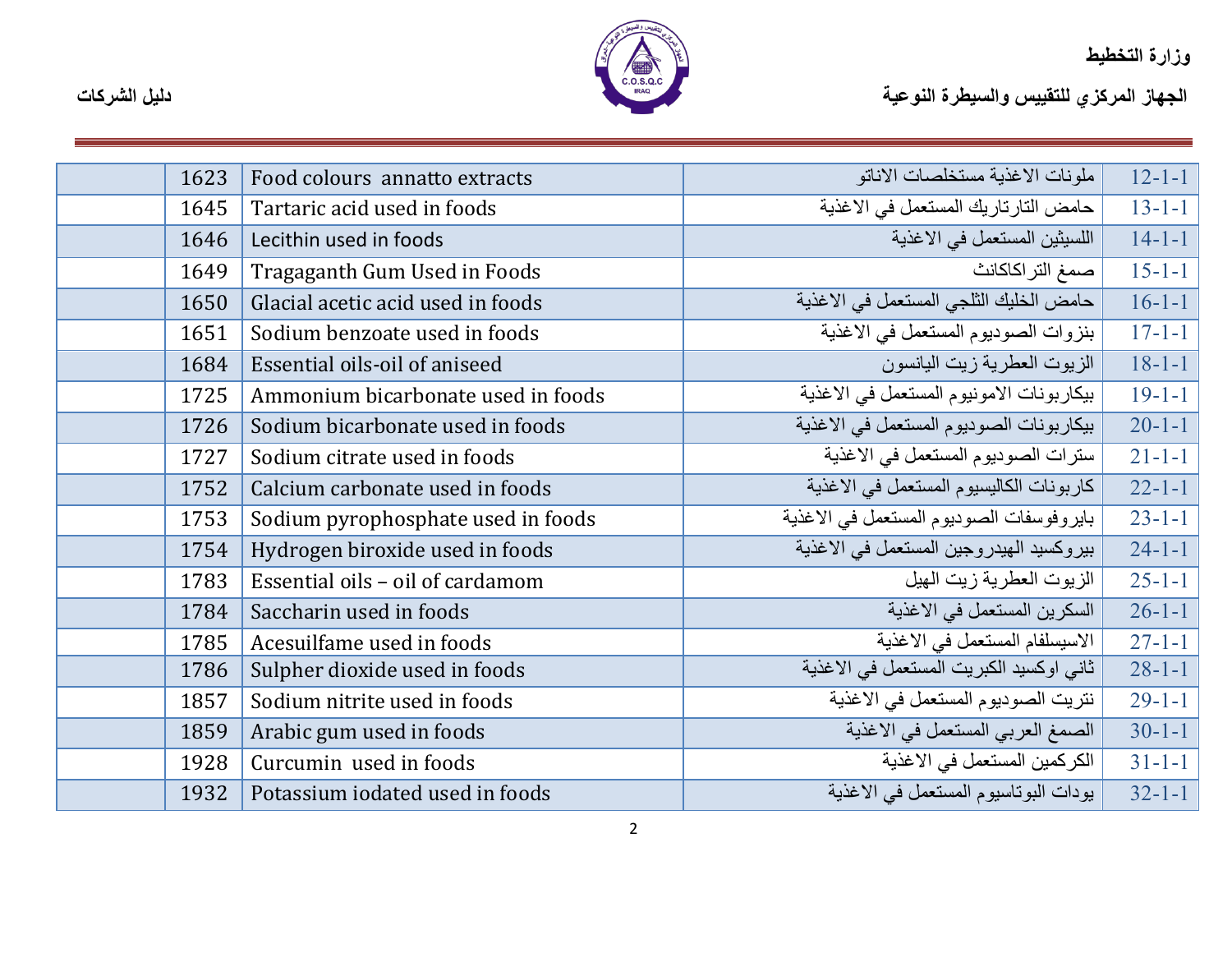

الجهاز المركزي للتقييس والسيطرة النوعية<br>الجهاز المركزي للتقييس والسيطرة النوعية

| 1959 | Activated carbon used in foods          | الكاربون المنشط                            | $33 - 1 - 1$ |
|------|-----------------------------------------|--------------------------------------------|--------------|
| 1960 | Aspartame used in foods                 | الاسبرتام المستعمل في الاغذية              | $34-1-1$     |
| 1961 | Talc used in foods                      | الطلق المستعمل في الاغذية                  | $35 - 1 - 1$ |
| 1963 | Sodium hydroxide used in foods          | هيدروكسيد الصوديوم المستعمل في الاغذية     | $36 - 1 - 1$ |
| 1964 | Caramel used in foods                   | الكراميل المستعمل في الاغذية               | $37 - 1 - 1$ |
| 1965 | Paraffin wax used in foods              | شمع البارافين المستعمل في الاغذية          | $38 - 1 - 1$ |
| 1967 | Niacin used in foods                    | النياسين المستعمل في الاغذية               | $39-1-1$     |
| 1968 | Tannic acid used in foods               | حامض التانيك المستعمل في الاغذية           | $40 - 1 - 1$ |
| 1969 | Titanium dioxide used in foods          | ثاني اوكسيد التيتانيوم المستعمل في الاغذية | $41 - 1 - 1$ |
| 1970 | Sorbitol used in foods                  | السوربيتول المستعمل في الاغذية             | $42 - 1 - 1$ |
| 1991 | Lactic acid used in foods               | حامض اللاكتيك المستعمل في الاغذية          | $43 - 1 - 1$ |
| 1993 | Sodium nitrate used in foods            | نترات الصوديوم المستعمل في الاغذية         | $44 - 1 - 1$ |
| 1994 | Sodium metadisulphate used in foods     | ميتا ثنائي كبريتيت الصوديوم                | $45 - 1 - 1$ |
| 2035 | Iron oxides                             | اكاسيد الحديد                              | $46 - 1 - 1$ |
| 2037 | Mannitol used in foods                  | المانيتول المستعمل في الاغذية              | $47 - 1 - 1$ |
| 2038 | Liquid paraffin used in foods           | الزيت المعدني زيت البارفين                 | $48 - 1 - 1$ |
| 2039 | Carob bean gum used in foods            | صمغ حلبة الغروب                            | $49-1-1$     |
| 2040 | Sodium dihydrogen citrate used in foods | سنرات الصوديوم ثنائية الهيدروجين           | $50 - 1 - 1$ |
| 2041 | Beet red used in foods                  | احمر البنجر                                | $51 - 1 - 1$ |
| 2042 | Fumaric acid used in foods              | حامض الفيوماريك                            | $52 - 1 - 1$ |
| 2043 | Potassium sulfate used in foods         | كبريتات البوتاسيوم                         | $53 - 1 - 1$ |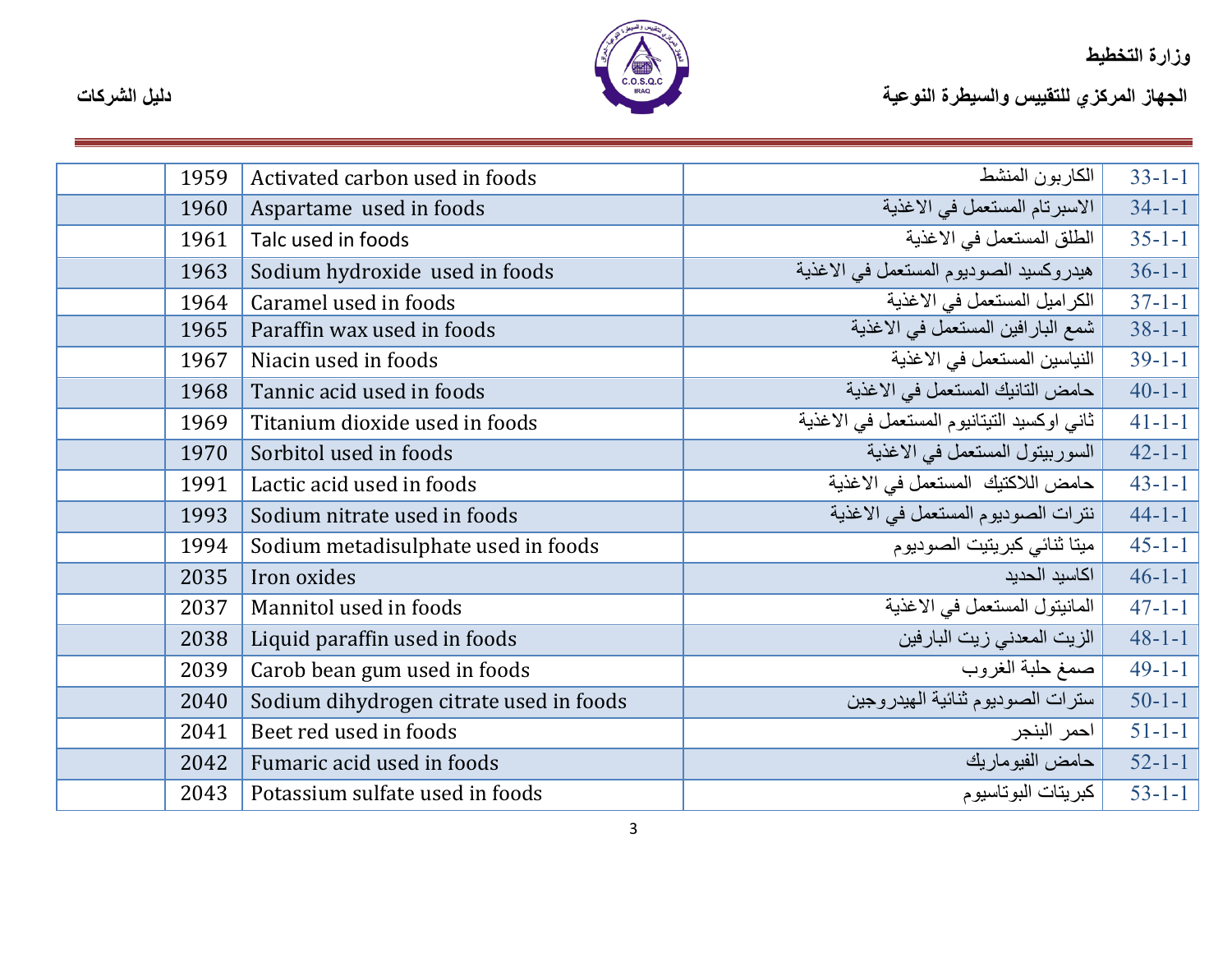

| 2048 | Potassium promate used in foods            | برومات البوتاسيوم                              | $54 - 1 - 1$ |
|------|--------------------------------------------|------------------------------------------------|--------------|
| 2049 | Calcium benzoate used in foods             | بنزوات الكاليسيوم                              | $55 - 1 - 1$ |
| 2050 | Vegetable carotenes used in foods          | الكاروتينات النباتية المستعملة في الاغذية      | $56 - 1 - 1$ |
| 2051 | Nitropropane used in foods                 | النيتروبروبان                                  | $57-1-1$     |
| 2061 | Benzoic acid used in foods                 | حامض البنزويك                                  | $58 - 1 - 1$ |
| 2062 | Diethyl ether used in foods                | ايثر ثنائي الاثيل                              | $59-1-1$     |
| 2063 | Essential oils / oil of spearmint          | زيت النعناع                                    | $60-1-1$     |
| 2073 | Oil of lemon, Italy obtained by expression | زيت الليمون الايطالي المستخرج بالعصر           | $61 - 1 - 1$ |
| 2074 | Oil of sweet orange obtained by expression | زيت البرتقال الحلو المستخرج بالعصر             | $62 - 1 - 1$ |
| 2075 | Potassium sulfate used in foods            | كبريتيت البوتاسيوم المستخرج بالعصر             | $63 - 1 - 1$ |
| 2076 | Karaya gum used in foods                   | صمغ الكار ايا                                  | $64 - 1 - 1$ |
| 2077 | Ethyl alcohol used in foods                | الكحول الاثيلي                                 | $65 - 1 - 1$ |
| 2086 | Riboflavin used in foods                   | الرايبوفلافين                                  | $66-1-1$     |
| 2087 | Sodium phosphate mono basic                | فوسفات الصوديوم احادي القاعدية                 | $67 - 1 - 1$ |
| 2088 | Essential oils / oil of nutmeg             | زيت جوزة الطيب                                 | $68 - 1 - 1$ |
| 2089 | Dipotassium monophosphate used in foods    | فوسفات تنائي البوتاسيوم المستعملة في الاغذية   | $69-1-1$     |
| 2090 | Food colour / sunset yellow used in foods  | اصفر الغروب                                    | $70 - 1 - 1$ |
| 2095 | Sodium dihydrogen citrate                  | سنرات البوتاسيوم ثنائية الهيدروجين             | $71 - 1 - 1$ |
| 2110 | Salts of sulphurous acid used in foods     | املاح حامض الكبريتوز                           | $72 - 1 - 1$ |
| 2121 | Sodium tripolyphosphate used in foods      | صوديوم ثلاثي عديد الفوسفات المستعمل في الاغذية | $73 - 1 - 1$ |
| 2122 | Briliant blue used in foods                | صبغة الاز ر ق المتألق                          | $74 - 1 - 1$ |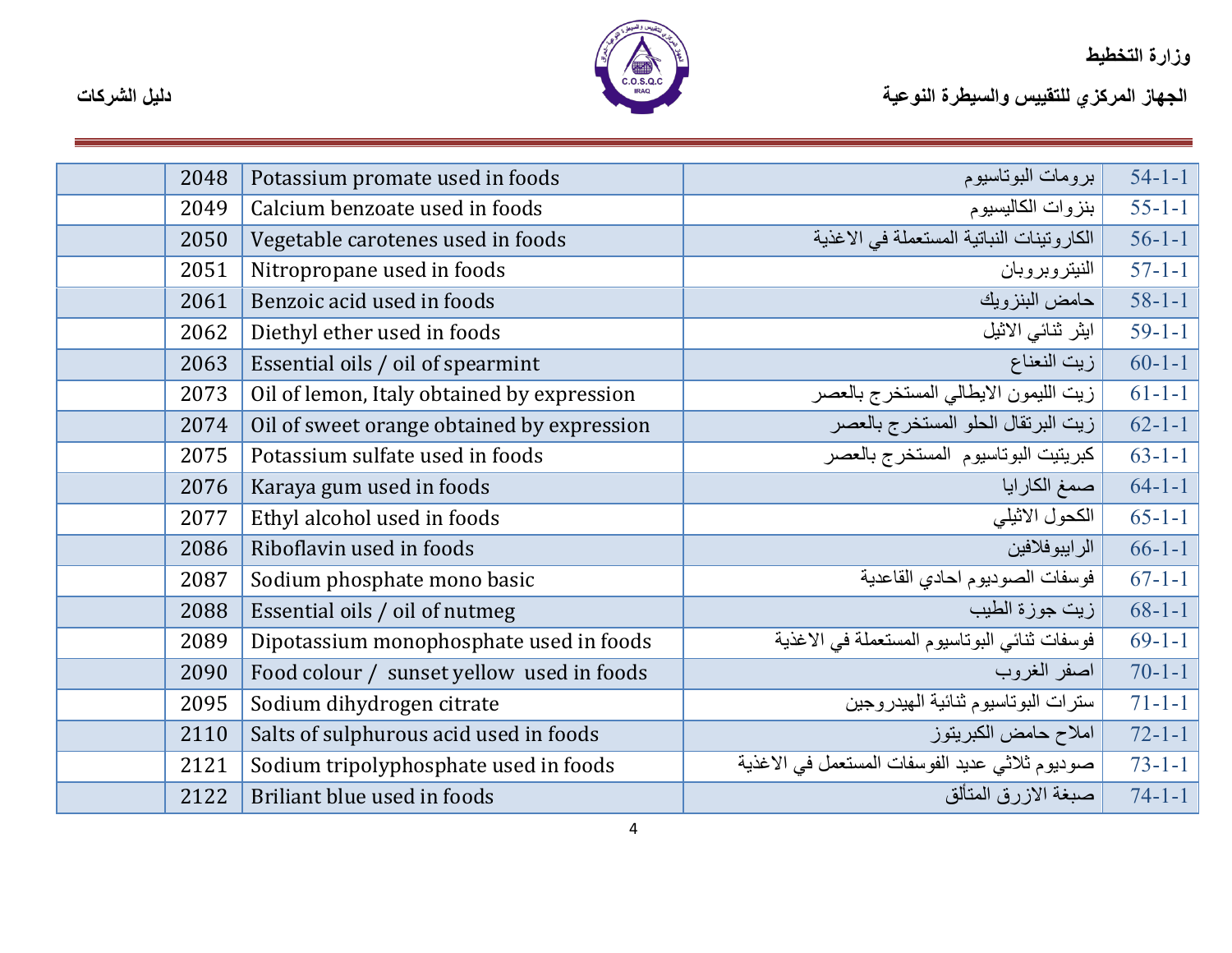

الجهاز المركزي للتقييس والسيطرة النوعية<br>الجهاز المركزي للتقييس والسيطرة النوعية

| 2132 | Calcium chloride used in foods           | كلوريد الكاليسيوم المستعمل في الاغذية | $75 - 1 - 1$ |
|------|------------------------------------------|---------------------------------------|--------------|
| 2173 | Carmoisine used in foods                 | صبغة الكارموسين                       | $76 - 1 - 1$ |
| 2174 | Tartrazine used in foods                 | صبغة التارتر ازين                     | $77-1-1$     |
| 2181 | Agar gum used in foods                   | صمغ الاغار                            | $78 - 1 - 1$ |
| 2183 | Guar gum used in foods                   | صمغ الغوار                            | $79-1-1$     |
| 2188 | Sorbic acid used in foods                | حامض السوربيك                         | $80 - 1 - 1$ |
| 2189 | Tara gum used in foods                   | صمغ التارا                            | $81 - 1 - 1$ |
| 2190 | Sodium propionate used in foods          | بروبيونات الصوديوم                    | $82 - 1 - 1$ |
| 2191 | Patent blue used in foods                | صبغة الازرق الخافت                    | $83 - 1 - 1$ |
| 2192 | Sodium carbonate used in foods           | كاربونات الصوديوم                     | $84 - 1 - 1$ |
| 2203 | Mono and diglycerides used in foods      | احادي وثنائي الكليسيريدات             | $85 - 1 - 1$ |
| 2205 | Potassium sorbate used in foods          | سوربات البوتاسيوم                     | $86-1-1$     |
| 2206 | oil of grapefruit obtained by expression | زيت ليمون الجنة                       | $87 - 1 - 1$ |
| 2216 | Propylene glycol used in foods           | بروبلين كلايكول المستعمل في الاغذية   | $88 - 1 - 1$ |
| 2217 | Essential oils / oil of coriander        | زيت الكزبرة                           | $89-1-1$     |
| 2218 | Essential oils / oil of patchouli        | ريت العطرة                            | $90 - 1 - 1$ |
| 2223 | Orange oil, bitter                       | زيت البرتقال المر                     | $91 - 1 - 1$ |
| 2224 | Mace oil                                 | ريت قشرة جوزة الطيب                   | $92 - 1 - 1$ |
| 2255 | Alpha - tocopherol                       | الفا- توكوفيرول                       | $93 - 1 - 1$ |
| 2256 | Essential oils / oil of parsley fruit    | زيت غار البقدونس                      | $94 - 1 - 1$ |
| 2257 | Essential oil of rose used in foods      | زيت ثمار الوړد                        | $95 - 1 - 1$ |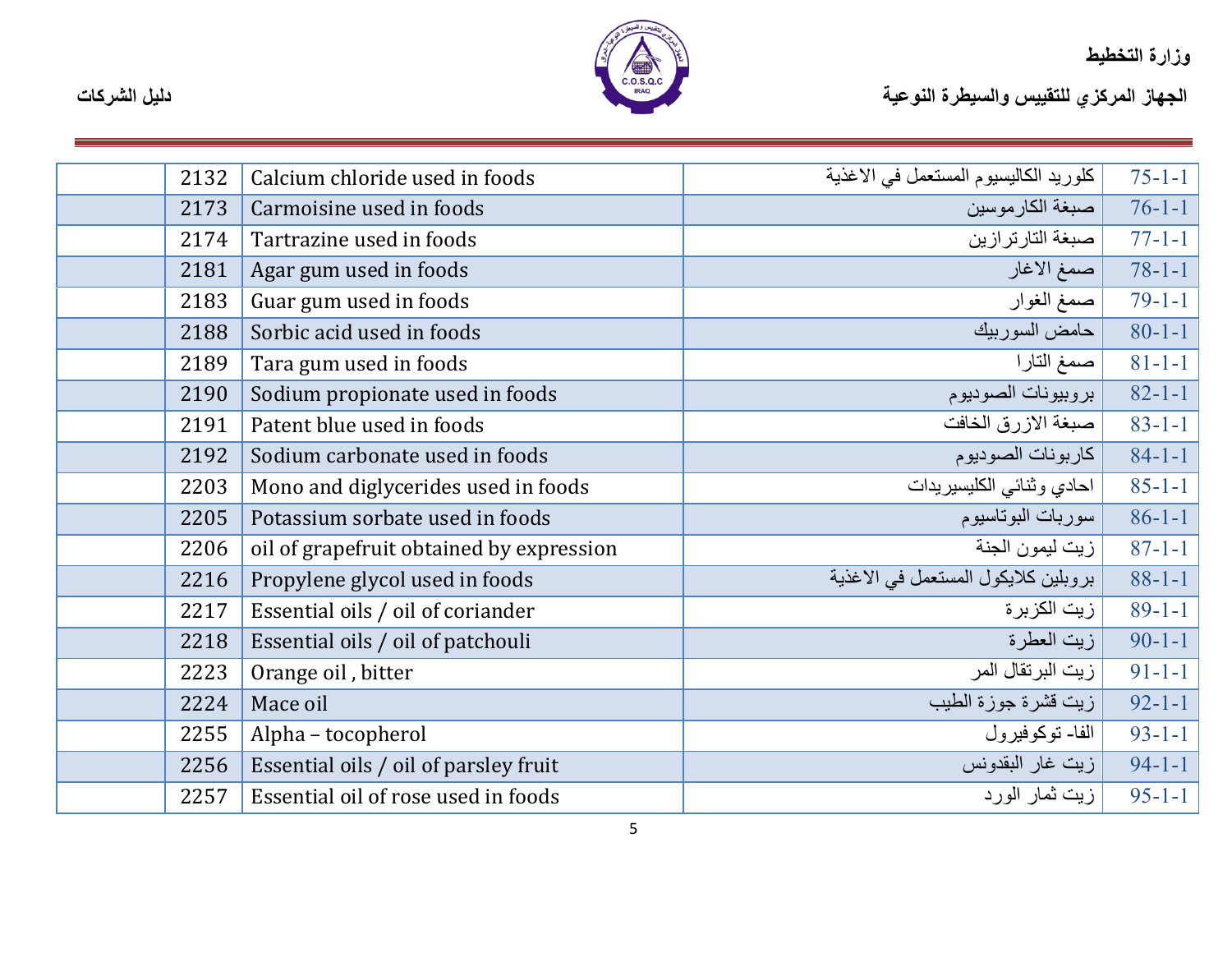

ور <sub>ا</sub>ره المحصيصة<br>الجهاز المركزي للتقييس والسيطرة النوعية

|                 | 2258  | Essential oil almond oil, bitter               | زيت اللوز المر                                      | $96 - 1 - 1$  |
|-----------------|-------|------------------------------------------------|-----------------------------------------------------|---------------|
|                 | 2265  | Potassium acid tartarate                       | تارتارات البوتاسيوم الحامضية (كريم التارتار)        | $97 - 1 - 1$  |
|                 | 2266  | Xanthan gum used in foods                      | صمغ الزانثان المستعمل في الاغذية                    | $98 - 1 - 1$  |
| Food 2          |       | Concentrates of carbonated beverage and        | مركزات المشروبات الغازية والشرابت ــ المستحلبات ــ  | $99-1-1$      |
|                 |       | drinks, emulsions, flavoring, cloudy agent.    | المنكهات – المضببات                                 |               |
| Food 9          |       | Thickener, stabilizer & colouring agentetc.    | المضافات الغذائية وتشمل : ( المواد المثخنة ، المواد | $100 - 1 - 1$ |
|                 |       |                                                | المثبتة والمواد الملونة … الخ)                      |               |
| Food23          |       | Glycerin                                       | كليسيرين                                            | $101 - 1 - 1$ |
| Food34          |       | Thicking agent                                 | المواد المثخنة ( السحلب )                           | $102 - 1 - 1$ |
| Food 68         |       | Mix flavoring                                  | خليط منكهات                                         | $103 - 1 - 1$ |
| Food 83         |       | Milk protein concentrate                       | مركز بروتين الحليب                                  | $104 - 1 - 1$ |
| Food 97         |       | Mix of 2 artificial sweeteners of (Acesulfame) | خليط محليات صناعية (أسبرتام +أسيلفام)               | $105 - 1 - 1$ |
|                 |       | (+ Aspartame                                   |                                                     |               |
| <b>Food 100</b> |       | .Artificial lemon juice                        | حامض الليمون الصناعي                                | $106 - 1 - 1$ |
|                 |       |                                                | السجائر                                             | $2 - 1$       |
|                 | 546   | Cigarettes                                     | السكاير                                             | $1 - 2 - 1$   |
|                 | 1652  | Meassel                                        | التبغ المعسل                                        | $2 - 2 - 1$   |
|                 | 1716  | Tobacco and products cigars                    | التبغ ومنتجاته –السيكار                             | $3 - 2 - 1$   |
|                 |       |                                                | الحليب ومنتجاته                                     | $3-1$         |
|                 | 607   | Dairy products/Butter                          | منتجات الالبان — الزبد                              | $1 - 3 - 1$   |
|                 | 608/2 | Dairy products/Pasteurized Milk                | منتجات الالبان — الحليب المبستر                     | $2 - 3 - 1$   |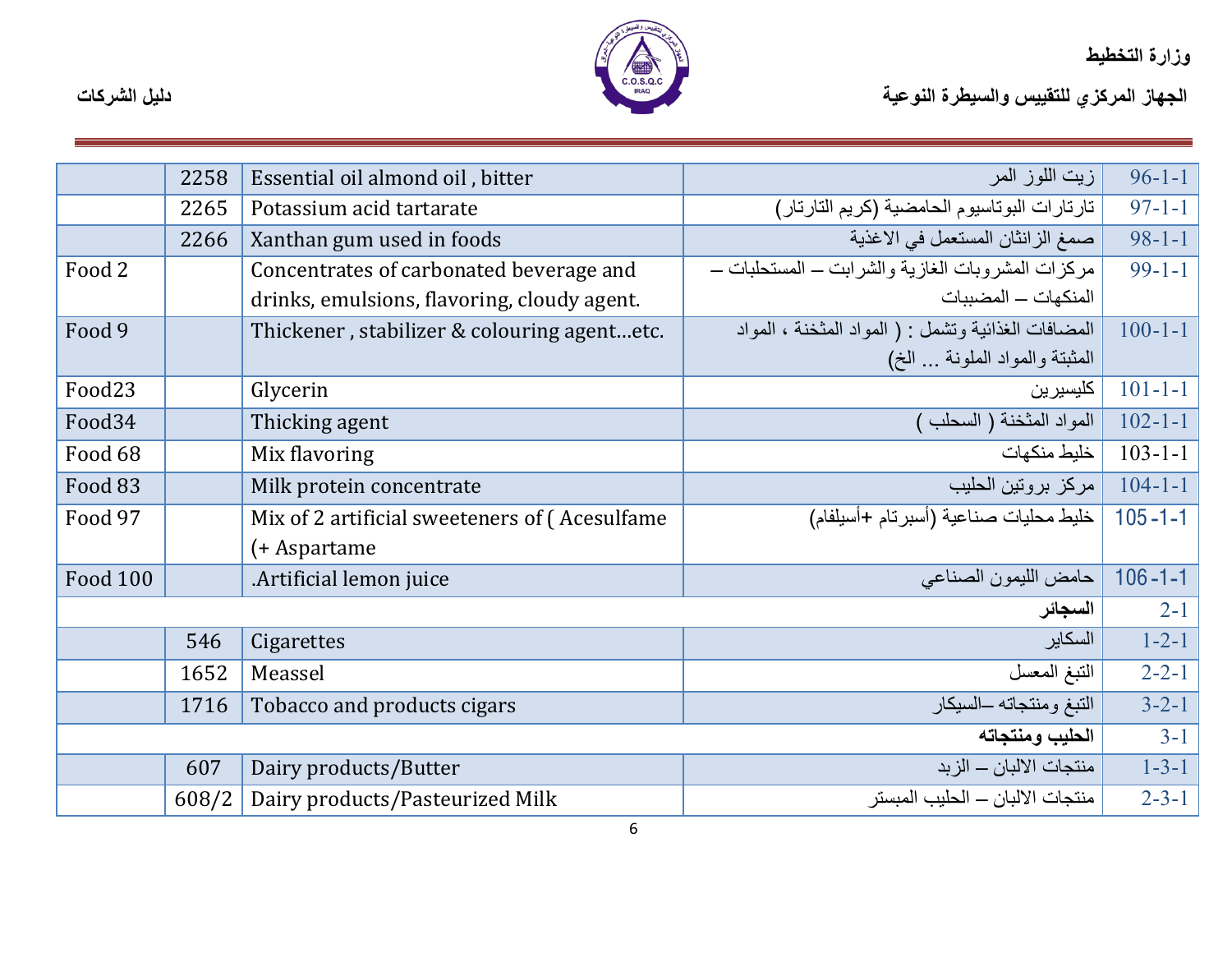

الجهاز المركزي للتقييس والسيطرة النوعية<br>الجهاز المركزي للتقييس والسيطرة النوعية

| 608/3 | Dairy products/Sterilized Milk and types     | منتجات الالبان ــ الحليب المعقم وأنواعة                  | $3 - 3 - 1$  |
|-------|----------------------------------------------|----------------------------------------------------------|--------------|
| 608/4 | Dairy products/Condensed Milk sweetened      | منتجات الالبان ــ الحليب المكثف المحلي وغير المحلي       | $4 - 3 - 1$  |
|       | and non sweetened                            |                                                          |              |
| 608/5 | Dairy products/Powder Milk and types         | منتجات الالبان — الحليب المجفف بأنو اعة                  | $5 - 3 - 1$  |
|       |                                              |                                                          |              |
| 609   | Dairy products/Cream, half Cream, whipping   | منتجات الالبان – القشدة وتشمل القشدة بأنواعها ( واطئة    | $6 - 3 - 1$  |
|       | Cream, whipping Cream and double Cream       | الدسم ومنوسطة الدسم وعالية الدسم والقيمر والقشدة         |              |
|       | subjected to pasteurization, sterilization,  | المسترجعة والفشدة معادة التركيب )                        |              |
|       | UHT or ultra pasteurization                  |                                                          |              |
| 610   | Dairy products/Yoghurt and flavoured         | منتجات الالبان ـــ اللبن الرائب بنوعية الاعتيادي والمطعم | $7 - 3 - 1$  |
|       | Yoghurt                                      |                                                          |              |
| 693/1 | Dairy products/Cheese soft or semi-hard      | منتجات الالبان ــ الاجبان الطرية وشبة الجافة والجافة     | $8 - 3 - 1$  |
|       | ,hard                                        |                                                          |              |
| 693/2 | Dairy products/Processed cheese,             | منتجات الالبان — الجبن المطبوخ — الجبن المطبوخ القابل    | $9 - 3 - 1$  |
|       | Processed cheese spread and Processed        | للنشر واغذية الجبن المطبوخ                               |              |
|       | cheese food                                  |                                                          |              |
| 702   | Edible ices and mixes liquid or powdered and | المثلجات وخلائط المثلجات المعدة للاستهلاك مباشرة         | $10 - 3 - 1$ |
|       | the part ice in anther food                  | وخليط المثلجات بحالتة السائلة او المسحوق وتطبق كذلك      |              |
|       |                                              | على الجزء المثلج من الاغذية الاخرى                       |              |
| 1094  | Food for infants infant formula              | اغذية الاطفال الرضع – بدائل حليب الام                    | $11 - 3 - 1$ |
| 1384  | Dairy products/Concentrated yoghurt          | منتجات الالبان — اللبن الناشف ( اللبنة)                  | $12 - 3 - 1$ |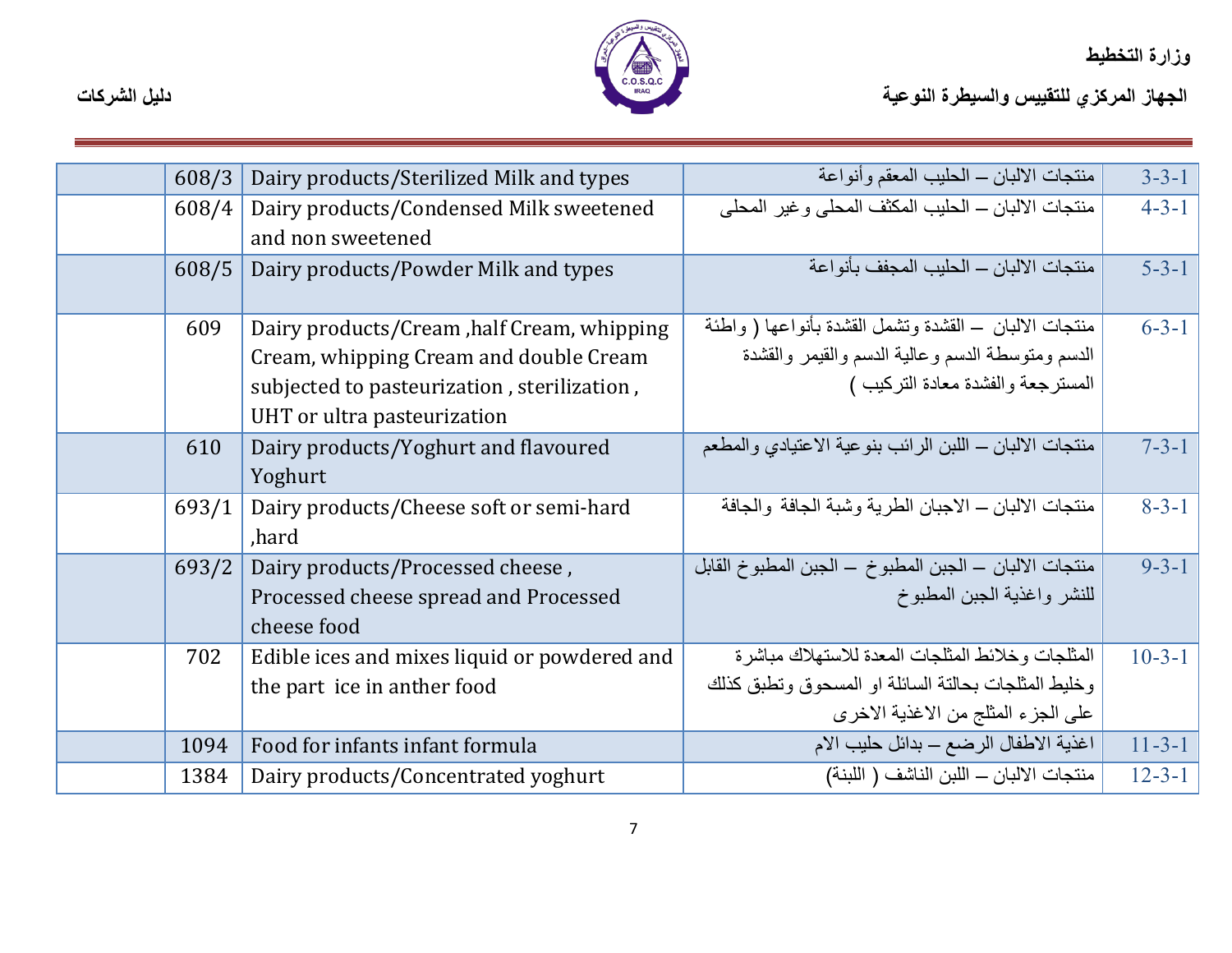

|         |      | (Labnea)                                                 |                                                        |              |
|---------|------|----------------------------------------------------------|--------------------------------------------------------|--------------|
|         | 1573 | White cheese pickled in brine                            | الجبن الابيض المخلل بالمحلول الملحى                    | $13 - 3 - 1$ |
|         | 1714 | Dairy products/ Whey cheese                              | منتجات الالبان ـــ اجبان الشرش                         | $14 - 3 - 1$ |
|         | 1715 | Dairy products/ Margren                                  | منتجات الالبان – المار جرين                            | $15 - 3 - 1$ |
|         | 1807 | Dairy products/Cheddar cheese                            | منتجات الالبان — جبن الشدر                             | $16 - 3 - 1$ |
|         | 1890 | Dairy products/Cream cheese                              | منتجات الالبان – جبن القشطة                            | $17 - 3 - 1$ |
|         | 1900 | Dairy products/ Processed cheese with<br>vegetabele oils | منتجات الالبان ــ الجبن المطبوخ المحتوى زيوت نباتية    | $18 - 3 - 1$ |
|         | 1992 | Dairy products/Edam                                      | منتجات الالبان — جبن الايدام                           | $19 - 3 - 1$ |
|         | 2105 | Baby food/follow - up formula                            | اغذية الاطفال / المرحلة العمرية الثانية / الجزء الثاني | $20 - 3 - 1$ |
|         | 2111 | Dairy products/Gouda cheese                              | جبن الكودا                                             | $21 - 3 - 1$ |
| Food44  |      | Milk and milk products/alshanenah                        | لبن الشنينة                                            | $22 - 3 - 1$ |
| Food 42 |      | Blend of skimmed milk and vegetable fat<br>powdered form | حليب باودر مقشود مضاف اليه الدسم النباتي               | $23 - 3 - 1$ |
| Food 45 |      | blend of sweetened condensed skimmed milk                | خليط الحليب المكثف المحلى المقشود المضباف الية الدسم   | $24 - 3 - 1$ |
|         |      | and vegetable fat                                        | النباتي                                                |              |
| Food 50 |      | Concentrated yoghurt (LABNEH) in oil                     | اللبن الناشف (اللبنة)بالزيت                            | $25 - 3 - 1$ |
| Food 14 |      | Cheese yeast.                                            | خمير ة الجبن                                           | $26 - 3 - 1$ |
|         | 2247 | Whey powder/Dairy products                               | مسحوق الشرش ومسحوق الشرش الحامضي                       | $27 - 3 - 1$ |
| Food 72 |      | Cream with honey                                         | قشطة بالعسل                                            | $28 - 3 - 1$ |
| Food 86 |      | White cheese with vegetable oil                          | الجبن الابيض مع الزيوت النباتية                        | $29 - 3 - 1$ |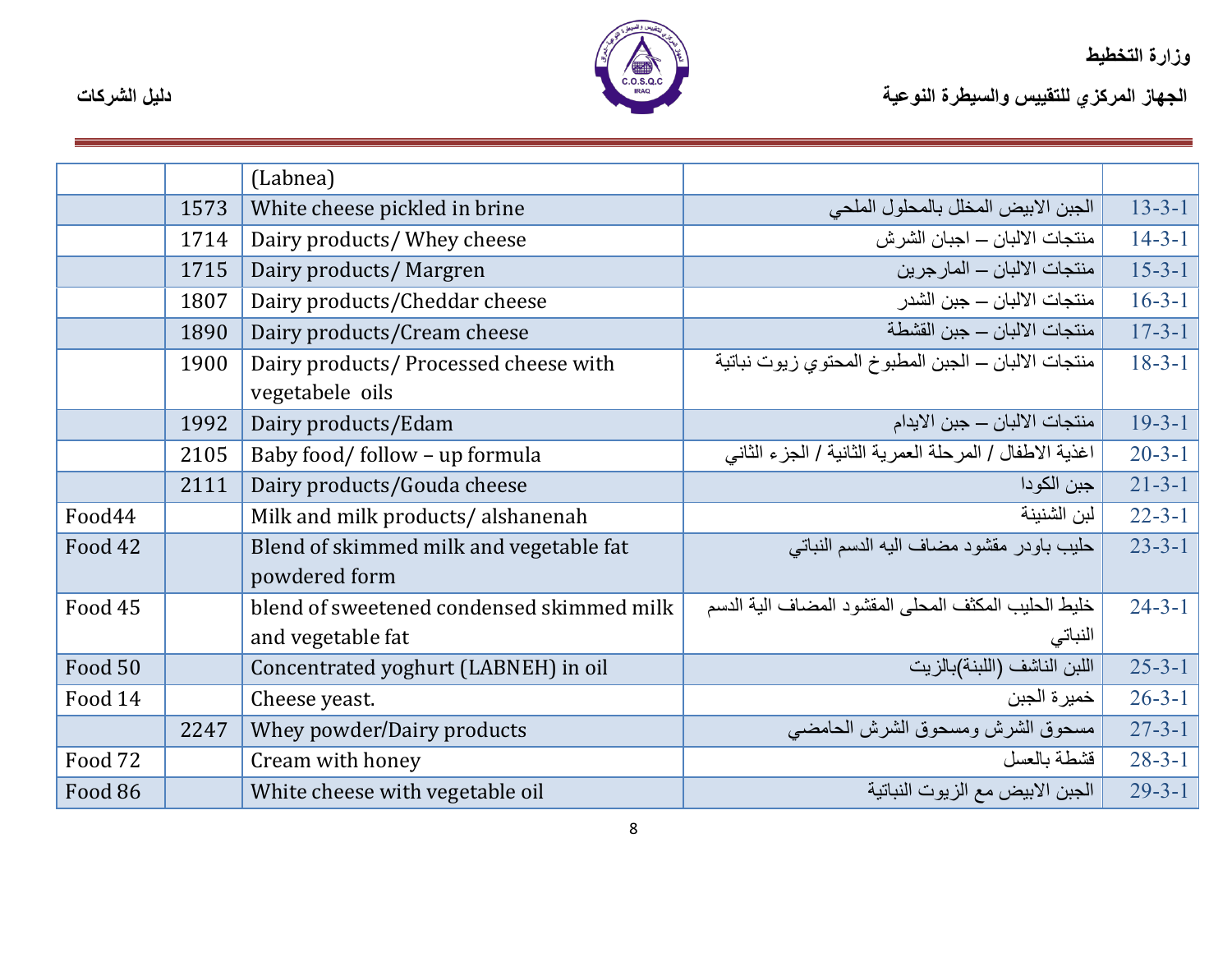

ور <sub>ا</sub>ره المحصيصة<br>الجهاز المركزي للتقييس والسيطرة النوعية

| Food 92         |      | Ultra high temperature treated plain and | الحليب السادة والمنكه المعامل بالحرارة الفائقة مع    | $30 - 3 - 1$ |
|-----------------|------|------------------------------------------|------------------------------------------------------|--------------|
|                 |      | with food additives flavoured milk       | المضافات الغذائية (المثبتات والمستحلبات والفيتامينات |              |
|                 |      | (stabilizers, emulsifiers vitamins etc.) | الخ)                                                 |              |
|                 |      |                                          |                                                      |              |
|                 |      |                                          |                                                      |              |
|                 |      |                                          |                                                      |              |
| Food 103        |      | Halloumi cheese                          | جبن الحلوم                                           | $30 - 3 - 1$ |
|                 |      |                                          |                                                      |              |
| <b>STR</b>      |      | Carnation formula based on full milk     | تركيبة غذائية اساسها حليب مجفف كامل الدسم (كارنيشن)  | $31 - 3 - 1$ |
| <b>FOOD 5</b>   |      | powder                                   |                                                      |              |
|                 |      |                                          |                                                      |              |
| <b>Food 106</b> |      | Evaporated milk                          | الحليب المبخر                                        | $31 - 3 - 1$ |
|                 |      |                                          |                                                      | $4 - 1$      |
|                 |      |                                          | الدهون والزيوت                                       |              |
|                 | 15   | Olive oil                                | زيت الزيتون /المصفى،زيت متبقى الزيتون                | $1-4-1$      |
|                 |      |                                          | المصفى، خليط زيت الزيتون الخام والمصفى               |              |
|                 | 16   | Edible cotton seeds oil                  | زيت بذور القطن المعد للطعام                          | $2 - 4 - 1$  |
|                 | 18   | seed oil Edible sesame                   | زيت بذور السمسم المعد للطعام                         | $3-4-1$      |
|                 | 435  | <b>Butter</b> fat                        | السمن الحر                                           | $4 - 4 - 1$  |
|                 | 453  | Edible maize oil                         | زيت الذرة المعد للطعام                               | $5 - 4 - 1$  |
|                 | 1373 | Edible vegetable oil                     | الزيت النباتي السائل المعد للطعام                    | $6-4-1$      |
|                 | 1150 | Vegetable ghee (hydrogenated)            | السمن النباتي( المهدرج)                              | $7 - 4 - 1$  |
|                 | 1582 | Edible sunflower seed oil                | زيت بذور زهرة الشمس                                  | $8 - 4 - 1$  |
|                 | 1904 | Edible palm oil                          | زيت النخيل المعد للطعام                              | $9-4-1$      |

9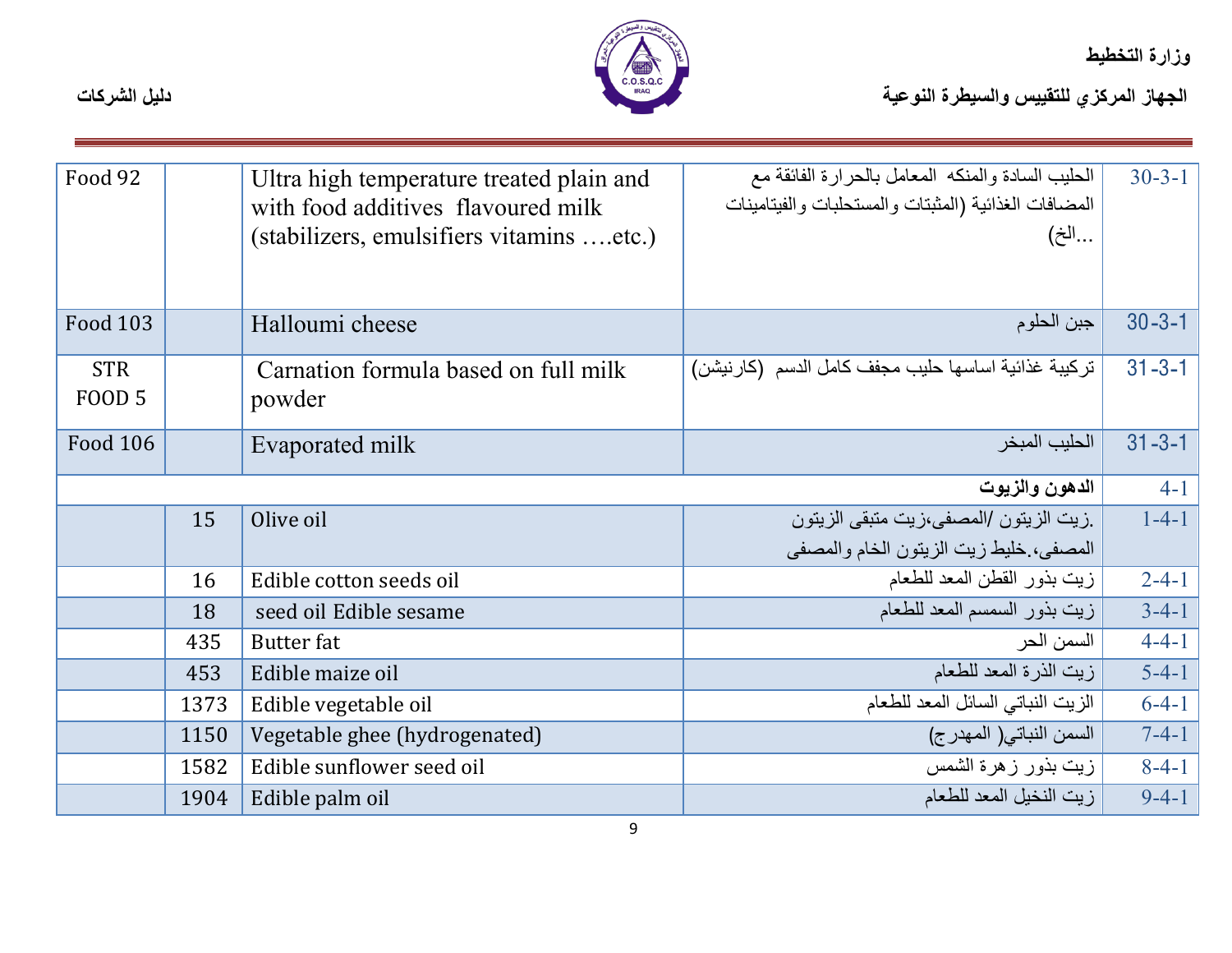

|                                 | 1903 | Edible soya bean oil            | زيت فول الصويا المعد للطعام    | $10-4-1$     |
|---------------------------------|------|---------------------------------|--------------------------------|--------------|
|                                 | 1971 | Edible palm kernel oil          | زيت نوى النخيل المعد للطعام    | $11 - 4 - 1$ |
|                                 | 2017 | Edible rapeseed oil             | زيت بذرة اللفت المعد للطعام    | $12 - 4 - 1$ |
|                                 | 452  | <b>Edible tallow</b>            | الشحوم الحيوانية المعدة للطعام | $13 - 4 - 1$ |
|                                 | 2018 | Edible safe flower seed oil     | زيت بذر العصفر المعد للطعام    | $14 - 4 - 1$ |
|                                 | 2064 | Edible a rachis oil             | زيت فستق الحقل المعد للطعام    | $15 - 4 - 1$ |
|                                 | 2114 | Edible coconut oil              | زيت جوز الهند المعد للطعام     | $16-4-1$     |
|                                 | 2208 | Specified vegetable fat product | منتجات الدهن النباتي الخاص     | $17 - 4 - 1$ |
|                                 | 2267 | Peanut butter                   | زبدة فستق الحقل                | $18 - 4 - 1$ |
|                                 | 451  | Edible fat and oil              | الزيوت والدهون المعدة للطعام   | $19-4-1$     |
|                                 | 453  | Edibl maize oil                 | زيت الذرة المعد للطعام         | $20 - 4 - 1$ |
| Food12                          |      | Cocoa butter                    | بديل زبدة الكاكاو              | $21-4-1$     |
| Food49                          |      | Palm olein                      | اولين النخيل                   | $22 - 4 - 1$ |
| <b>STR</b><br>FOOD <sub>2</sub> |      | Crude sunflower seed oil        | زيت خام عباد الشمس             | $23 - 4 - 1$ |
| <b>Food 108</b>                 |      | Palm kernel stearin             | زيت ستيارين النخيل             | $24 - 4 - 1$ |
|                                 |      |                                 | اللحوم ومنتجات اللحوم          | $5-1$        |
|                                 | 1179 | Frozen chickens                 | الدجاج المجمد                  | $1 - 5 - 1$  |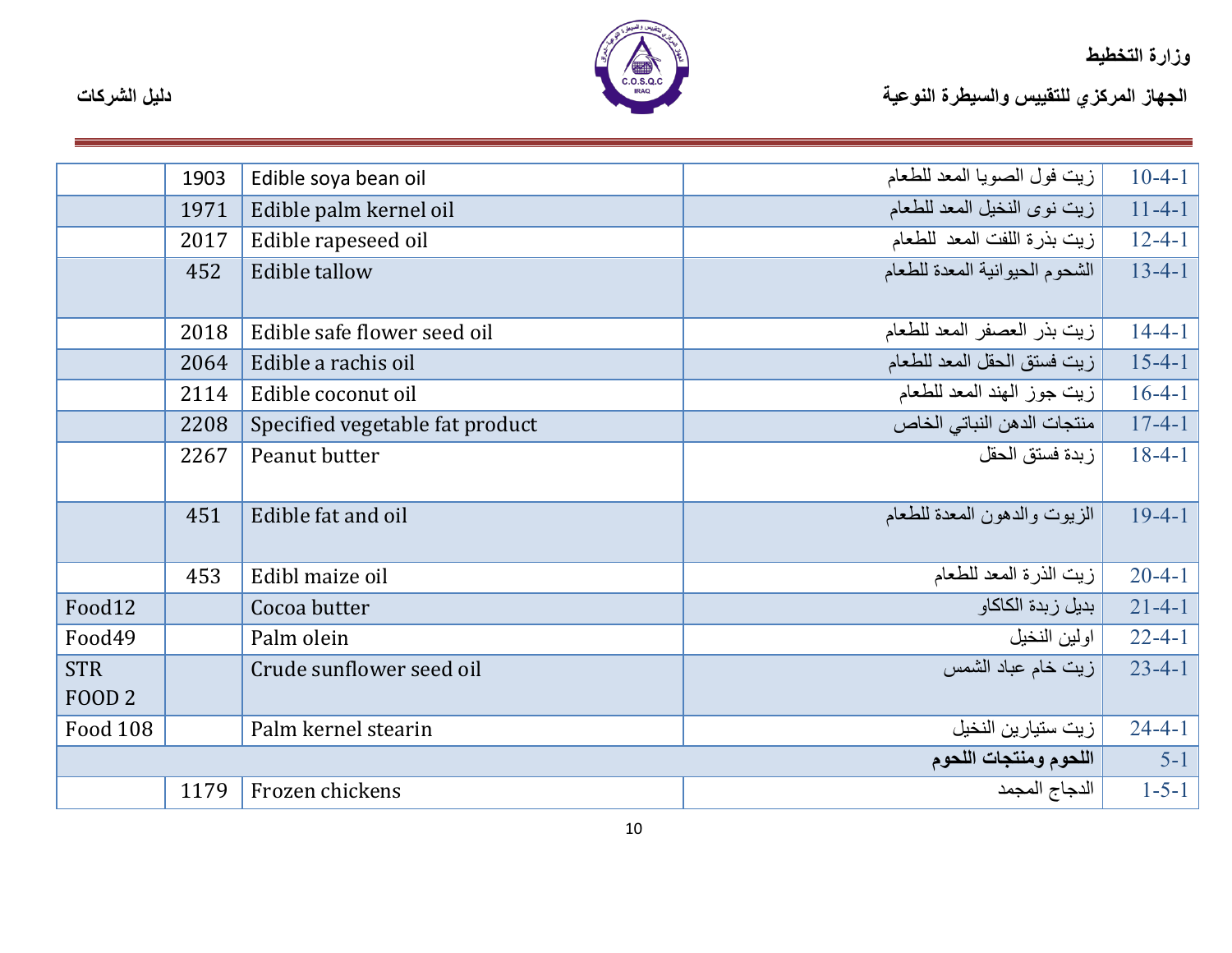

| 1180           | Fresh chicken egg                            | بيض الدجاج الطاز ج                             | $2 - 5 - 1$  |
|----------------|----------------------------------------------|------------------------------------------------|--------------|
| 1185/          | Sheep and coat meat fresh chilled and frozen | لحوم الاغنام والماعز الطازجة والمبردة والمجمدة | $3 - 5 - 1$  |
| $\mathbf{1}$   |                                              |                                                |              |
| 1185/          | Beef and buffalo meat fresh chilled and      | لحوم البقر والجاموس البطازجة والمبردة والمجمدة | $4 - 5 - 1$  |
| $\overline{2}$ | frozen                                       |                                                |              |
| 1186/          | Egg powder                                   | مسحوق البيض                                    | $5 - 5 - 1$  |
| $\mathbf{1}$   |                                              |                                                |              |
| 1186/          | White egg powder and yolk egg powder         | مسحوق بياض البيض وصفار البيض                   | $6 - 5 - 1$  |
| $\overline{2}$ |                                              |                                                |              |
| 1338           | Canned salmon                                | السلمون المعلب                                 | $7 - 5 - 1$  |
| 1339           | Red meat pre cooker product                  | منتجات اللحوم الحمراء نصف المطبوخة             | $8 - 5 - 1$  |
| 1340           | sausages                                     | الصوصج                                         | $9 - 5 - 1$  |
| 1341           | Luncheon meat                                | لحوم اللانشون                                  | $10 - 5 - 1$ |
| 1342           | Canned corned beef                           | لحوم البقر المقدد                              | $11 - 5 - 1$ |
| 1350           | Canned sardine                               | السردين المعلب                                 | $12 - 5 - 1$ |
| 1372           | Frozen fish                                  | الاسماك المجمدة                                | $13 - 5 - 1$ |
| 1481           | Fish and fish products canned tuna           | النونة المعلبة بالماء او الزيت                 | $14 - 5 - 1$ |
| 1545           | Canned beef mutton and goat meat             | لحوم البقر والضان والماعز المعلبة              | $15 - 5 - 1$ |
| 1579           | Canned mackerel                              | الماكريل المعلب                                | $16 - 5 - 1$ |
| 1580           | Red meat uncooked product                    | منتجات اللحوم الحمراء غير المطبوخة             | $17 - 5 - 1$ |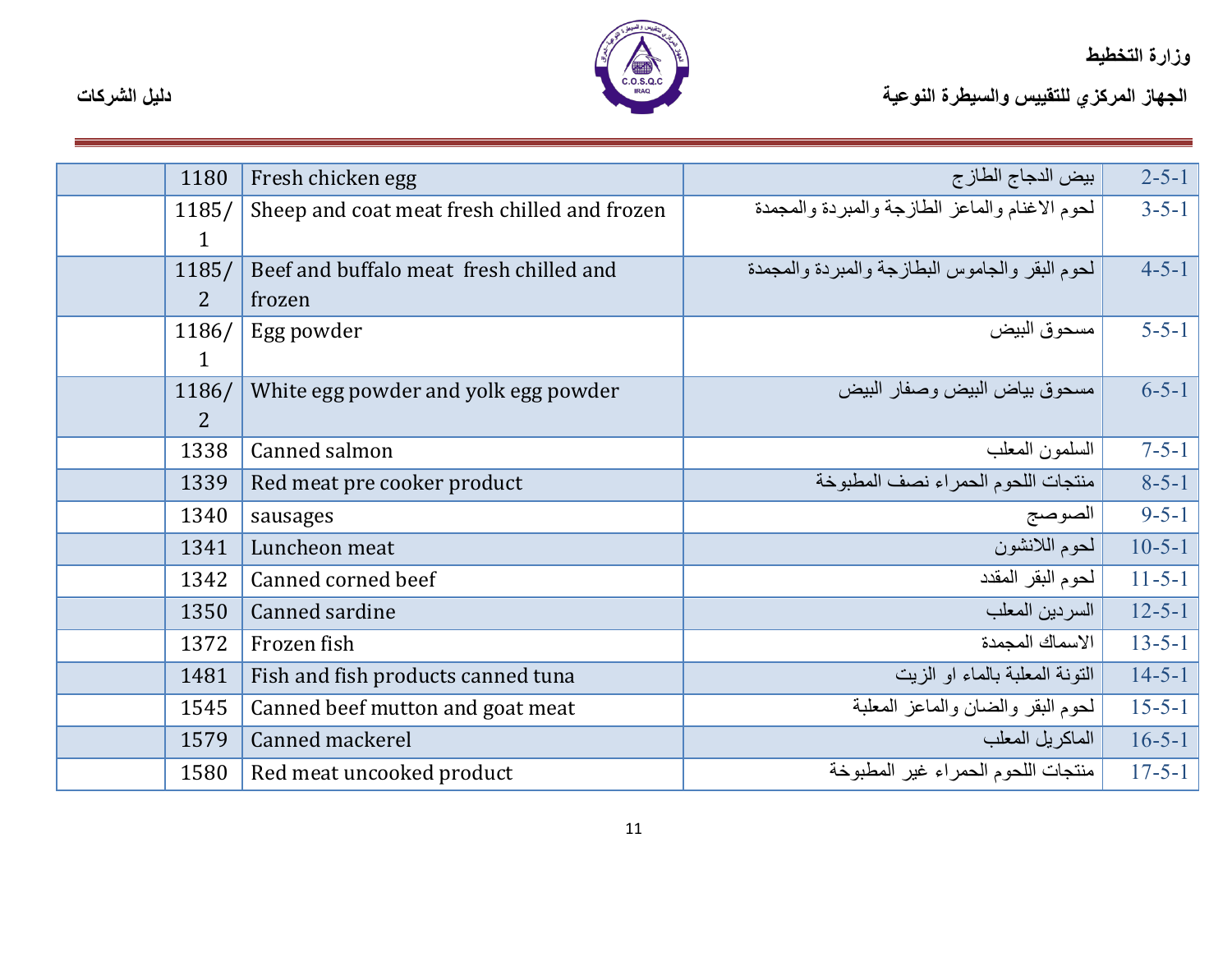

|                    | 1683 | Quick frozen fillets of flat fish                 | شرائح السمك المجمدة                                  | $18 - 5 - 1$ |
|--------------------|------|---------------------------------------------------|------------------------------------------------------|--------------|
|                    | 1827 | Bouillons and consommés                           | المحساء والمعرق                                      | $19 - 5 - 1$ |
|                    |      |                                                   |                                                      |              |
|                    | 1923 | Beef liver-chilled or frozen (whole)              | كبد البقر الكامل او المجمد                           | $20 - 5 - 1$ |
|                    | 1922 | Quick frozen fish -sticks (fish fingers) and fish | الشرائح الطولية للسمك المجمد سريعا (اصابع) او اجزاء  | $21 - 5 - 1$ |
|                    |      | portions-breaded or in batter                     | السمك المكسوة بفتات الخبز او المحمص                  |              |
|                    | 2078 | Canned shrimps (prawns)                           | الروبيان (الجمبري) المعلب                            | $22 - 5 - 1$ |
|                    | 2158 | Smoked meat beef mortadella                       | اللحوم المحفوظة بالنتخين (المدخنة) \ مورنيدلا البقرى | $23 - 5 - 1$ |
|                    | 2159 | Smoked meat beef salami                           | اللحوم المحفوظة بالتدخين (المدخنة) \ السلامي البقري  | $24 - 5 - 1$ |
| Food19             |      | Turkey thighs                                     | أفخاذ الديلك الرومي                                  | $25 - 5 - 1$ |
| Food <sub>38</sub> |      | Crispy chicken pieces included pieces of          | منتجات الدجاج المقرمش                                | $26 - 5 - 1$ |
|                    |      | poultry, the issuance of poultry, burger          |                                                      |              |
|                    |      | poultry and various form of meat poultry          |                                                      |              |
| Food47             |      | Chicken liver                                     | كبدة الدجاج                                          | $27 - 5 - 1$ |
| Food48             |      | kebab Chicken                                     | كباب الدجاج                                          | $28 - 5 - 1$ |
| Food 56            |      | Frozen shrimp                                     | الر وبيان المجمد                                     | $29 - 5 - 1$ |
| Food 71            |      | Frozen meat products (kidney, brain, tongue)      | منتجات اللحم المجمدة (كلاوي ، مخ ،لسان )             | $30 - 5 - 1$ |
| Food 88            |      | Frozen poultry (quail, pigeon, duck)              | الطيور الداجنة (السمان المجمد ،البط ،الحمام ،الخ)    | $31 - 5 - 1$ |
|                    |      |                                                   |                                                      |              |
| Food 94            |      | Cooked chopped meat with poultry meat             | لحم مطبوخ مفروم ًمع لحوم الطيور                      | $32 - 5 - 1$ |
|                    |      |                                                   |                                                      |              |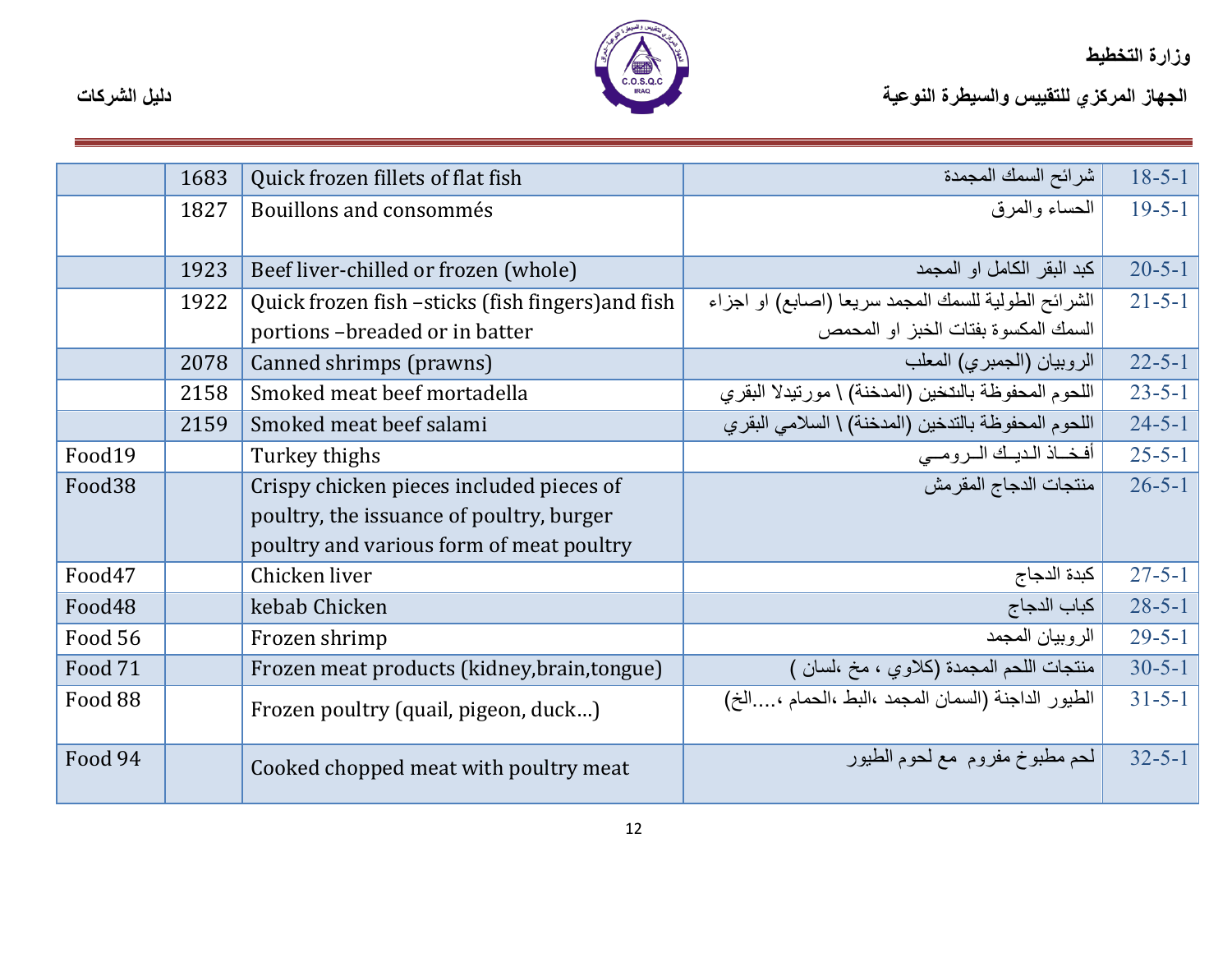

الجهاز المركزي للتقييس والسيطرة النوعية<br>الجهاز المركزي للتقييس والسيطرة النوعية

| Food 99                         |      | Non smoked Mortadella                                                      | لحوم مارتيدلا غير المدخنة                           | $33 - 5 - 1$ |
|---------------------------------|------|----------------------------------------------------------------------------|-----------------------------------------------------|--------------|
| <b>STR</b><br>FOOD <sub>8</sub> |      | Beef toppings fully cooked (heat treated)                                  | لحم بقرى مطبوخ لسطح البيتزا معامل حراريا            | $34 - 5 - 1$ |
|                                 |      |                                                                            | المشروبات والعصائر والمربيات                        | $6 - 1$      |
|                                 | 1127 | Carbonated beverage and Carbonated water,                                  | المشروبات الغازية والمياة الغازية (ماء الصودا )     | $1 - 6 - 1$  |
|                                 |      | Carbonated beverage (DIET)                                                 | والمشروبات الغازية الخاصة بالحمية                   |              |
|                                 | 1132 | Alcoholic beverage Araak                                                   | المشروب الكحولمي ( العرق )                          | $2 - 6 - 1$  |
|                                 | 1133 | Wine                                                                       | النبيذ                                              | $3 - 6 - 1$  |
|                                 | 1134 | Beer                                                                       | البير ۃ                                             | $4 - 6 - 1$  |
|                                 | 1204 | Apricot, Peach and pear nectars preserved<br>exclusively by physical means | العصبر المعدل ــ نكتار المشمش او الخوخ او الكمثرى   | $5 - 6 - 1$  |
|                                 | 1205 | Lemon juice preserved exclusively by<br>physical means                     | عصبير الليمون الطبيعي المحفوظ بالطرق الفيزياوية فقط | $6 - 6 - 1$  |
|                                 | 1206 | Orange juice preserved exclusively by<br>physical means                    | عصبر البرنقال الطبيعي المحفوظ بالطرق الفيزيائية فقط | $7 - 6 - 1$  |
|                                 | 1207 | Grape juice preserved exclusively by physical<br>means                     | عصبر العنب الطبيعي المحفوظ بالطرق الفيز يائية فقط   | $8 - 6 - 1$  |
|                                 | 1208 | Apple juice preserved exclusively by physical<br>means                     | عصبي التفاح الطبيعي المحفوظ بالطرق الفيزيائية فقط   | $9 - 6 - 1$  |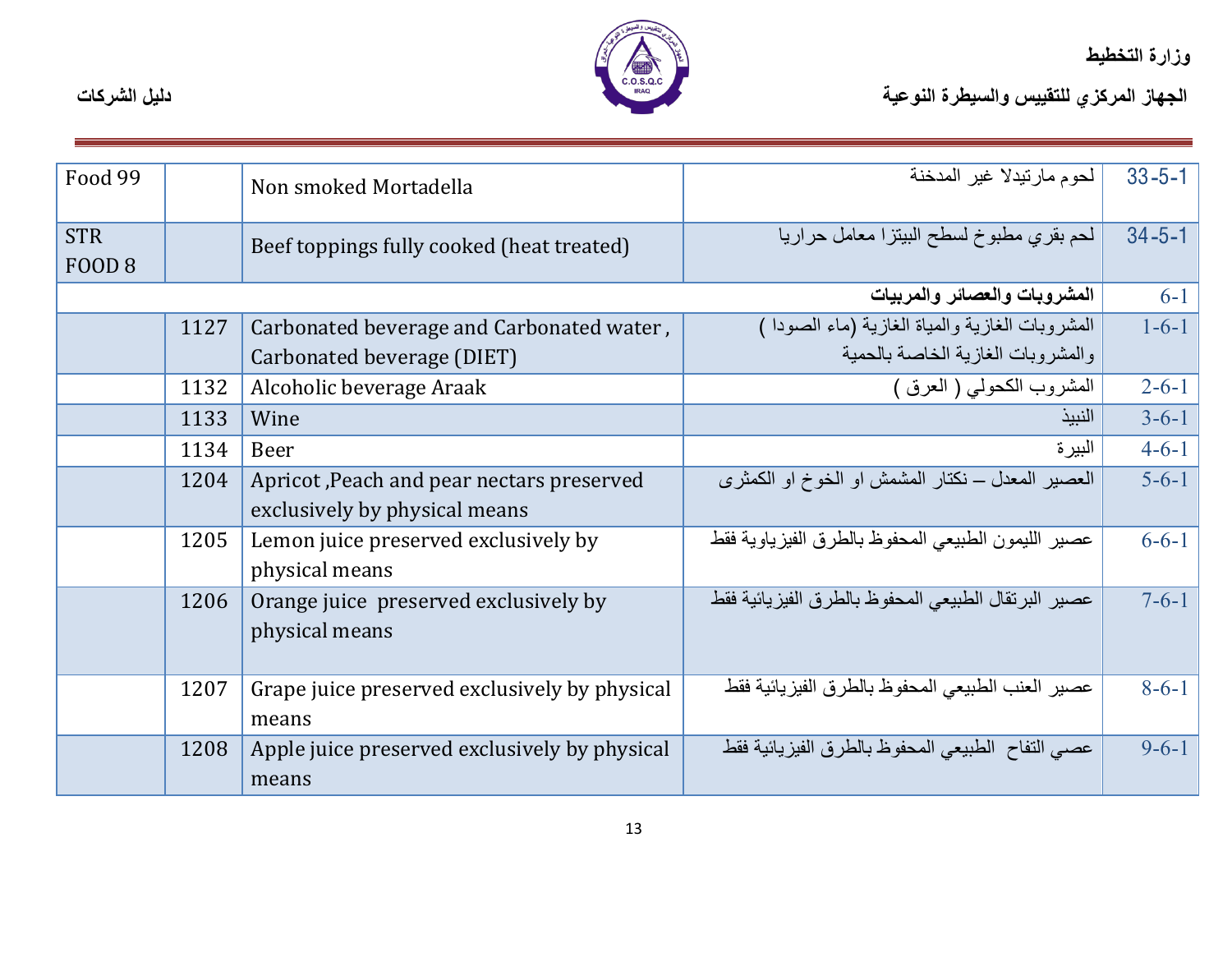

|         | 1210 | Grape fruit juice preserved exclusively by    | عصبر ليمون الجنة الطبيعي المحفوظ بالطرق الفيزيائية     | $10-6-1$     |
|---------|------|-----------------------------------------------|--------------------------------------------------------|--------------|
|         |      | physical means                                | فقط                                                    |              |
|         | 1258 | Drinks for human consumption                  | الشرابت المعدة للاستهلاك البشرى                        | $11 - 6 - 1$ |
|         | 1324 | Ethyl alcohol for Alcoholic drinks            | الكحول الاثيلي المستخدم في المشروبات الكحولية          | $12 - 6 - 1$ |
|         | 1513 | Alcoholic beverage Brandy                     | المشروب الكحولي ( البراندي )                           | $13 - 6 - 1$ |
|         | 1514 | Alcoholic drinks (Gin)                        | المشروب الكحولي ( الجن )                               | $14 - 6 - 1$ |
|         |      |                                               |                                                        |              |
|         | 1515 | Alcoholic drinks (vodka)                      | المشروب الكحولي ( الفودكا )                            | $15 - 6 - 1$ |
|         | 1516 | Alcoholic drinks (whiskey)                    | المشروب الكحولي ( الويسكي )                            | $16-6-1$     |
|         | 1539 | Water and artificial rose water               | ماء الورد الطبيعي والصناعي                             | $17 - 6 - 1$ |
|         | 1905 | <b>Black beer</b>                             | البيرة السوداء                                         | $18 - 6 - 1$ |
|         | 2126 | Concentrated pineapple juice with             | مركز عصبر الاناناس بالمواد الحافظة للتصنيع             | $19 - 6 - 1$ |
|         |      | preservatives for manufacturing               |                                                        |              |
|         | 2262 | pineapple juice preserved exclusively by      | عصبير الاناناس الطبيعي المحفوظ بالطرائق الفيزياوية فقط | $20 - 6 - 1$ |
|         |      | physical means                                |                                                        |              |
|         | 2243 | Guava juice preserved exclusively by physical | عصبير نكتار الجوافة المحفوظ بالطرائق الفيزياوية فقط    | $21 - 6 - 1$ |
|         |      | means                                         |                                                        |              |
|         | 1188 | Jams Jellies and Marmalade                    | المربيات والهلام والمرملاد                             | $22 - 6 - 1$ |
| Food 46 |      | Non alcoholic drinks (Energy drink)           | المشروَّبات غير الكحولية ( مشروب الطاقة)               | $23 - 6 - 1$ |
| Food 6  |      | Imitation whiskey.                            | الويسكي الصناعي                                        | $24-6-1$     |
| Food 40 |      | Juice with fruit pieces                       | عصائر مع قطع الفاكهة                                   | $25 - 6 - 1$ |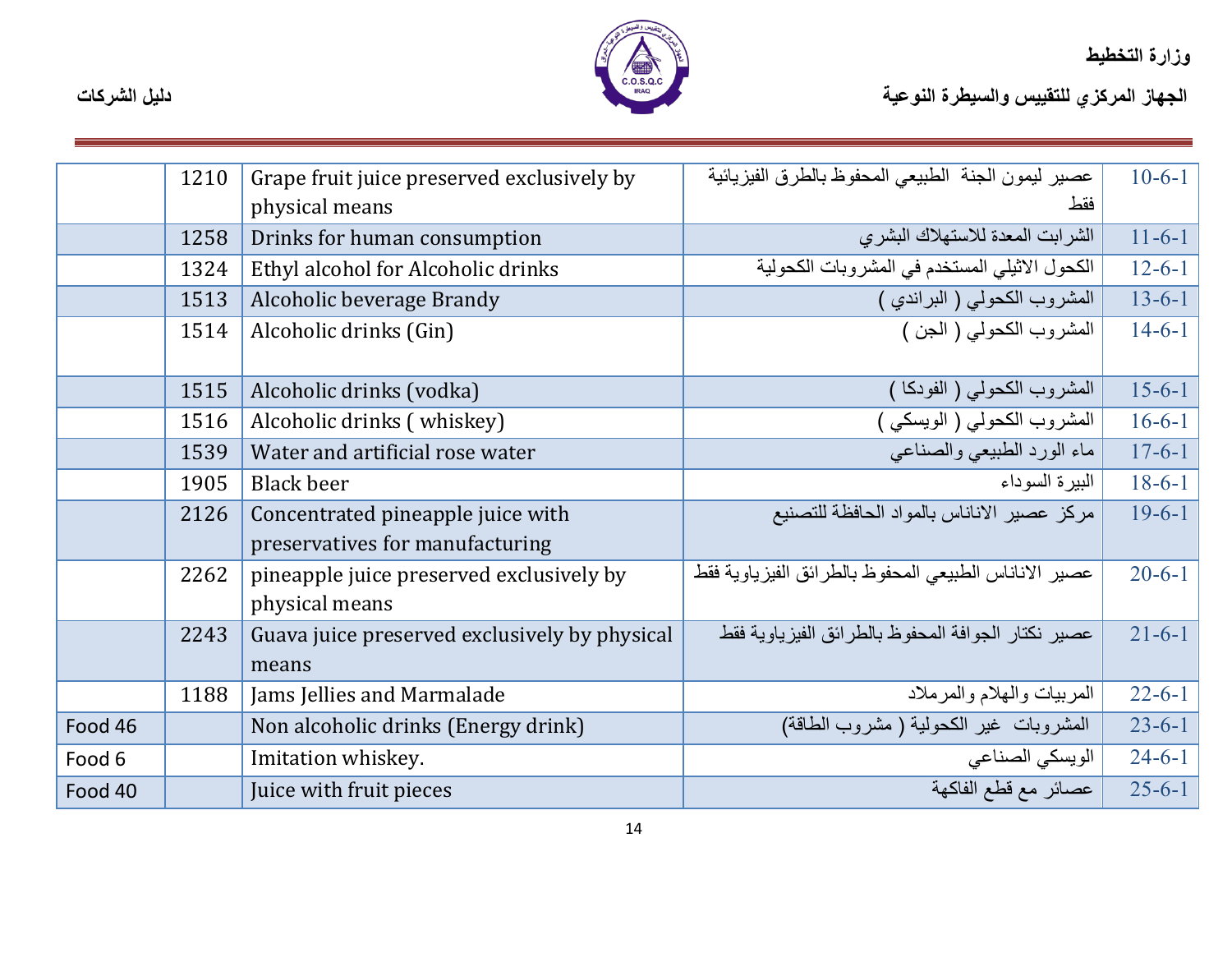

| Food 76         | Doogh                                                                | شراب الدوغ                                                                     | $26 - 6 - 1$ |
|-----------------|----------------------------------------------------------------------|--------------------------------------------------------------------------------|--------------|
| Food 87         | Other Fruit juices and nectars not included in<br>particular IQS/TR. | عصائر الفاكهة والنكتارات الاخرى التي ليس لها متطلبات<br>فنبة او مواصفة عر اقبة | $27 - 6 - 1$ |
|                 |                                                                      |                                                                                |              |
| <b>Food 101</b> | Ice coffee with different flavor                                     | شراب القهوة المثلج بجميع النكهات                                               | $28 - 6 - 1$ |
| <b>Food 102</b> | Soya bean milk and drink (flavored and non                           | حليب وشراب فول الصويا (المنكه وغير المنكه)                                     | $29 - 6 - 1$ |
|                 | flavored)                                                            |                                                                                |              |
| <b>STR FOOD</b> | basil seeds drink with different flavors (apple                      | شراب بذور الريحان بمختلف النكهات (برنقال والتفاح                               | $30 - 6 - 1$ |
| (3)             | , orange etc.)brand(American Green).                                 | (American Green) (ألخ)                                                         |              |
| <b>STR FOOD</b> | basil seeds drink with honey and artificial                          | شراب بذور الريحان مع العسل ونكهة العسل الصناعي                                 | $31 - 6 - 1$ |
| (4)             | honey flavor brand(American Green)                                   | American Green) علامة                                                          |              |
| Food 105        | Maltose syrup                                                        | شر اب المالتو ز                                                                | $32 - 6 - 1$ |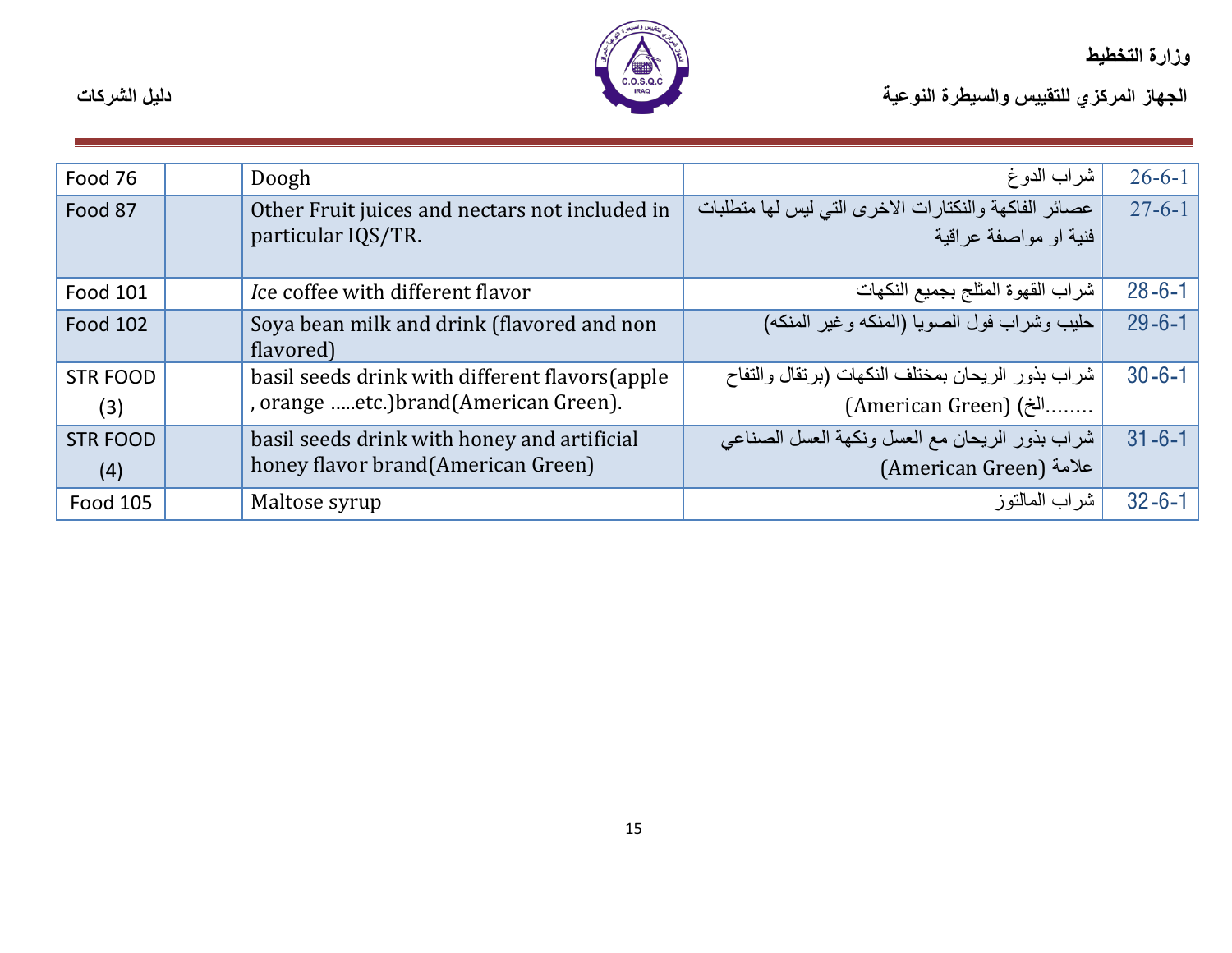

الجهاز المركزي للتقييس والسيطرة النوعية التوعية المسيطرة النوعية المستخدمة المستخدمة المستخدمة المسيطرة التوعية

|      |                           | المنتجات الغذائبة المختلفة           | $7-1$        |
|------|---------------------------|--------------------------------------|--------------|
| 110  | vinegar                   | الخل                                 | $1 - 7 - 1$  |
| 284  | Tomato paste              | عصير الطماطة المكثف                  | $2 - 7 - 1$  |
| 509  | Ketchup                   | منتجات الطماطة المحفوظة (الكجب       | $3 - 7 - 1$  |
| 1041 | Dibis (date syrup)        | الدبس                                | $4 - 7 - 1$  |
| 1061 | Honey                     | عسل النحل                            | $5 - 7 - 1$  |
| 1064 | Fruit and vegetable sauce | صاص الفواكه والخضر                   | $6 - 7 - 1$  |
| 1128 | Pickles                   | المخللات                             | $7 - 7 - 1$  |
| 1151 | Tamarind concentrate      | مستخلص تمر الهند المركز              | $8 - 7 - 1$  |
| 1176 | Tehynia                   | الطحينية ( الراشي )                  | $9 - 7 - 1$  |
| 1177 | Halawa-Tehina             | الحلاوة الطحينية ( الحلاوة الشكرية ) | $10-7-1$     |
| 1182 | Puffed starchy food       | الاغذية النشوية المنفوشة             | $11 - 7 - 1$ |
| 1187 | Potato chips              | رقائق البطاطا المقلبة                | $12 - 7 - 1$ |
| 1189 | <b>Mustard sauce</b>      | صلصة الخردل                          | $13 - 7 - 1$ |
| 1345 | Chocolate                 | الشكلة                               | $14 - 7 - 1$ |
| 1348 | Table olives              | زيتون المائدة                        | $15 - 7 - 1$ |
| 1374 | Chewing gum               | علك المضغ                            | $16 - 7 - 1$ |
| 1376 | Kamar al-din              | قمر الدين                            | $17 - 7 - 1$ |
| 1389 | <b>Biscuit and wafer</b>  | البسكت والويفر                       | $18 - 7 - 1$ |
| 1418 | Glucose syrup             | شيرة الكلوكوز                        | $19 - 7 - 1$ |
| 1482 | Corn flakes               | رقائق الذرة ( الكورن فليكس )         | $20 - 7 - 1$ |
| 1517 | Mayonnaise                | المايونييز                           | $21 - 7 - 1$ |
| 1534 | Quick - frozen peas.      | الباز لاء المجمدة                    | $22 - 7 - 1$ |
|      | 16                        |                                      |              |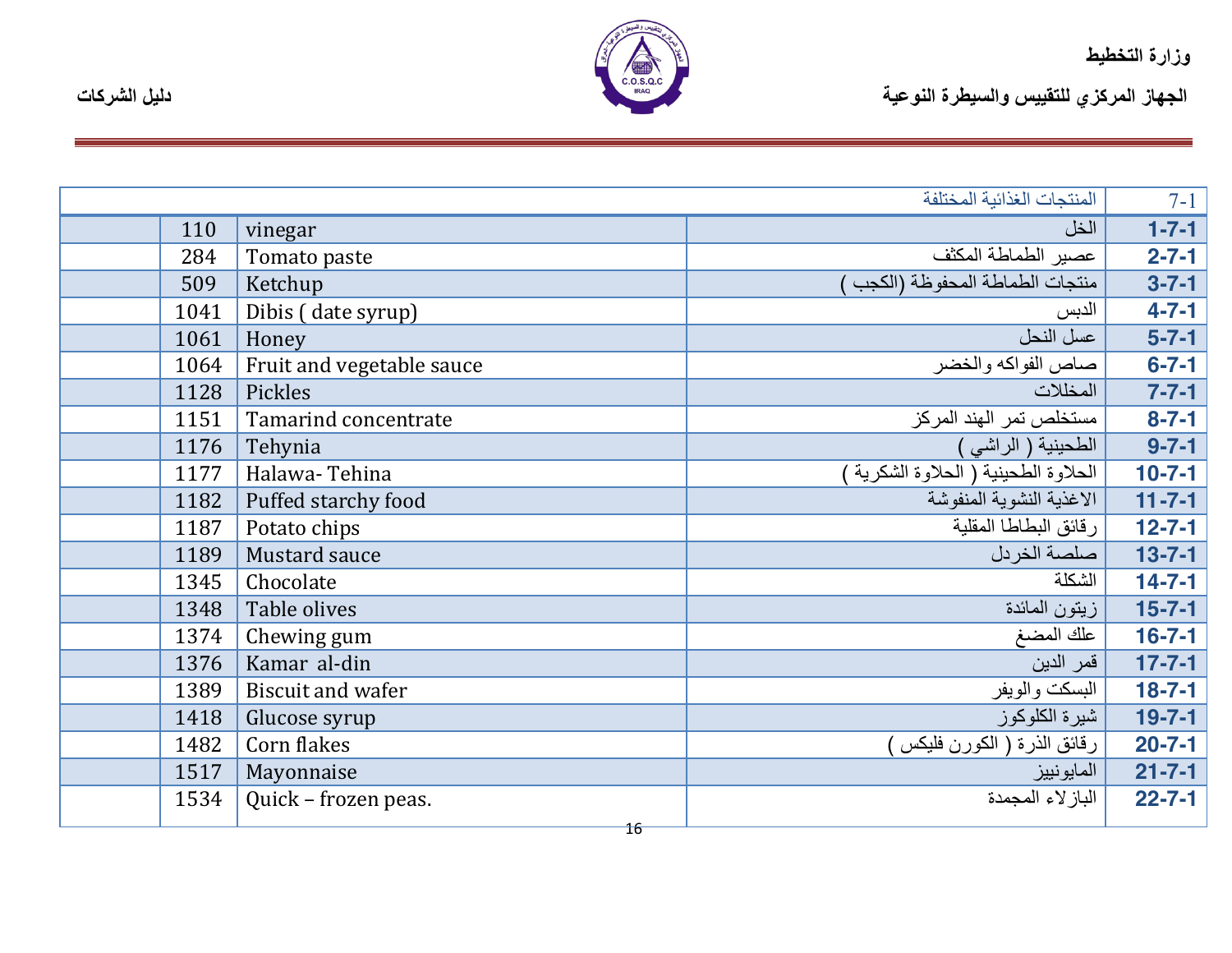

| 1535 | Quick - frozen Carrot.                   | الجزر المجمد                              | $23 - 7 - 1$ |
|------|------------------------------------------|-------------------------------------------|--------------|
| 1536 | Quick - frozen Cauliflower               | القرنابيط المجمد                          | $24 - 7 - 1$ |
| 1537 | Quick - frozen Spinach.                  | السبانغ المجمد بالطريقة السريعة           | $25 - 7 - 1$ |
| 1538 | Cultivated mushroom                      | الفطرالطازج                               | $26 - 7 - 1$ |
| 1544 | Preserved Tomato products - Tomato syrup | منتجات الطماطة المحفوظة – عصير الطماطة    | $27 - 7 - 1$ |
| 1581 | Quick - frozen okra                      | الباميا المجمدة                           | $28 - 7 - 1$ |
| 1662 | Frozen green bean.                       | الفاصوليا الخصراء المجمدة                 | $29 - 7 - 1$ |
| 1858 | Toffees                                  | الترفة                                    | $30 - 7 - 1$ |
| 1855 | Nougat                                   | النوكه                                    | $31 - 7 - 1$ |
| 1853 | Hard boiled sugar                        | السكر يات الصلبة                          | $32 - 7 - 1$ |
| 1873 | Groundnut (peanuts) (roasted, peeled and | فسنق الحقل المحمص والمقشور والمملح        | $33 - 7 - 1$ |
|      | salted)                                  |                                           |              |
| 1927 | Tamarind                                 | تمر الهند                                 | $34 - 7 - 1$ |
| 1930 | Powdered dextrose.                       | مسحوق الدكستروز                           | $35 - 7 - 1$ |
| 2106 | Lactose.                                 | اللاكتوز                                  | $36 - 7 - 1$ |
| 2175 | Noome-basraa                             | نومي بصرة                                 | $37 - 7 - 1$ |
| 2182 | Fructose sugar.                          | سكر الفركتوز                              | $38 - 7 - 1$ |
| 2193 | Quick frozen whole kernel corn           | حبوب الذر ة الكاملة الحلوة المجمدة سريعاً | $39 - 7 - 1$ |
| 2204 | Mango chutney                            | عنبة المانكا                              | $40 - 7 - 1$ |
| 2207 | Dried okra                               | الباميا المجففة                           | $41 - 7 - 1$ |
| 2287 | Falafel powder                           | مسحوق الفلافل                             | $42 - 7 - 1$ |
| 2244 | Chilly                                   | صلصة الفلفل الحريفة ( الشطة               | $43 - 7 - 1$ |
| 1607 | Stuffed and covered date                 | التمور المحشوة والمكسوة                   | $44 - 7 - 1$ |
| 1990 | Whole maize (corn) heal                  | جريش الذرة الكاملة                        | $45 - 7 - 1$ |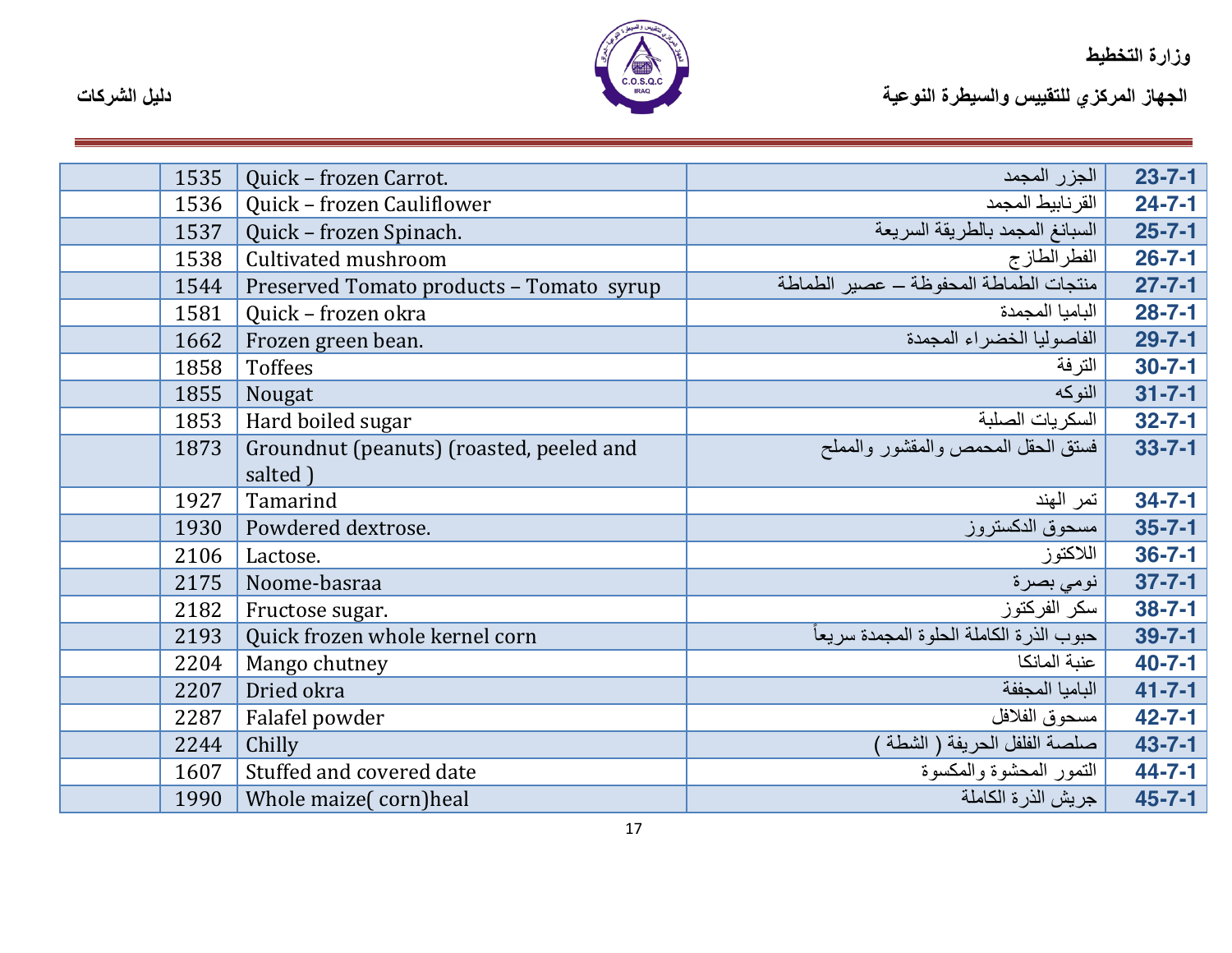

|                   | 2036 | Soya protein products                      | منتجات بروتين الصويا                                                       | $46 - 7 - 1$ |
|-------------------|------|--------------------------------------------|----------------------------------------------------------------------------|--------------|
|                   | 2084 | Malt extract                               | مستخلص المولت                                                              | $47 - 7 - 1$ |
|                   | 2245 | Raw-sugar                                  | السكر الخام                                                                | $48 - 7 - 1$ |
|                   |      |                                            |                                                                            |              |
| Food <sub>1</sub> |      | Hsaib chips, flavors puffed wheat, instant | حصائب الجبس                                                                | 49-7-1       |
|                   |      | noodles with different flavors             |                                                                            |              |
| Food 41           |      | Cake                                       | الكيك الجاهز                                                               | $50 - 7 - 1$ |
| Food 36           |      | Ready to eat jelly                         | جلى جاهز للطعام                                                            | $51 - 7 - 1$ |
| Food39            |      | Milk chocolate with sugar coated (dragee)  | شوكولاتة بالحليب ( سميري )                                                 | $52 - 7 - 1$ |
| Food 43           |      | Frozen dough                               | العجائن المجمدة                                                            | $53 - 7 - 1$ |
| Food 4            |      | Gum base                                   | فاعدة العلك                                                                | $54 - 7 - 1$ |
| Food 51           |      | Jelly candy                                | حلوي هلامية (جيلية )                                                       | $55 - 5 - 1$ |
| Food 52           |      | Soft candy                                 | حلوى طرية ونشمل : (حلوى طرية، كراميل ، مارشملو،                            | $56 - 7 - 1$ |
|                   |      |                                            | فوندانت ، فج، لقم ،عجينة الفاكهة )<br>اصابع البطاطا المقلية المجمدة سريعاً |              |
| Food 53           |      | Quick frozen French fried potatoes         |                                                                            | $57 - 7 - 1$ |
|                   |      |                                            |                                                                            |              |
| Food 54           |      | Frozen pizza                               | بيتزا مجمدة                                                                | $58 - 7 - 1$ |
| Food 63           |      | Canned cooked fava beans with chick peas   | فول مدمس معلب مع الحمص                                                     | $59 - 7 - 1$ |
| Food 64           |      | Quick frozen leek                          | الكراث المجمد سريعاً                                                       | $60 - 7 - 1$ |
| Food 65           |      | Quick frozen broccoli                      | البروكلي المجمد سريعأ                                                      | $61 - 7 - 1$ |
| Food 66           |      | Quick frozen Brussels sprouts              | البروسيل المجمد سريعاً                                                     | $62 - 7 - 1$ |
| Food 67           |      | Canned sweet corn and canned baby corn     | الذرة صغيرة الحجم والذرة الحلوة صغيرة الحجم                                | $63 - 7 - 1$ |
| Food 69           |      | Quick frozen vegetables (single or mixed)  | خليط الخضروات المجمدة سريعأ(المفردة او خليط )                              | $64 - 7 - 1$ |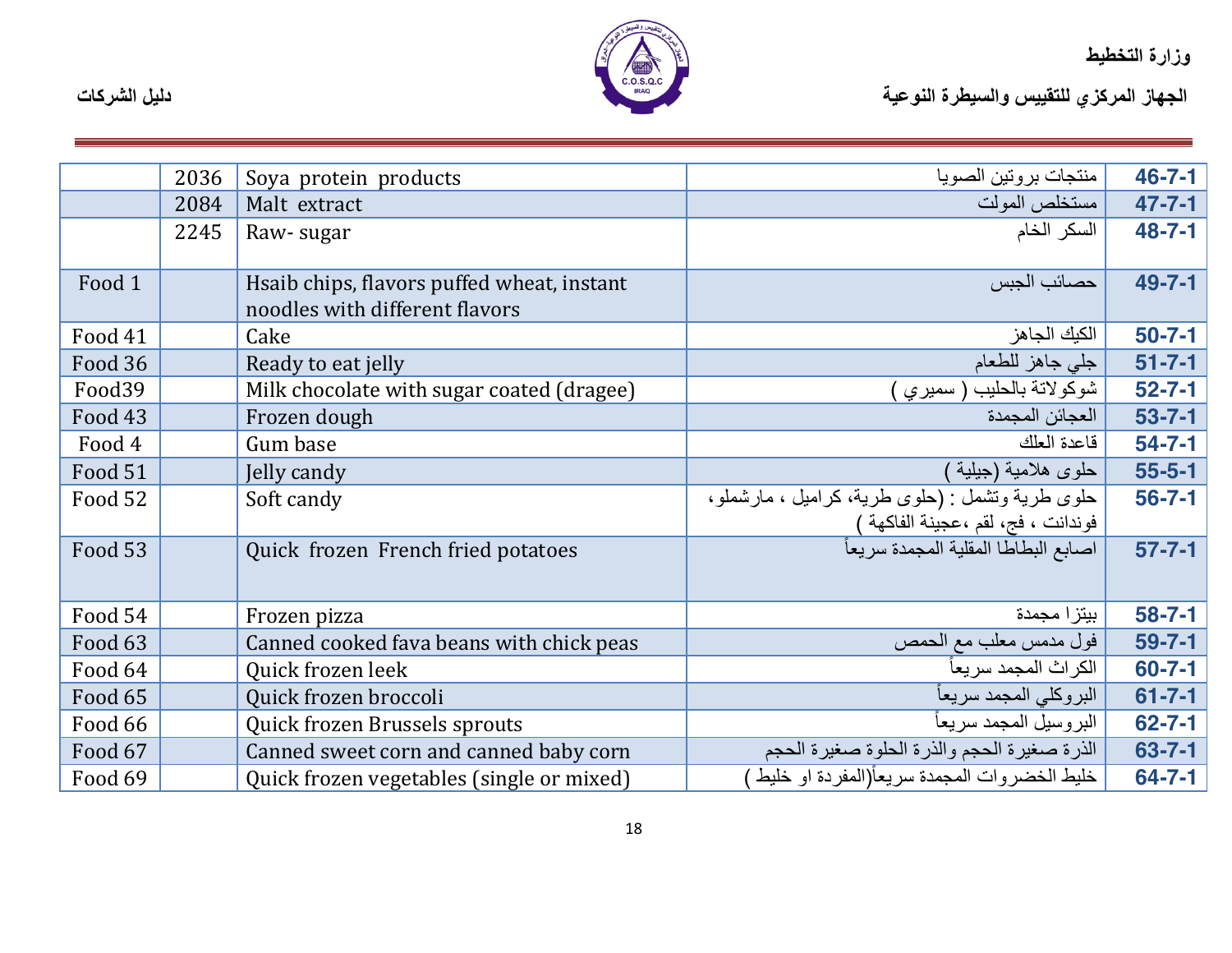

| Food 73 | Rolled pastry stuffed with cheese(sambosic)                                                                         | فطائر ملفوفة محشوة بالجبن(سمبوسك)                                                                    | $65 - 7 - 1$ |
|---------|---------------------------------------------------------------------------------------------------------------------|------------------------------------------------------------------------------------------------------|--------------|
| Food 74 | Croissants with all kind of stuff                                                                                   | الكر و اسو ن بكافة الحشو ات                                                                          | $66 - 7 - 1$ |
| Food 75 | Cappuccino                                                                                                          | كابوتشينو                                                                                            | $67 - 7 - 1$ |
| Food 80 | Ready to eat meals / foods                                                                                          | الوجبات المطبوخة الجاهزة للاكل                                                                       | $68 - 7 - 1$ |
| Food 81 | Non-dairy coffee whitener (creamer) powder                                                                          | مسحوق مبيض القهوة غير الحليبي                                                                        | $69 - 7 - 1$ |
| Food 82 | Breakfast cereal flakes except corn flakes in<br>IQS 1482                                                           | رِ قائق الافطار المصنوعة من الحبوب عدا رِ قائق الذرء<br>المشمولة بالمواصفة القياسية العراقية رقم1482 | $70 - 7 - 1$ |
|         |                                                                                                                     |                                                                                                      |              |
| Food 84 | baked cereal dough in all shapes<br>Crispy<br>(Kaak)                                                                | عجينة الحبوب المخبوزة الهشة (الكعك بكافة انواعه)                                                     | $71 - 7 - 1$ |
| Food 85 | Fried starchy foods / snacks or cereals<br>(different shapes and texture) not in the scope<br>of specific IQS / TR. | رقائق الحبوب المقلية (التورتيلا والتاكو)                                                             | $72 - 7 - 1$ |
| Food 89 | Pasta Pizza tomato sauces                                                                                           | صلصة الطماطة للبيتزا والعجائن المجمدة                                                                | $73 - 7 - 1$ |
| Food 91 | Milk based food (Mahalabiya and pudding in<br>different flavor) with permitted food additions                       | اغذية اساسها الحليب (المهلبية والبودنك بنكهات مختلفة ′                                               | $74 - 7 - 1$ |
| Food 95 | Whipping cream                                                                                                      | كريمة الخفق الجاهز ة                                                                                 | $75 - 7 - 1$ |
| Food 96 | Candy of Humusiya and sesamiya and<br>different types of nuts.                                                      | الحلوى الحمصية والسمسمية وانواع النقل المختلفة                                                       | $76 - 7 - 1$ |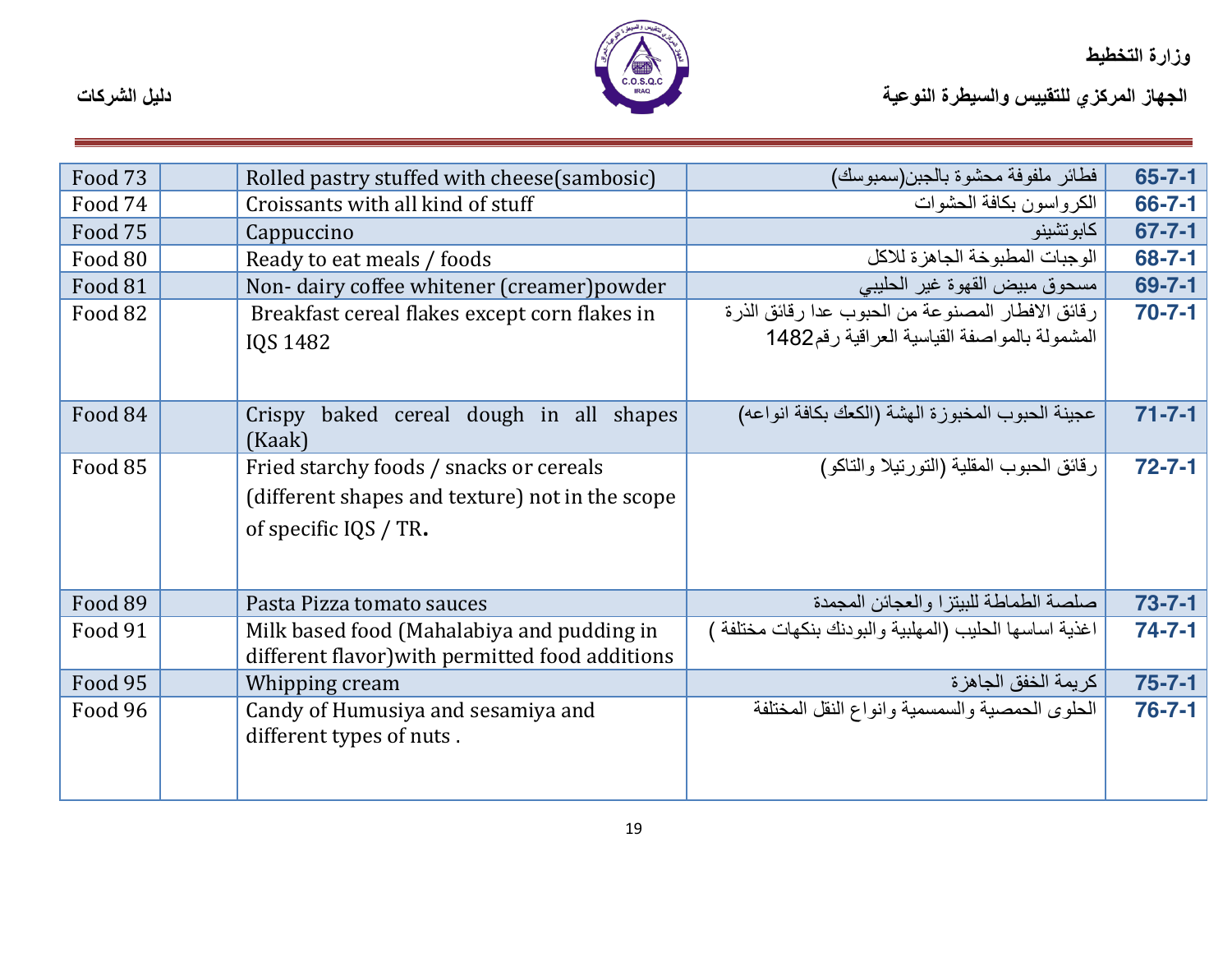

| Food 98               | Chocolate and chocolate products except<br>chocolate types covered with IQS<br>1345/1989(plain chocolate, milk chocolate<br>and flavored chocolate). | الشكلة ومنتجاتها عدى المشمولة بالمواصفة القياسية<br>العراقية رقم( 1345) .لسنة1989 و هي (الشكلة السادة<br>،الشكلة بالحليب ،الشكلة بالمطيبات ). | $77 - 7 - 1$ |
|-----------------------|------------------------------------------------------------------------------------------------------------------------------------------------------|-----------------------------------------------------------------------------------------------------------------------------------------------|--------------|
| Food<br>104           | Light mayonnaise (medium and low fat)                                                                                                                | مايونيزلايت (متوسط وواطبىء الدسم)                                                                                                             | $78 - 7 - 1$ |
| <b>STR</b><br>FOOD(6) | Instant chocolate drink powder                                                                                                                       | مسحوق شراب الشوكولاتة سريع الذوبان                                                                                                            | $79 - 7 - 1$ |
| <b>STR</b><br>FOOD(7) | Gourmet breaded onion ring                                                                                                                           | حلقات بصل مخبوزة                                                                                                                              | $80 - 7 - 1$ |
| <b>STR</b><br>FOOD(9) | Chocolate with caramel block                                                                                                                         | قطع الشوكولاتة بالكاراميل                                                                                                                     | $81 - 7 - 1$ |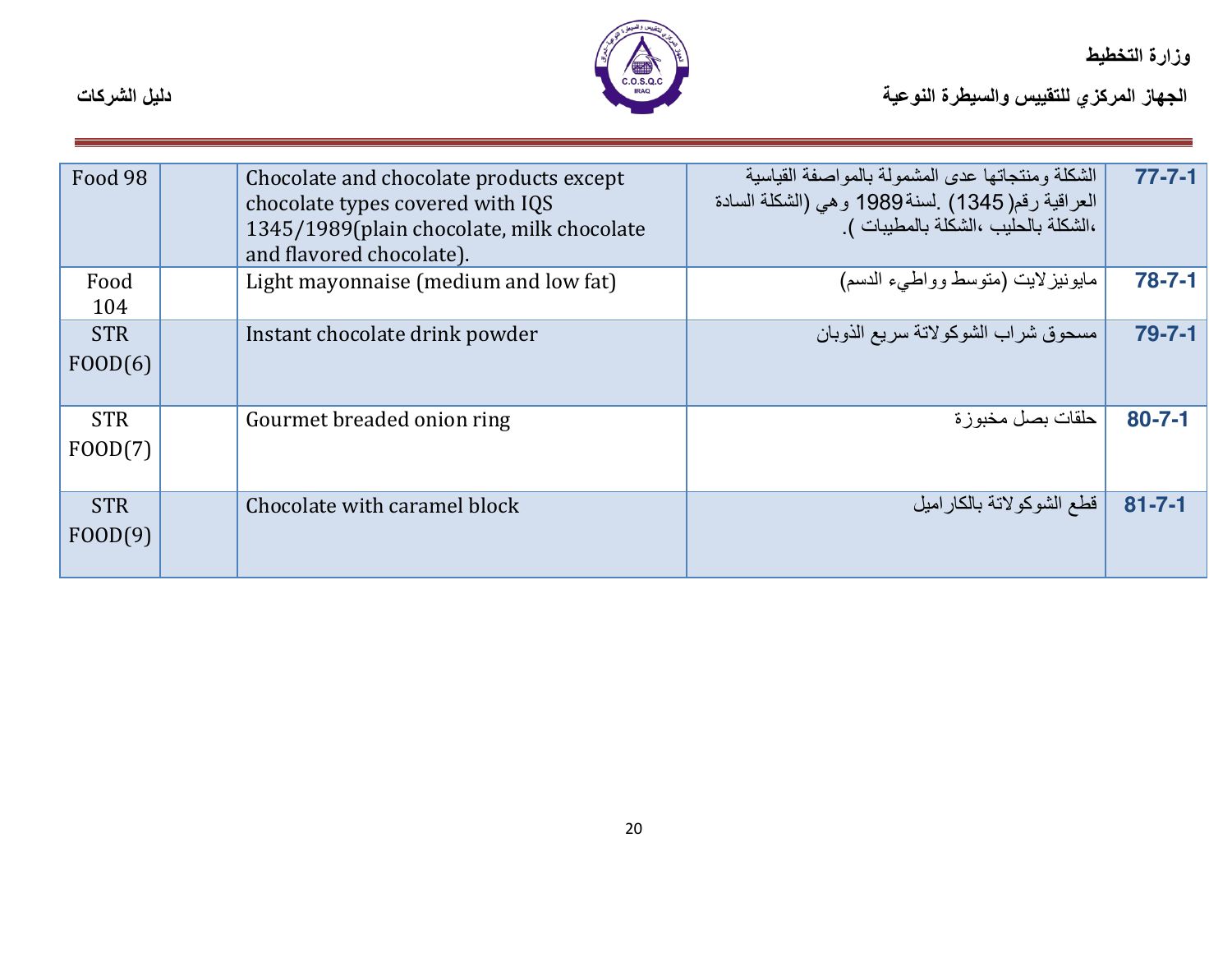

|      |                                                            | المنتجات الغذائية المعلبة                        | $\overline{2}$ |
|------|------------------------------------------------------------|--------------------------------------------------|----------------|
| 1103 | Processed cereal – based foods for infants and<br>children | الاغذية المصنعة والمعلبة والمجففة للرضع والاطفال | $1-2$          |
| 1152 | Canned eggplant                                            | الباذنجان المعلب                                 | $2 - 2$        |
| 1153 | Canned squash                                              | القرع المعلب                                     | $3 - 2$        |
| 1154 | Canned mushrooms                                           | الفطر المعلب                                     | $4 - 2$        |
| 1181 | Canned green peas                                          | الباز لاء الخضر اء المعلبة                       | $5-2$          |
| 1184 | <b>Canned baked beans</b>                                  | الفول المدمس المعلب                              | $6 - 2$        |
| 1190 | Canned fruit cocktail                                      | كوكتيل الفواكه المعلبة                           | $7 - 2$        |
| 1191 | Canned fresh bean                                          | الفاصوليا الطازجة المعلبة                        | $8 - 2$        |
| 1192 | Canned carrot                                              | الجزر المعلب                                     | $9 - 2$        |
| 1193 | Canned mixed vegetables                                    | الخضر المنوعة المعلبة                            | $10-2$         |
| 1203 | Canned okra                                                | الباميا المعلبة                                  | $11 - 2$       |
| 1344 | Canned apricots                                            | المشمش المعلب                                    | $12 - 2$       |
| 1349 | Canned pears                                               | الكمثرى ( العرموط) المعلب                        | $13 - 2$       |
| 1388 | <b>Canned strawberries</b>                                 | الشليك المعلب                                    | $14 - 2$       |
| 1434 | Canned pineapple                                           | الاناناس المعلب                                  | $15 - 2$       |
| 1540 | Canned chick peas with tehena                              | الحمص بطحينة المعلبة                             | $16 - 2$       |
| 1543 | Canned broad - bean                                        | الباقلاء المعلبة                                 | $17 - 2$       |
| 1665 | Canned chick                                               | الحمص المعلب                                     | $18 - 2$       |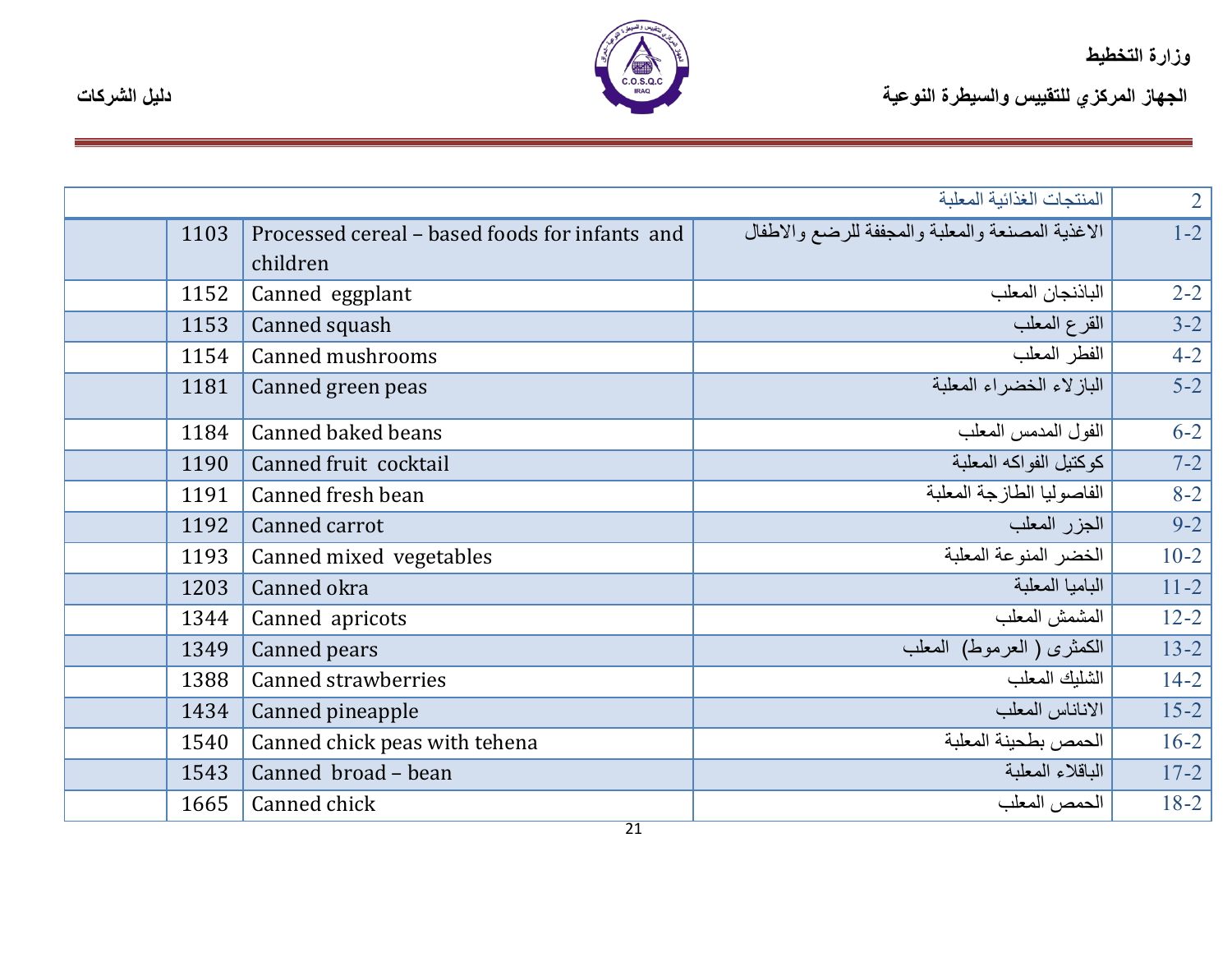

|                           | 1889 | Canned tomato                 | الطماطة المعلبة                 | $19 - 2$       |
|---------------------------|------|-------------------------------|---------------------------------|----------------|
|                           | 2157 | Canned mango                  | المانكا المعلبة                 | $20 - 2$       |
|                           | 2194 | Canned cherry                 | الكرز المعلبة                   | $21 - 2$       |
|                           | 2263 | Canned peach                  | الخوخ المعلب                    | $22 - 2$       |
| Food 93                   |      | Canned tropical fruit salad   | سلطة الفواكه الاستوائية         | $23 - 2$       |
| <b>STR</b><br><b>FOOD</b> |      | Green peas and carrots        | البازلاء الخضراء والجزر المعبأة | $24 - 2$       |
| (10)                      |      |                               |                                 |                |
|                           |      |                               |                                 |                |
|                           |      |                               | المنتجات الغذائية الجافة        | $\overline{3}$ |
|                           | 1574 | Whole chickpeas               | الحمص الكامل                    | $1-3$          |
|                           | 1575 | Lentils                       | العدس                           | $2 - 3$        |
|                           | 1664 | dry grape(raisin or sultanas) | العنب المجفف( الزبيب والكشمش )  | $3 - 3$        |
|                           | 1872 | Grated desiccated coconut     | مبروش جوز الهند المجفف          | $4 - 3$        |
|                           | 1989 | Dry phaseoluse                | الفاصوليا الجافة                | $5 - 3$        |
|                           | 1465 | Cacao                         | مسحوق الكاكاو                   | $6 - 3$        |
|                           | 2170 | Split chickpeas               | الحمص المجر وش                  | $7 - 3$        |
|                           | 1447 | Tea                           | الشاي                           | $8 - 3$        |
|                           | 36   | Sugar                         | السكر                           | $9 - 3$        |
|                           | 37   | <b>Wheat Flour</b>            | طحين الحنطة                     | $10-3$         |
|                           | 111  | Salt                          | الملح                           | $11 - 3$       |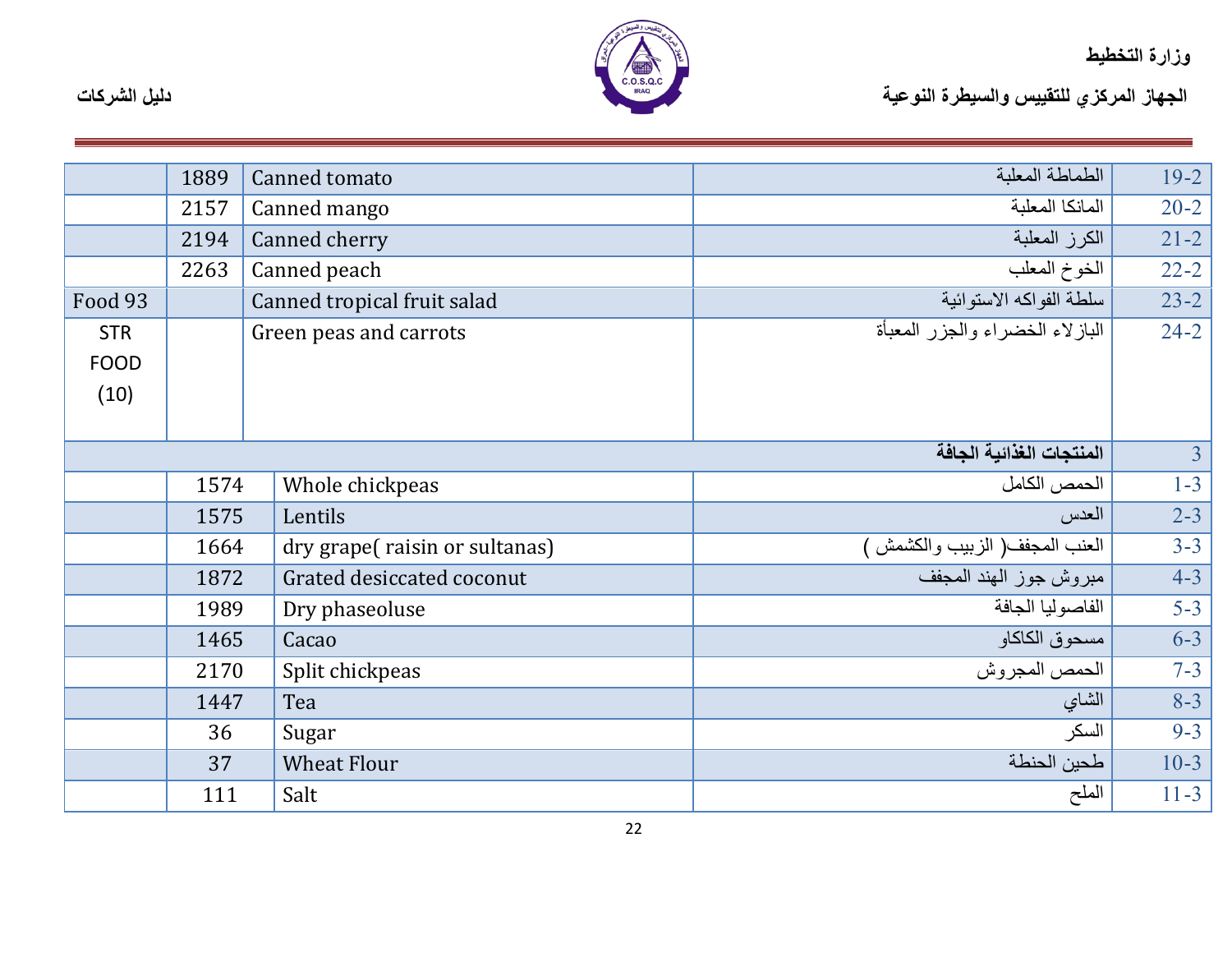

| 721    | Curry powder                                                  | مسحوق الكاري                                              | $12 - 3$ |
|--------|---------------------------------------------------------------|-----------------------------------------------------------|----------|
| 814    | Bakers yeast s                                                | خميرة الخبز                                               | $13 - 3$ |
| 848    | Spices and condiments / condiments                            | التوابل والبهار ات / الهيل                                | $14 - 3$ |
| 1155/2 | Whole roasted, ground and instant coffee                      | البن ( القهوة ) المحمص الكامل والمطحون والسريع<br>الذوبان | $15 - 3$ |
| 1183   | Macaroni, vermicelli and spaghetti                            | المعكرونة والشعرية والاطرية                               | $16 - 3$ |
| 1390   | Packing powder                                                | بيكنك باودر                                               | $17 - 3$ |
| 1343   | <b>Milled Rice</b>                                            | الرز المبيض                                               | $18-3$   |
| 2156   | Dry Apricot                                                   | المشمش المجفف                                             | $19 - 3$ |
| 2169   | Dry peas                                                      | البز اليا الجافة                                          | $20 - 3$ |
| 1401   | Prepared cake mix                                             | خليط الكيك الجاهز                                         | $21 - 3$ |
| 1450   | Spices and condiment Whole and ground<br>cinnamon             | النّوابل والبهارات / الدارصيني الكامل والمطحون            | $22 - 3$ |
| 1578   | Spices and condiment/Turmeric - whole<br>or ground (powdered) | النوابل والبهارات /الكركم الكامل أوالمطحون                | $23 - 3$ |
| 1717   | Coriander, whole /Spices and condiment<br>and ground          | التو ابل و البهار ات/ الكز بر ة الكاملة و المطحو نة       | $24 - 3$ |
| 1768   | Shelled Sweet kernels of Apricot.                             | نوى المشمش الحلو المنزوع القشرة                           | $25 - 3$ |
| 1810   | Unshelled Pistachio nuts.                                     | الفستق الاخضر غير المقشر                                  | $26 - 3$ |
| 847    | Chills, whole and /Spices and condiment                       | النوابل والبهارات/ الفلفل الحار المطحون وغير المطحون      | $27 - 3$ |
|        |                                                               |                                                           |          |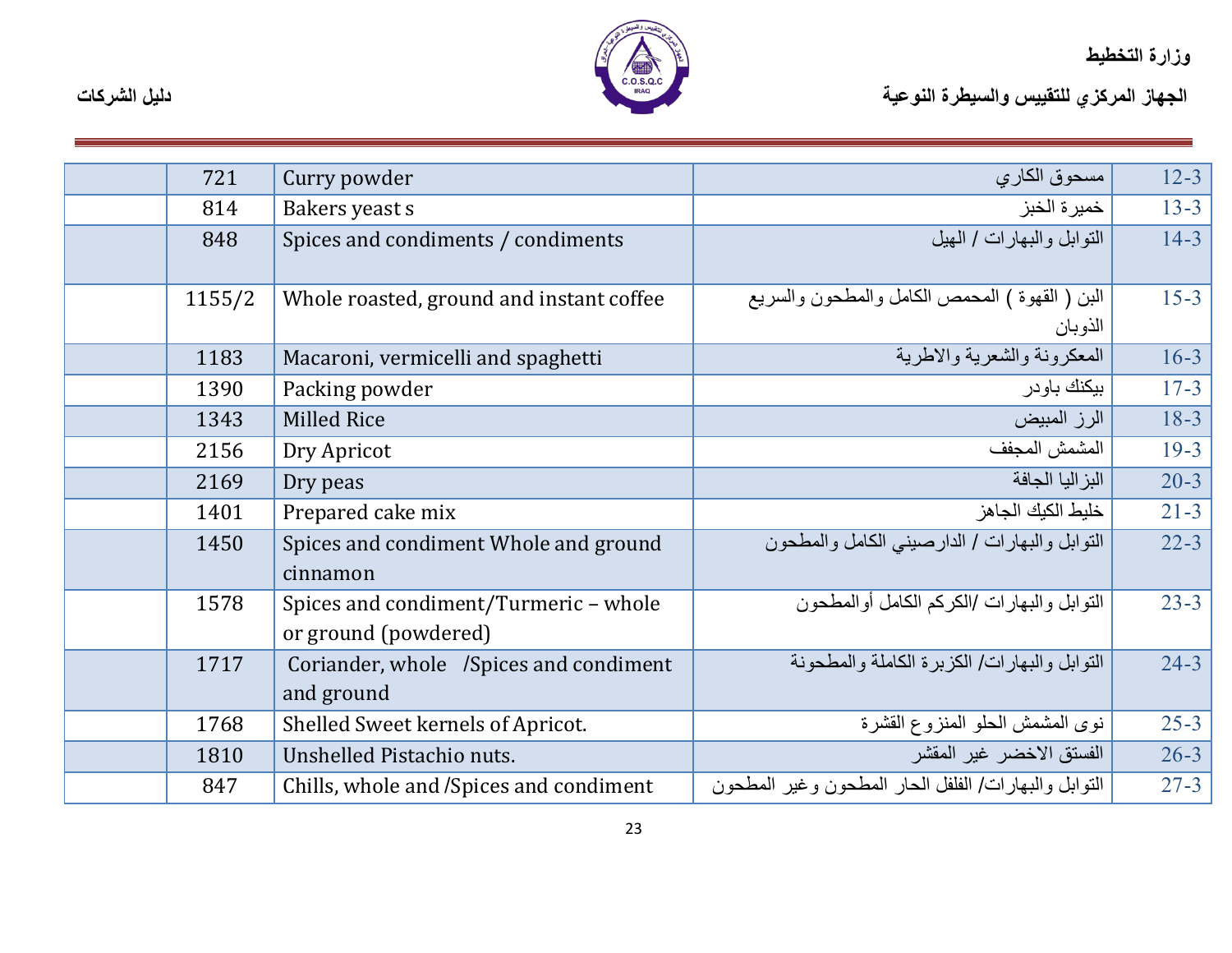

|        | ground.                                   |                                                   |          |
|--------|-------------------------------------------|---------------------------------------------------|----------|
| 850    | Spices and condiment/ Ginger, whole,      | النوابل والبهار ات/ الزنجبيل                      | $28 - 3$ |
|        | pieces or ground                          |                                                   |          |
|        |                                           |                                                   |          |
| 853    | Spices and condiment/Black pepper and     | النوابل والبهار ات/الفلفل الابيض والاسود الكامل   | $29 - 3$ |
|        | white whole and ground.                   | والمطحون                                          |          |
| 1155/1 | <b>Green Coffee Beans</b>                 | البن الاخضر (القهوة الخضراء)                      | $30 - 3$ |
| 1448   | Spices and condiment/Cloves whole and     | النَّو ابل و البهار ات/القر نفل الكامل و المطحون  | $31 - 3$ |
|        | ground                                    |                                                   |          |
| 1860   | Fenugreek, whole or /Spices and condiment | النوابل والبهارات/ الحلبة الكاملة أو المطحونة     | $32 - 3$ |
|        | ground(powder)                            |                                                   |          |
| 1929   | Aniseed./Spices and condiment             | النوابل والبهارات/ اليانسون                       | $33 - 3$ |
| 1931   | Whole caraway./Spices and condiment       | النو ابل و البهار ات/ الكر او بة الكاملة          | $34 - 3$ |
|        |                                           |                                                   |          |
| 1962   | Whole Thyme./Spices and condiment         | النوابل والبهارات/ الزعتر الكامل                  | $35 - 3$ |
| 1988   | Dry Bean.                                 | الباقلاء الجافة                                   | $36 - 3$ |
| 2059   | Bitter Fennel seed, whole or ground       | بذور الشمام المرة الكاملة أو المطحونة             | $37 - 3$ |
|        | (powdered)                                |                                                   |          |
| 2083   | Vital wheat gluten.                       | كلوتين الحنطة الحيوى                              | $38 - 3$ |
| 1102   | Processed cereal – based food for infants | الاغذية المصنعة المعتمدة على الحبوب والبقول للرضع | $39 - 3$ |
|        | and children.                             | والاطفال                                          |          |
|        |                                           |                                                   |          |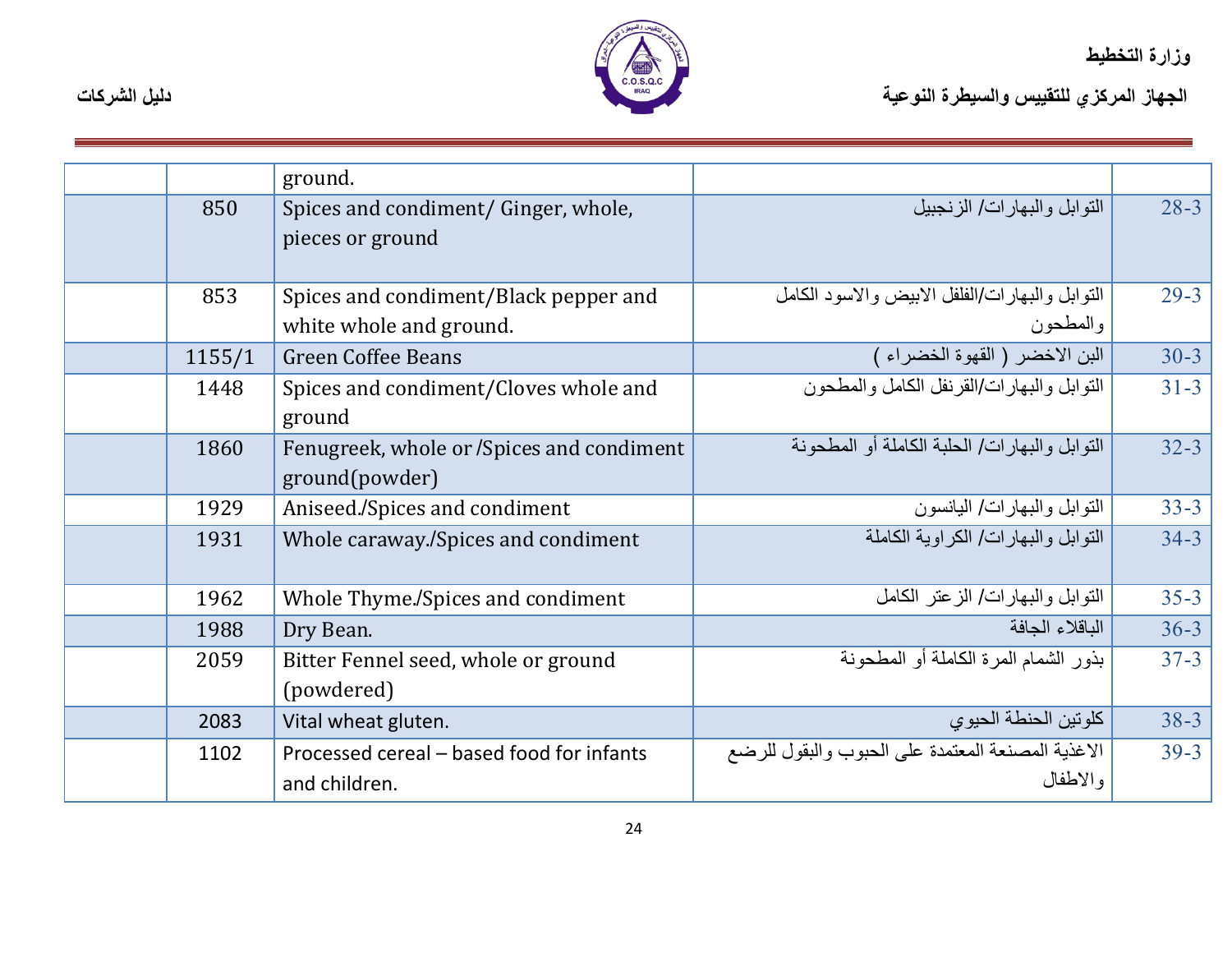

| 2124 | Saffron./Spices and condiment             | التوابل والبهارات/ الزعفران                      | $40 - 3$ |
|------|-------------------------------------------|--------------------------------------------------|----------|
| 2142 | Cocoa (Nib/Mass/Press cake /dust) forused | الكاكاو ( مجروش ،كتلة، قالب ، ذرور ) المستخدم في | $41 - 3$ |
|      | in the manufacture of cocoa and chocolate | تصنيع منتجات الشكو لاتة                          |          |
|      | product                                   |                                                  |          |
| 1178 | Wheat products burgul, habbia(partially   | منتجات الحنطة (البرغل والحبية والجريش)           | $42 - 3$ |
|      | debranned wheat), gerreesh(crushed        |                                                  |          |
|      | partially debranned wheat)                |                                                  |          |
| 1209 | Edible starch                             | النشأ المعد للطعام                               | $43 - 3$ |
| 1329 | Custard                                   | مسحوق القشادة ( الكاسترد )                       | $44 - 3$ |
| 1460 | Jelly powder                              | مسحوق الهلام                                     | $45 - 3$ |
| 2141 | Wheat flour used in biscuit and paste     | دقيق القمح المستعمل في صناعة البسكت والمعجنات    | $46 - 3$ |
|      | industry                                  |                                                  |          |
| 1464 | Semolina used in manufacture pasta        | السميد (السمولينا المستعملة في صناعة العجائن )   | $47 - 3$ |
|      | products                                  |                                                  |          |
| 1808 | Whole shelled walnuts                     | الجوز الكامل والمنزوع القشرة                     | $48 - 3$ |
| 1809 | shelled almonds                           | اللوز المنزوع القشرة                             | $49 - 3$ |
| 1826 | Sesame                                    | السمسم                                           | $50-3$   |
| 1828 | Hazelnut                                  | البندق                                           | $51 - 3$ |
| 1856 | Spices and condiment/nut meg whole and    | جوز ة الطيب الكاملة و المطحونة                   | $52 - 3$ |
|      | ground                                    |                                                  |          |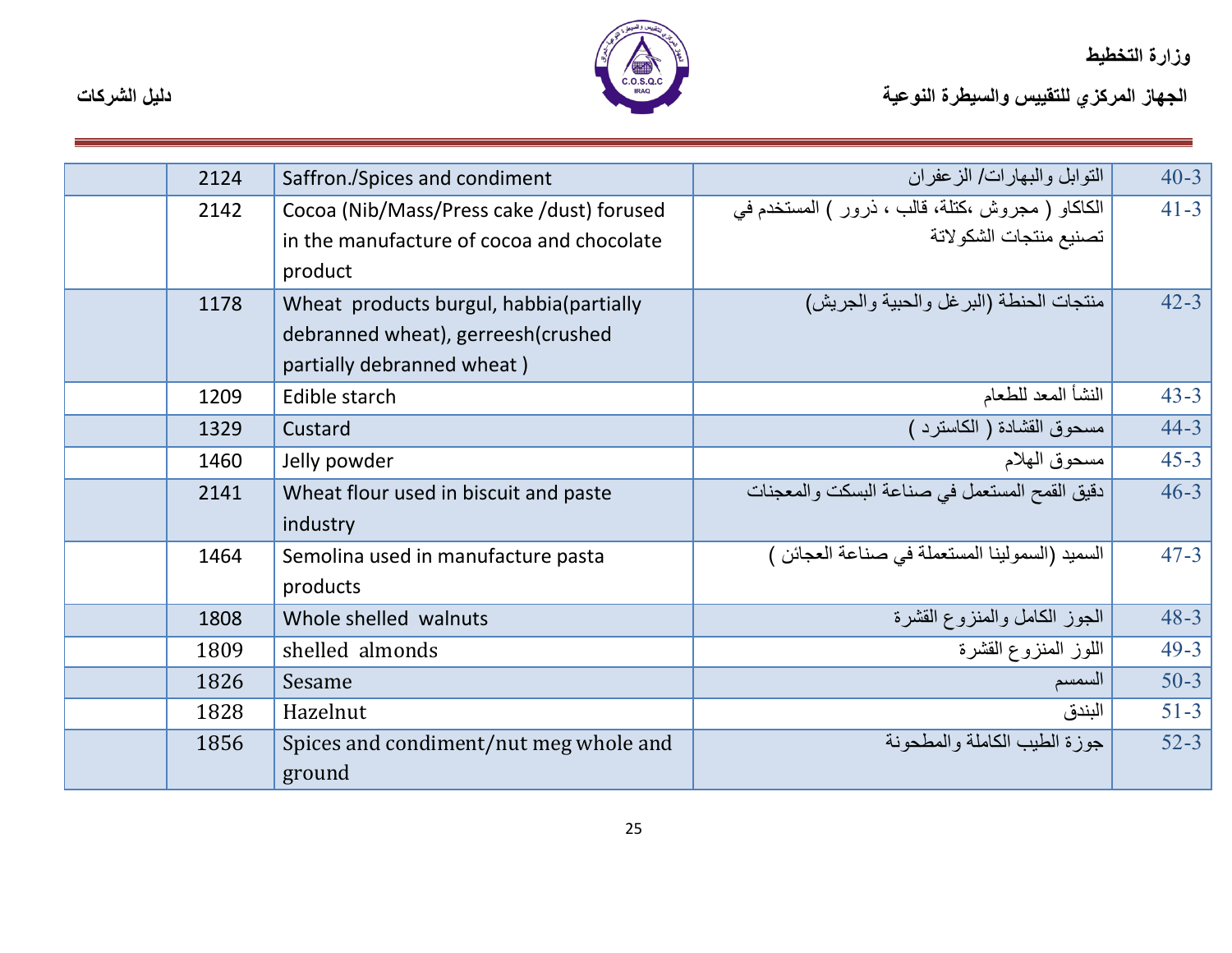

|         | 1025 | Spices and condiment/condiment                | النوابل والبهارات / البهارات                           | $53 - 3$ |
|---------|------|-----------------------------------------------|--------------------------------------------------------|----------|
|         | 1966 | Dehydrated garlic                             | الثوم المجفف                                           | $54 - 3$ |
|         | 2168 | Dry Fig                                       | التين المجفف                                           | $55 - 3$ |
|         | 2280 | Thyme mix powder                              | خليط الزعتر                                            | $56 - 3$ |
|         | 2281 | Nigella sativa seeds                          | بذور حبة البركة                                        | $57 - 3$ |
|         | 1576 | Spices and condiment/whole cumin              | النوابل والبهارات / الكمون الكامل                      | $58 - 3$ |
| Food 3  |      | Bread improver                                | محسن الخبز                                             | $59-3$   |
| Food 7  |      | Spices include (clove steams,                 | التوابل وتشمل (سيقان القرنفل ، الكبابة ، الفلفل الاسود | $60 - 3$ |
|         |      | cubeb, crushed black pepper, colngan∽̱        | المجروش ، قولنجان ، عرق المهيل الخ )                   |          |
|         |      | cardamom)                                     |                                                        |          |
| Food 28 |      | Modified food starch                          | النشأ الغذائي المعدل                                   | $61 - 3$ |
| Food 37 |      | Crispy coated peanut(spicy)                   | فسنق الحقل مغطى                                        | $62 - 3$ |
|         |      |                                               | ومقرمش (سبابسی)                                        |          |
| Food 8  |      | <b>Nuts</b>                                   | المكسرات وتشمل (كاجو ،حب ابيض خام الخ )                | $63 - 3$ |
| Food 55 |      | Dried prunes                                  | البرقوق المجفف                                         | $64 - 3$ |
| Food 57 |      | Breakfast cereal rolled oats                  | حبوب الافطار / رقائق الشوفان                           | $65 - 3$ |
| Food 58 |      | The fingers of roasted cereals chips cover    | اصبابع رقائق الحبوب المحمصة مغطاة وغير مغطاة           | $66 - 3$ |
|         |      | and not cover with chocolate for all flavors. | بالشكلة                                                |          |
|         |      |                                               |                                                        |          |
| Food 59 |      | Dehydrate onion                               | البصل المجفف                                           | $67 - 3$ |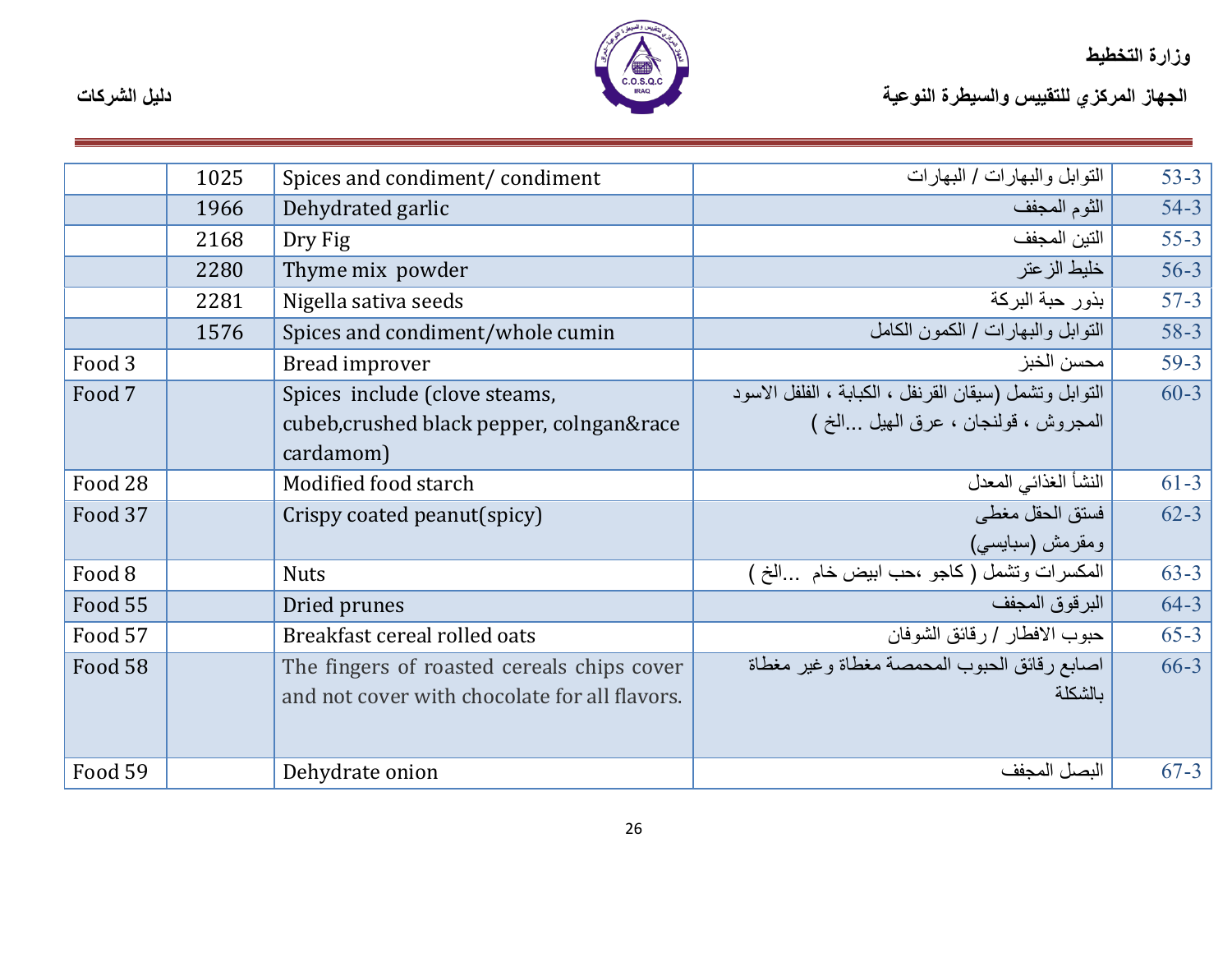

| Food 60                     |                 | Ground Paprika                                  | الفلفل الاحمر البارد المطحون                      | $68 - 3$ |
|-----------------------------|-----------------|-------------------------------------------------|---------------------------------------------------|----------|
| Food 61                     |                 | Dried rosemary                                  | اكليل الجبل المجفف                                | $69-3$   |
| Food 62                     |                 | . Laurel/Whole and ground leaves                | اللوريل / الورق الكامل المطحون                    | $70 - 3$ |
| Food 70                     |                 | Dried Vegetables and fruits (singleor<br>mixed) | خليط الخضروات والفواكه المجففة (مفردة او مخلوطة ) | $71 - 3$ |
| Food 77                     |                 | Corn flour (white or yellow types)              | طحين الذرة الاصفر والابيض                         | $72 - 3$ |
| Food 78                     |                 | Dried oregano                                   | اوريغان مجفف                                      | $73 - 3$ |
| Food 79                     |                 | Sumac                                           | السماق                                            | $74 - 3$ |
|                             | IQS 1861        | Maize (corn)                                    | الذر ة                                            | $75 - 3$ |
|                             | <b>IQS 1990</b> | Whole maize (corn)heal                          | جريش الذرة الكاملة                                | $76 - 3$ |
|                             | <b>IQS 2003</b> | White maize grains                              | حبوب الذرة البيضاء                                | $77 - 3$ |
|                             | <b>IQS 2002</b> | Soya beans                                      | فول الصويا                                        | $78 - 3$ |
|                             | <b>IQS 2058</b> | Wheat                                           | الحنطة                                            | $79 - 3$ |
|                             | <b>IQS 2084</b> | Malt extract                                    | مستخلص المولت                                     | $80 - 3$ |
|                             | <b>IQS 2097</b> | <b>Barley malt</b>                              | مولت الشعير                                       | $81 - 3$ |
|                             | <b>IQS 2202</b> | Vegetable protein products                      | منتجات البروتين النباتي                           | $82 - 3$ |
| Food 90                     |                 | Degermed maize grits (maize grits)              | جريش الذرة منزوع الاجنة (جريش ذرة )               | $83 - 3$ |
| <b>STR</b><br><b>FOOD 1</b> |                 | Spray dried malt extract                        | مستخلص المولت الجاف                               | $84 - 3$ |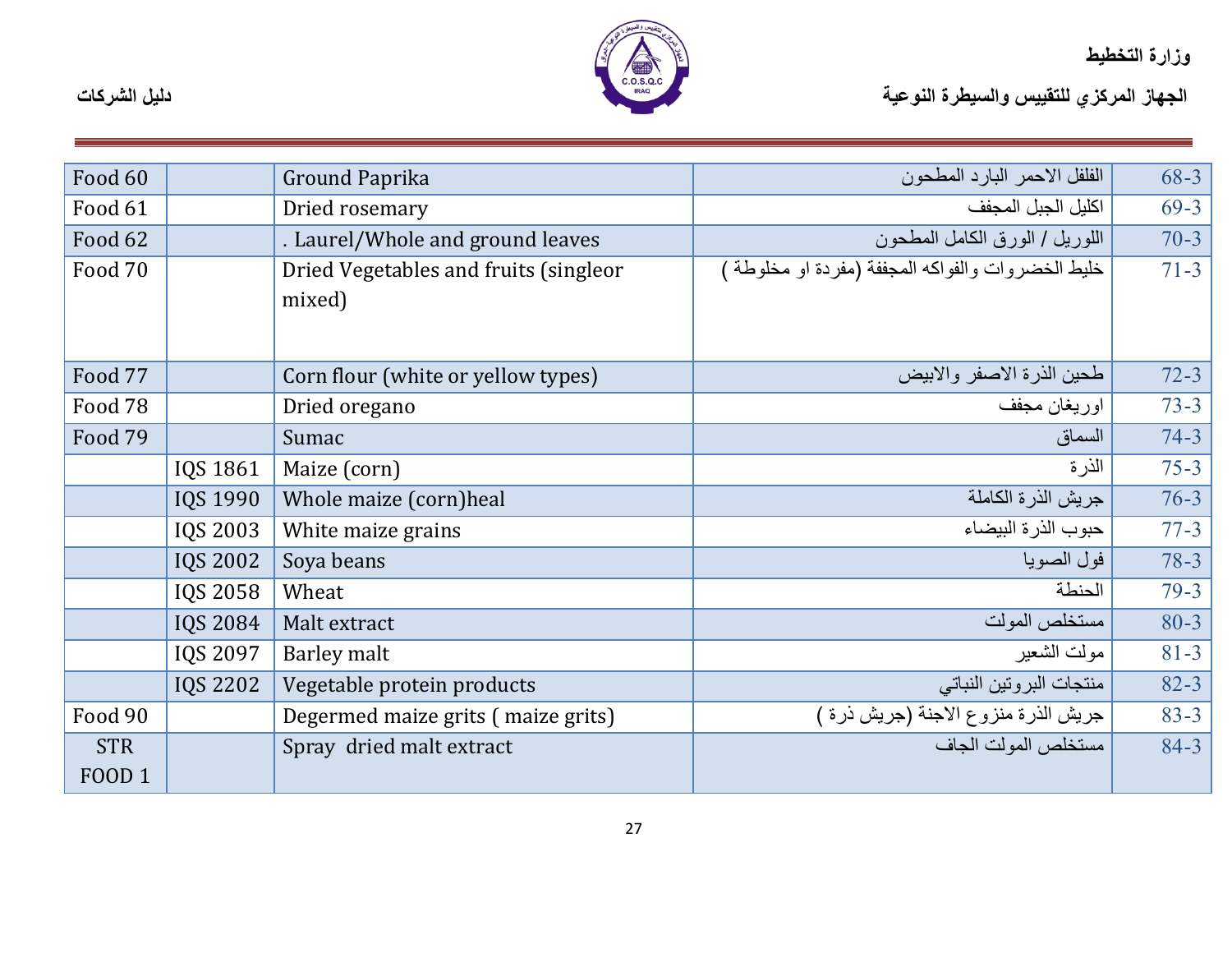

| دليل الشركات | <b>IRAQ</b> | الجهاز المركزي للتقييس والسيطرة النوعية |
|--------------|-------------|-----------------------------------------|
|              |             |                                         |

| Food |      | Sugar types (icing sugar, soft brown sugar | انواع سکر(سکر مکعبات ،سکر مطحون ،سکر بنی ناعم   | $85 - 3$ |
|------|------|--------------------------------------------|-------------------------------------------------|----------|
| 107  |      | ,lump sugar)                               | ،سكر نبات )                                     |          |
|      |      |                                            | ِ مياه الشربِ المعبأة                           |          |
|      | 1351 | Natural mineral water                      | المياه المعدنية الطبيعية                        | $-4$     |
|      | 1937 | Bottled drinking water                     | مياه الشر ب المعبأه                             | $2 - 4$  |
|      |      |                                            | عددالمنتجات الغذائية المشمولة بالفحص( 424) منتج |          |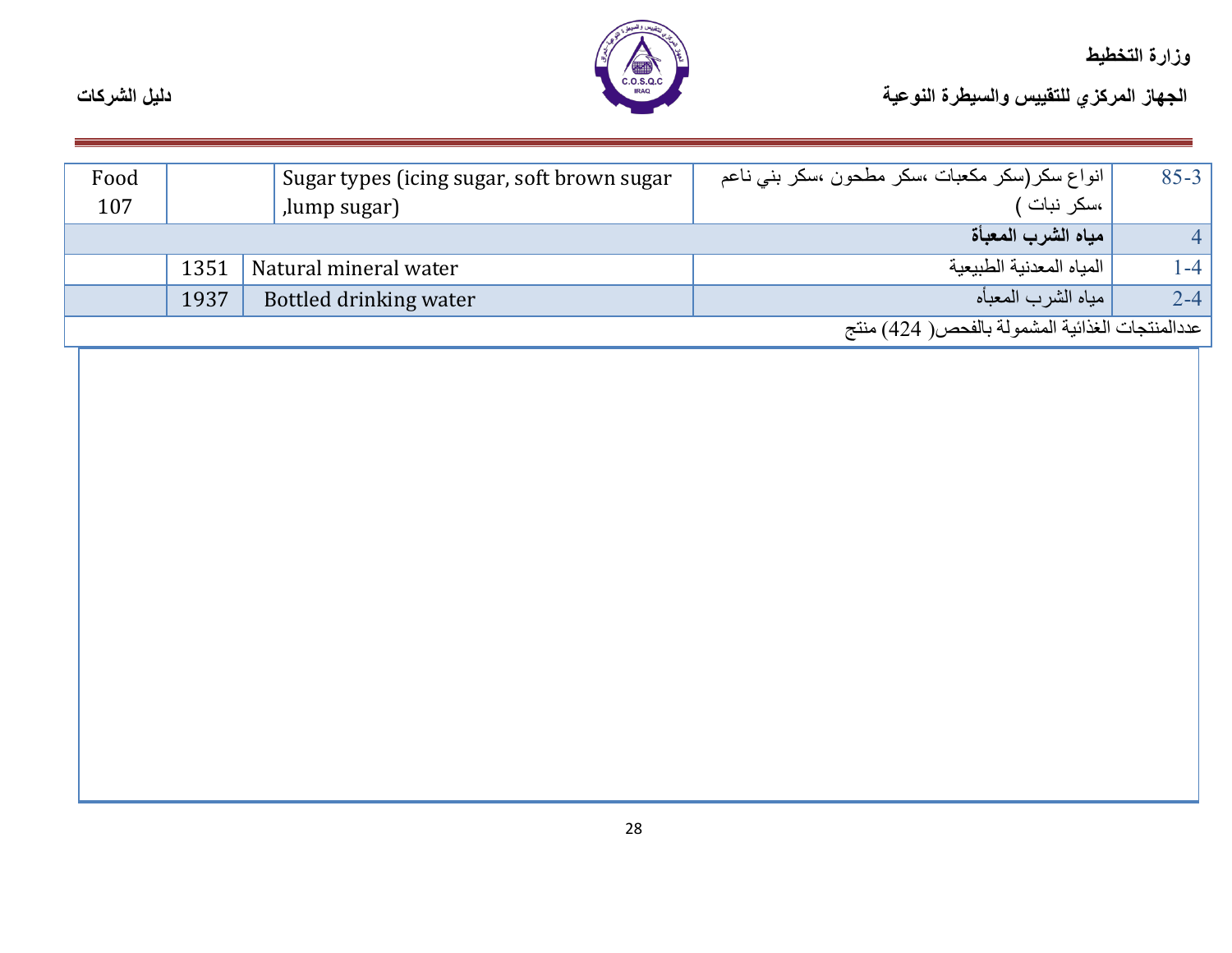

|  | <b>IRAQ</b> |  |  | الجهاز المركزي للتقييس والسيطرة النوعية |
|--|-------------|--|--|-----------------------------------------|

|      | (الضــــائـــــع الكيـــمـيـــــاويـــــة ) |                                                                                 |                 |
|------|---------------------------------------------|---------------------------------------------------------------------------------|-----------------|
|      |                                             | المواد التجميلية (كافة أنواعها)( لا تشمل المستحضرات للاغراض الطبية او العلاجية) |                 |
| 939  | Perfumes                                    | العطور (بضمنها المركزات العطرية)                                                | $\frac{5}{1-5}$ |
| 945  | Shampoo                                     | الغسول ( باستثناء الغسول ضد القشرة وكل الغسولات                                 | $2 - 5$         |
|      |                                             | الطبية الاخرى وغسول الاطفال)                                                    |                 |
| 1123 | Baby talc powder                            | مسحوق الطلق للاطفال( لاتشمل مسحوق الطلق للكبار                                  | $3 - 5$         |
|      |                                             | والمساحيق الطبية ذات التأثير العلاجي مثل مساحيق                                 |                 |
|      |                                             | الحصف)                                                                          |                 |
| 1124 | Hair conditioner                            | مكيف وملطف الشعر                                                                | $4-5$           |
| 1159 | Rouge (Blusher)                             | أحمر الخدود                                                                     | $5 - 5$         |
| 1161 | Skin creams                                 | دهان البشرة (لا تشمل المستحضرات الحليبية القوام                                 | $6-5$           |
|      |                                             | والدهانات للاغراض الطبية أو التجميلية ولا تشمل                                  |                 |
|      |                                             | الدهانات الخاصة بالاطفال)                                                       |                 |
| 1163 | Lip stick                                   | أحمر الشفاه                                                                     | $7 - 5$         |
| 1164 | Nail polish                                 | طلاء الاظافر                                                                    | $8-5$           |
| 1175 | Hair oils                                   | زيوت الشعر(تتضمن مقوى الشعر والمركزات الزيتية                                   | $9 - 5$         |
|      |                                             | للشعر ولا تشمل دهان ومراهم الشعر والزبوت التبي                                  |                 |
|      |                                             | لَّها تَأْثَيْرِطْبِي أَوْ عَلَاجِي )                                           |                 |
| 1194 | Hair creams                                 | دهانات الشعر (لا تشمل زيوت ومراهم الشعر)                                        | $10-5$          |
| 1405 | Hair dye – liquid or putty                  | صبغ الشعر – السائل أو المعجون يتألَّف من                                        | $11 - 5$        |
|      |                                             | أ- الصبغة                                                                       |                 |
|      |                                             | ب- المادة المؤكسدة                                                              |                 |
| 1602 | Depilatories, chemical                      | مزيل الشعر ــ النوع الكيمياوي (لاتشمل الانواع                                   | $12 - 5$        |
|      |                                             | الحاوية كبر يتيدات الفلز ات وذات التر اكيب القصدير ية)                          |                 |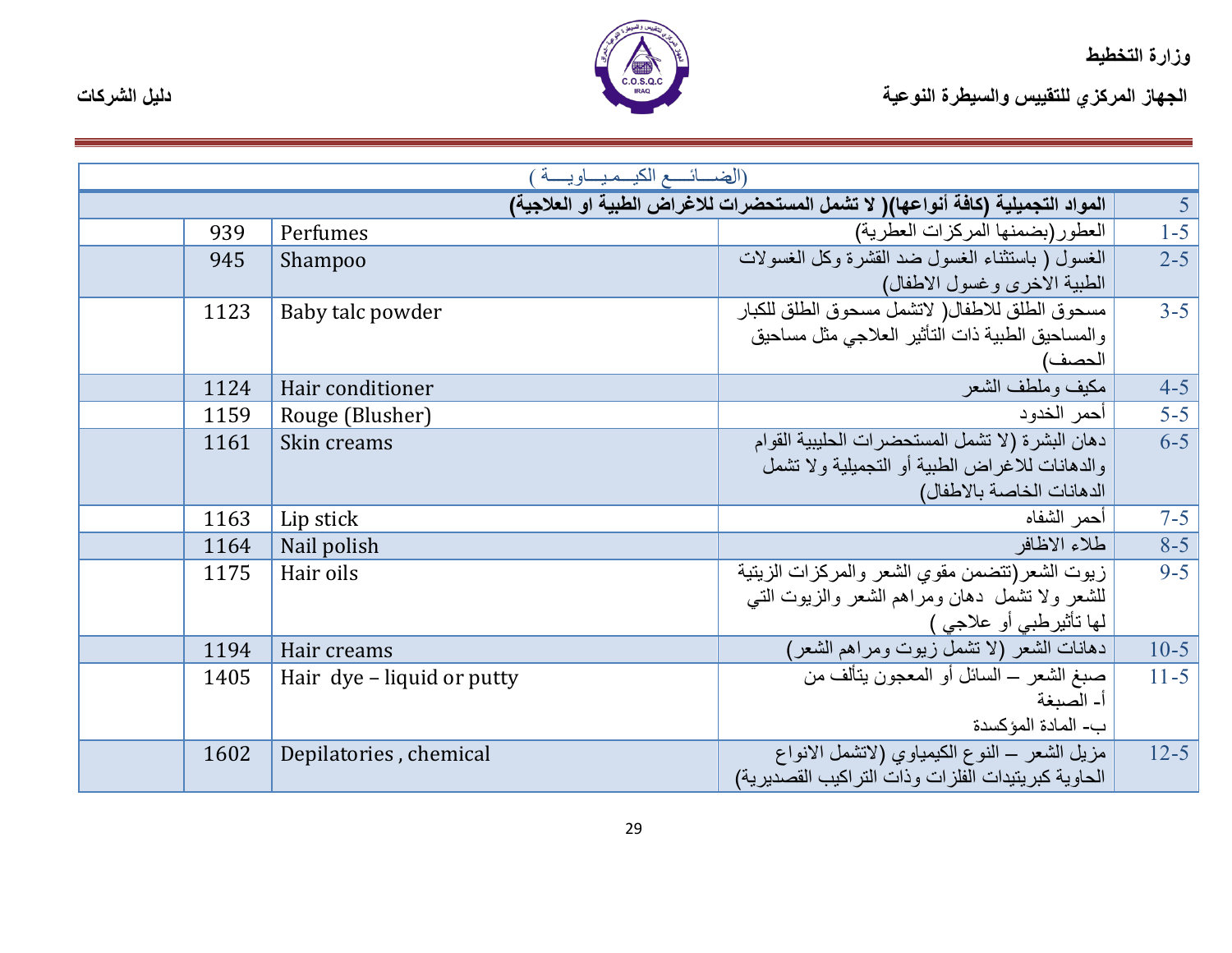

الجهاز المركزي للتقييس والسيطرة النوعية التوعية المسيطرة المتوجعة المسيطرة التوعية المسيطرة التوعية المسيطرة المسيطرة المسيطرة المسيطرة المسيطرة المسيطرة المسيطرة المسيطرة المسيطرة المسيطرة المسيطرة المسيطرة المسيطرة المس

| 1636 | Wooden cosmetic pencils           | أقلام التجميل الخشبية                              | $13 - 5$                                                                                                               |
|------|-----------------------------------|----------------------------------------------------|------------------------------------------------------------------------------------------------------------------------|
| 1654 | Skin powders                      | مساحيق البشرة ( لاتشمل مسحوق الطلق للأطفال ولا     | $14 - 5$                                                                                                               |
|      |                                   | تشمل المساحيق الطبية ذات التأثير العلاجي مثل       |                                                                                                                        |
|      |                                   | المساحيق المستعملة للحصف)                          |                                                                                                                        |
| 1678 | Lip salve                         |                                                    | $15 - 5$                                                                                                               |
|      |                                   | ولا نشمل أحمر الشفاه وملمع الشفاه)                 |                                                                                                                        |
| 1679 | Hair pomades and brilliantines    | مراهم الشعر (لا تشمل المراهم ذات التأثيرات         | $16 - 5$                                                                                                               |
|      |                                   | الفسيولوجية أو المصنوعة لاغراض علاجية)             |                                                                                                                        |
| 1680 | Hair dye – powder                 | صبغ الشعر – المسحوق                                | $17 - 5$                                                                                                               |
| 1681 | Henna powder                      | مسحوق الحناء                                       | $18-5$                                                                                                                 |
| 1682 | After - shave lotion              | محلول بعد الحلاقة(لا تشمل محاليل بعد الحلاقة       | $19 - 5$                                                                                                               |
|      |                                   | للأغراض الطبية أو العلاجية)                        |                                                                                                                        |
| 1790 | Hair permanent waving preparation | مجعد الشعر الدائمي                                 | $20 - 5$                                                                                                               |
|      |                                   | بتألف من                                           |                                                                                                                        |
|      |                                   |                                                    |                                                                                                                        |
|      |                                   | ب- المادة المعادلة – أساسها بيروكسيد الهيدروجين    |                                                                                                                        |
| 1795 | Aerosol hair spray                | مثبت الشعر الرذاذ (لا بِشْمَل صبغ الشعر الرذاذ ولا | $21 - 5$                                                                                                               |
|      |                                   | يشمل مثبت الشعر البخاخ)                            |                                                                                                                        |
| 1832 | Eye shadow                        | ظل العبو ن                                         | $22 - 5$                                                                                                               |
| 1886 | Petroleum jelly (Vaseline)        | هلام النفط (فازلين)                                | $23 - 5$                                                                                                               |
| 2079 | Skin lotion                       | المستحضرات السائلة الدهنية للبشرة (باستثناء        | $24 - 5$                                                                                                               |
|      |                                   |                                                    |                                                                                                                        |
|      |                                   | مستحضرات الاطفال)                                  |                                                                                                                        |
| 2219 | Hair styling gel                  | مثبت الشعر الهلامي                                 | $25 - 5$                                                                                                               |
|      |                                   |                                                    |                                                                                                                        |
|      |                                   |                                                    | مرهم الشفاه ( لانشمل مراهم الشفاه للأغراض العلاجية<br>أ- المادة الفعالة<br>المستحضرات الطبية أو ذات التأثير العلاجي أو |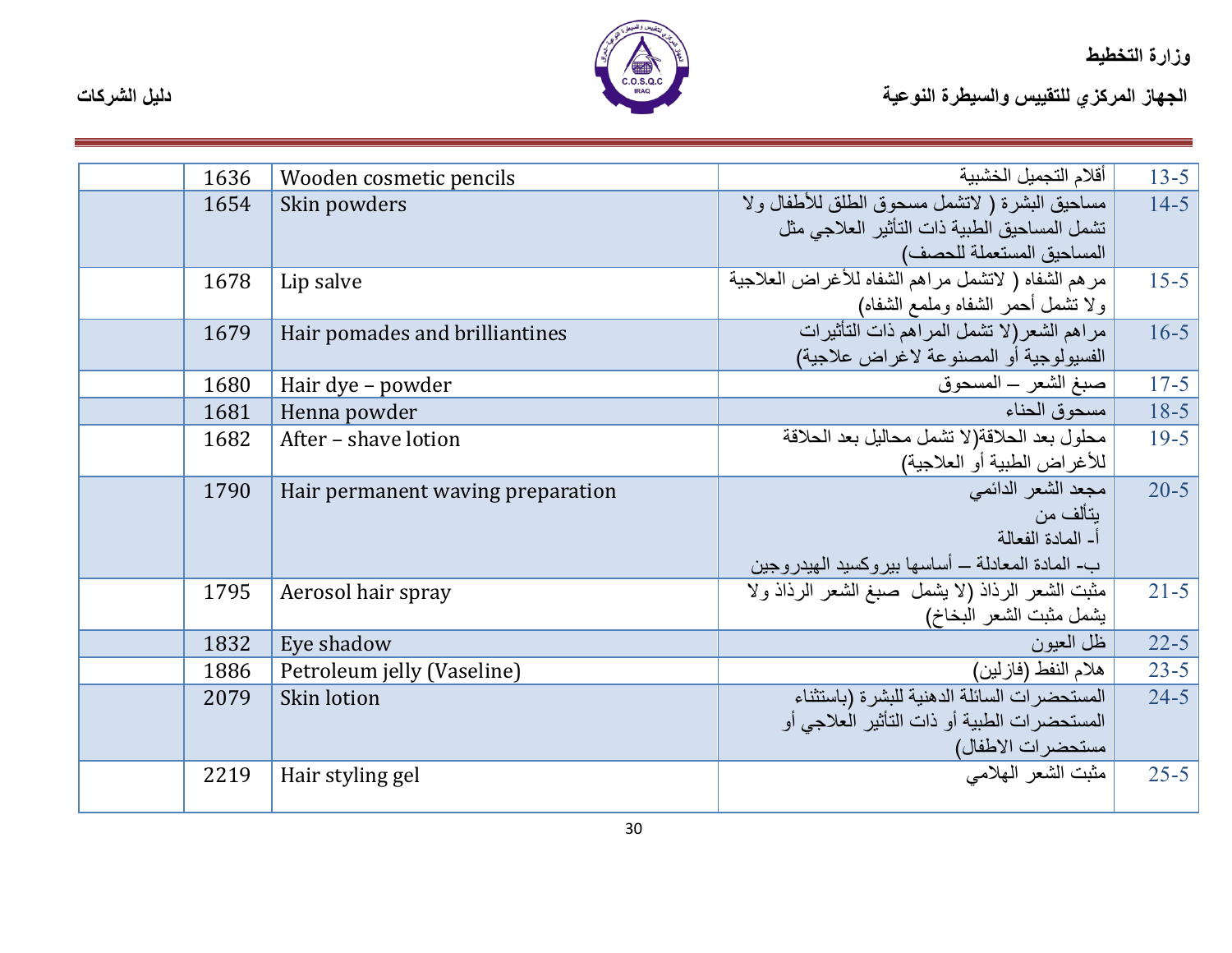

|         | 2289 | Deodorant                                   | مزيل رائحة العرق الذي بجوي             | $26 - 5$ |
|---------|------|---------------------------------------------|----------------------------------------|----------|
|         |      |                                             | ( Irgasan DP 300 أو Triclosan)         |          |
| Chem. 4 |      | Nail polish remover                         | مزيل طلاء الاظافر                      | $27 - 5$ |
| Chem. 5 |      | Face masks                                  | أقنعة للبشر ة                          | $28 - 5$ |
| Chem. 6 |      | Hydrogen Peroxide 9%(30 vols.) and 12%(40   | بيروكسيد الهيدروجين 9٪(30 حجماً) و 12٪ | $29 - 5$ |
|         |      | vols.)                                      | (40 حجما)                              |          |
| Chem.7  |      | Foam hair styling spray                     | مثبت الشعر الرذاذ الرغوي               | $30 - 5$ |
| Chem.9  |      | Foam hair remover spray                     | مزيل الشعر الرذاذ الرغوي               | $31 - 5$ |
| Chem.10 |      | Children lotion                             | مستحضر سائل دهني للاطفال               | $32 - 5$ |
| Chem.11 |      | Emollient oil for children skin             | زيت مطري لبشرة الطفل                   | $33 - 5$ |
| Chem.12 |      | Anti-perspirant                             | مانع التعرق (بكل انواعه)               | $34 - 5$ |
| Chem.13 |      | Hair straightener                           | مسرح الشعر                             | $35 - 5$ |
| Chem.14 |      | Body shampoo                                | شامبو الجسم                            | $36 - 5$ |
| Chem.15 |      | Hair blonder                                | مشقر الشعر                             | $37 - 5$ |
| Chem.16 |      | Halawa - hair remover                       | شيرة لازالة الشعر                      | $38-5$   |
| Chem.18 |      | <b>Foundation cream</b>                     | دهان أساس                              | $39 - 5$ |
|         |      | <b>Foundation lotion</b>                    | دهان أساس سائل                         |          |
|         |      | <b>Foundation stick</b>                     | دهان أساس اصبع                         |          |
| Chem.19 |      | Maskara – all Types                         | مسكارة بأنواعها                        | $40 - 5$ |
| Chem.20 |      | Liquid eye liner                            | كحل سائل                               | $41 - 5$ |
| Chem.47 |      | Lip gloss                                   | ملمع الشفاه                            | $42 - 5$ |
| Chem.51 |      | Hair spray                                  | مثبت الشعر – البخاخ                    | $43 - 5$ |
| Chem.52 |      | Body shampoo for children                   | غسول الجسم للاطفال                     | $44 - 5$ |
| Chem.53 |      | Liquid face cleaner and/ or make up remover | محلول منظف للوجه و/أو مزيل المكياج     | $45 - 5$ |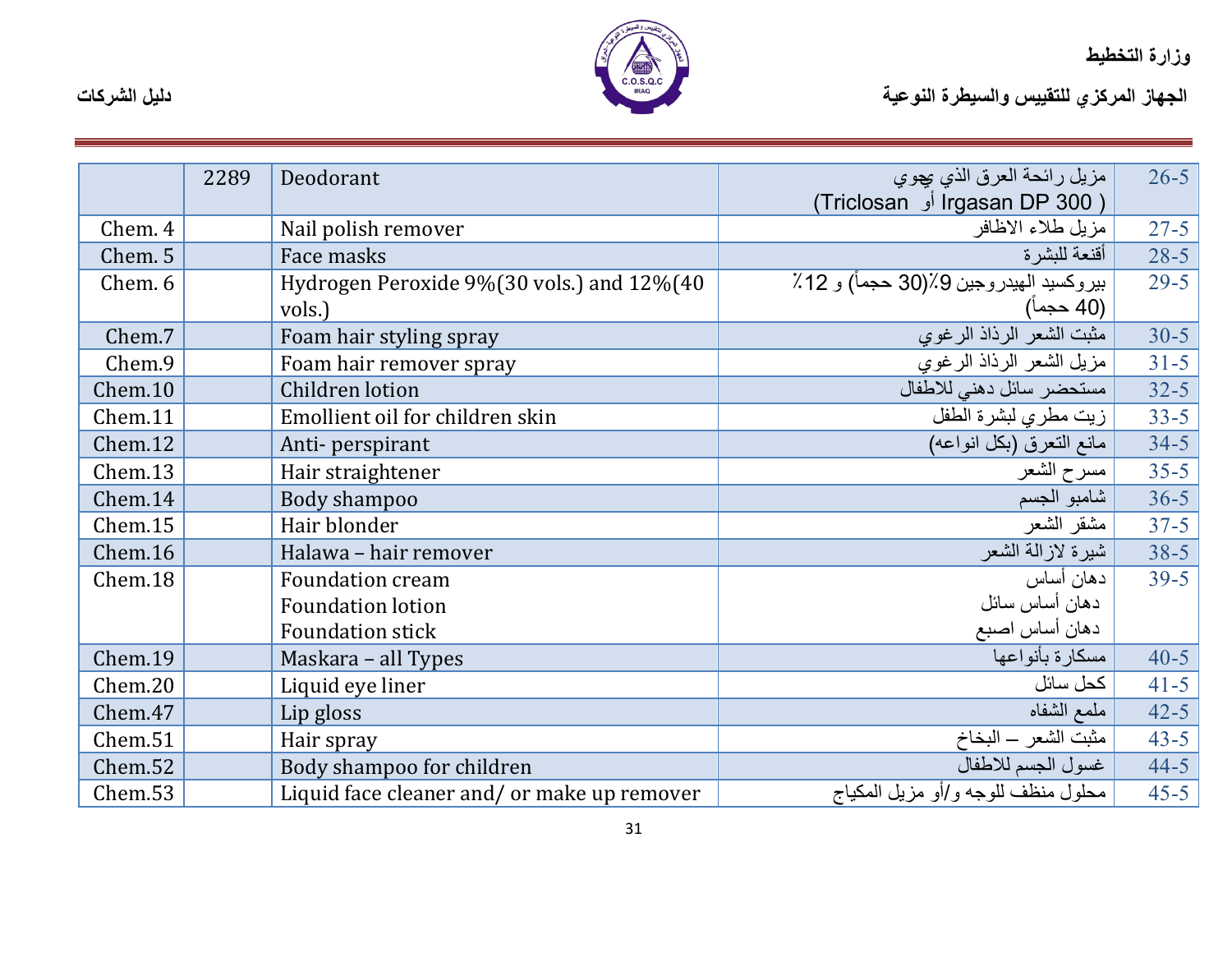

| Chem.54 |      | Liquid hand cleaner                         | منظف الابدي السائل                             | $46 - 5$       |
|---------|------|---------------------------------------------|------------------------------------------------|----------------|
|         |      | <b>Bath foam</b>                            | رغوة حمام                                      |                |
|         |      | Bath gel                                    | هلام استحمام                                   |                |
| Chem.57 |      | Stick eye liner                             | كحل اصبع                                       | $47 - 5$       |
| Chem.59 |      | Shampoo for sensitive, dyed or damaged hair | غسول للشعر الحساس أو المصبوغ أو المتضرر        | $48 - 5$       |
| Chem.87 |      | Hair oil bath                               | حمام زيتي للشعر                                | $49 - 5$       |
|         |      |                                             | معاجين الاسنان ، كريم الحلاقة ، رغوة الحلاقة   | 6              |
|         | 931  | Lather shaving cream                        | معجون الحلاقة الرغوي                           | $1-6$          |
|         | 1100 | Tooth paste                                 | معجون الاسنان ( لا يشمل معاجين الاسنان للأغراض | $2 - 6$        |
|         |      |                                             | الطبية أو العلاجية)                            |                |
|         | 1162 | Tooth powder                                | مسحوق الاسنان                                  | $3 - 6$        |
|         | 1956 | <b>Brushless shaving cream</b>              | معجون الحلاقة بدون فرشاة                       | $4 - 6$        |
| Chem.8  |      | Shaving foam spray                          | رغوة الحلاقة الر ذاذة                          | $5-6$          |
| Chem.49 |      | Shaving gel spray                           | هلام حلاقة بخاخ                                | $6 - 6$        |
|         | 1276 | <b>Household detergent powders</b>          | مساحيق الغسيل للأغراض المنزلية( العادية        | 7 <sup>1</sup> |
|         |      |                                             | وللغسالات)                                     |                |
|         |      |                                             | المنظفات السائلة ومعاجين التنظيف المنزلية      | 8              |
|         | 1070 | Liquid detergent for general household uses | المنظف السائل للأستخدامات المنزلية العامة      | $1 - 8$        |
|         | 1565 | Domestic detergent paste                    | معجون التنظيف للأغراض المنزلية                 | $2 - 8$        |
|         |      |                                             | صابون الحمام، صابون الاطفال ، الصابون السائل   | 9              |
|         | 20   | Toilet soap                                 | صابون الزينة                                   | $1-9$          |
|         | 695  | Liquid toilet soap                          | صبابون الزينة السائل                           | $2 - 9$        |
|         |      |                                             |                                                |                |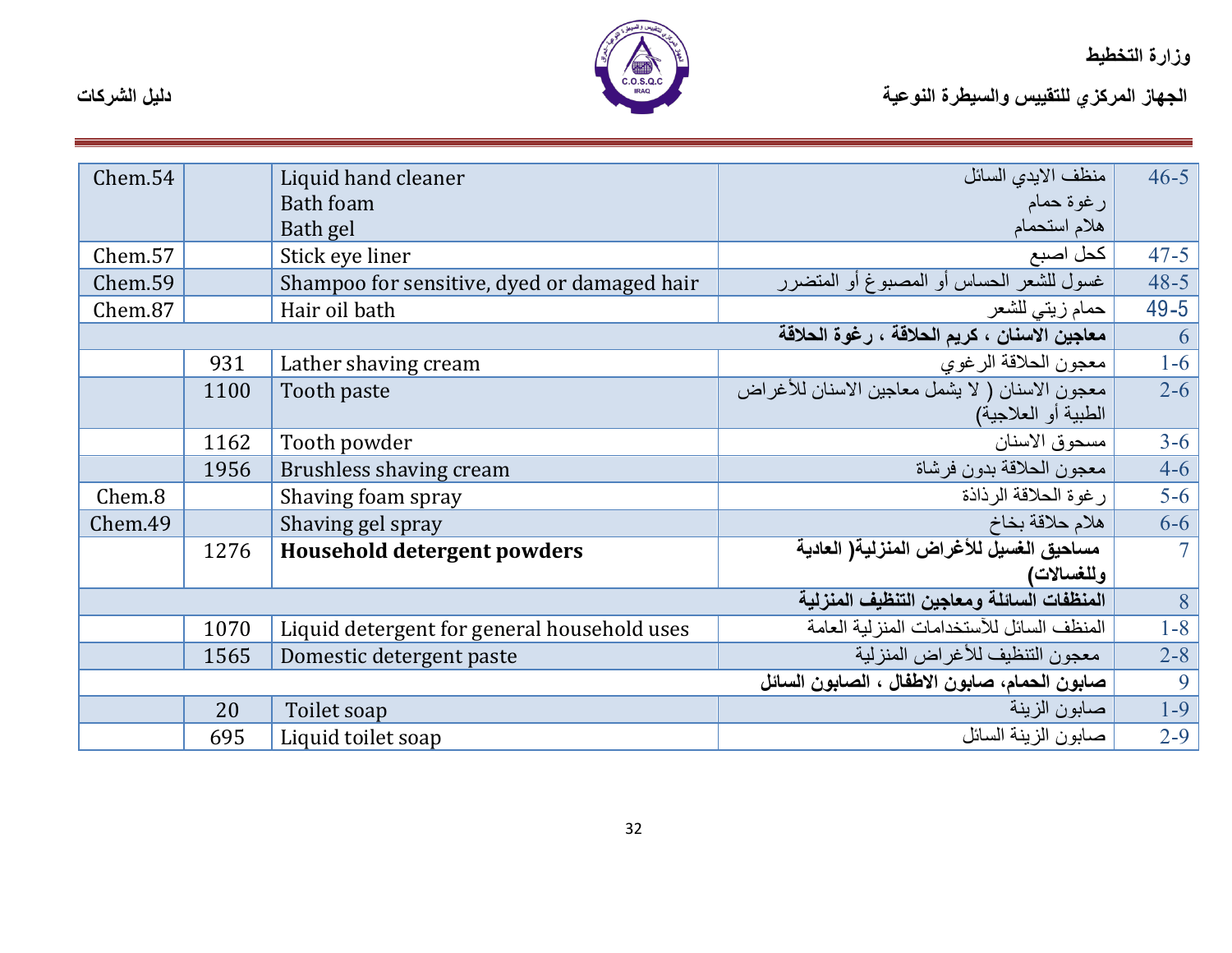

| <b>Chem. 56</b> |      | Transparent soap                          | الصابون الشفاف                                                         | $3 - 9$  |
|-----------------|------|-------------------------------------------|------------------------------------------------------------------------|----------|
|                 |      |                                           |                                                                        |          |
|                 |      |                                           |                                                                        |          |
| <b>STR</b>      |      | Soap(Dove)                                | الصابون الحاوي منظفات علامة (Dove)                                     | $4 - 9$  |
| Chem. 1         |      |                                           |                                                                        |          |
|                 |      |                                           | معطر الجو (كافة الانواع)                                               | 10       |
|                 |      |                                           |                                                                        |          |
|                 | 1864 | Deodorant, general purpose, (aerosol, for | معطر الجو للاستعمالات الداخلية (نوع الايروسول )                        | $1 - 10$ |
|                 |      | indoor occupied areas)                    |                                                                        |          |
|                 | 1869 | Deodorant, toilet - cake                  | مزيل الرائحة المستعمل في التواليت (النوع القرصي)                       | $2 - 10$ |
| <b>Chem. 61</b> |      | Air – deodorant spray                     | معطر جو بخاخ                                                           | $3 - 10$ |
|                 |      |                                           | حفاظات الاطفال والمسنين                                                | 11       |
|                 | 1518 | <b>Baby diapers</b>                       | حفاظات الاطفال                                                         | $1 - 11$ |
| Chem. 63        |      | Disabled adult diapers                    | حفاظات العجز ة                                                         | $2 - 11$ |
|                 |      |                                           | مناديل الوجه ، مناديل المطبخ ، المناديل الرطبة والمعطرة ، ورق التواليت | 12       |
|                 | 934  | Toilet paper                              | ورق التواليت                                                           | $1 - 12$ |
|                 | 1111 | Facial tissue paper                       | مناديل الوجه الورقية                                                   | $2 - 12$ |
|                 | 1120 | Kitchen towels, paper                     | المناشف الورقية المطبخية                                               | $3 - 12$ |
| Chem. 62        |      | Wet hygienic tissue paper                 | المناديل الور قية الصحية المبللة                                       | $4 - 12$ |
|                 | 1561 | Napkin, table, paper                      | مناديل المائدة الورقية                                                 | $5 - 12$ |
|                 |      |                                           | أطباق وأقداح ورقية وقصب الشرب الورقى                                   | 13       |
|                 | 1315 | Paper cups                                | الاقداح الورقية                                                        | $1 - 13$ |
|                 | 1331 | Drinking paper tubes                      | فصب شرب السوائل الورقي                                                 | $2 - 13$ |
|                 | 1487 | Paper plates                              | الصحون الورقية                                                         | $3 - 13$ |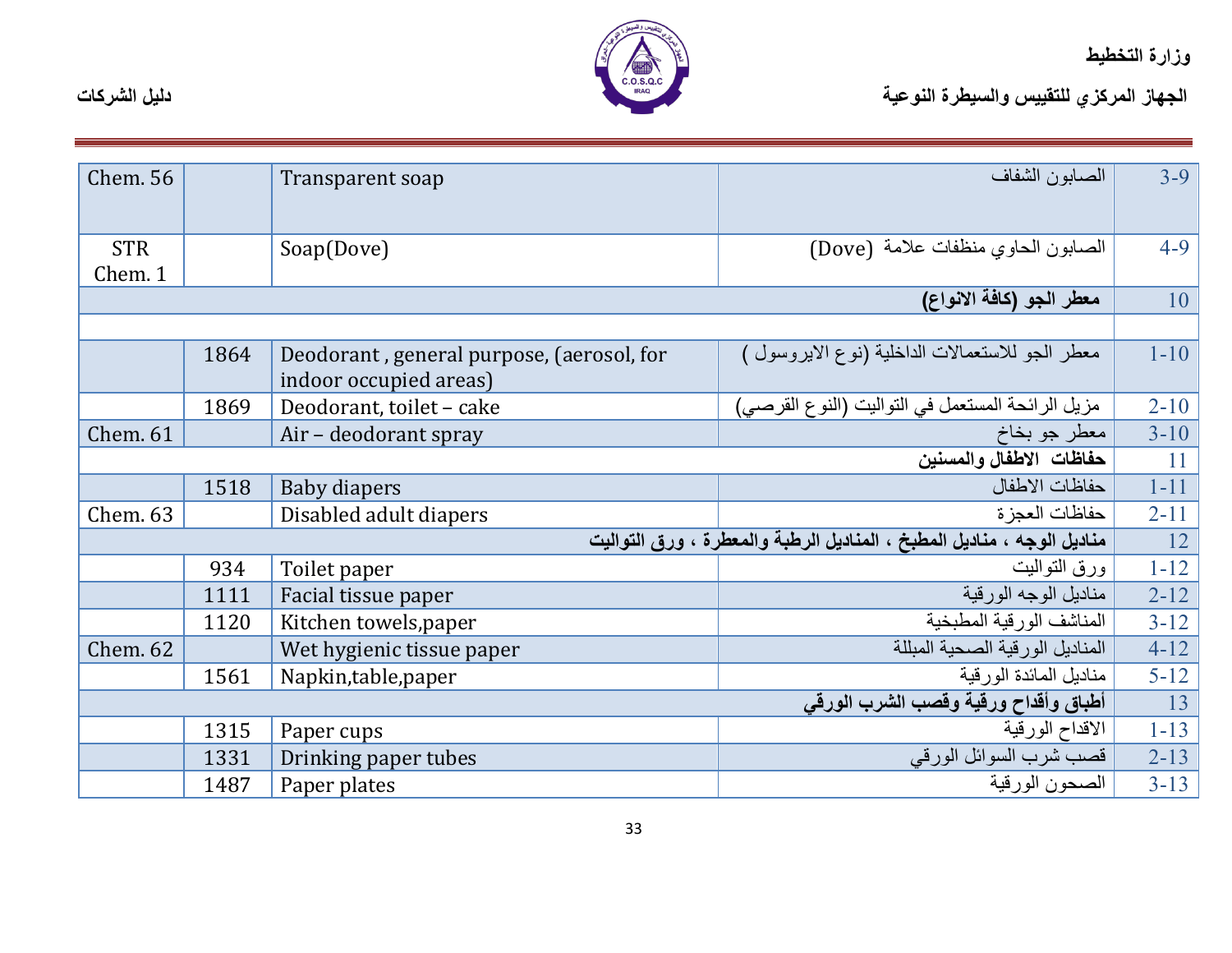

| دليل الشركات | <b>IRAQ</b> | الجهاز المركزي للتقييس والسيطرة النوعية |
|--------------|-------------|-----------------------------------------|
|              |             |                                         |

|          | 58                         | <b>Safety matches</b>                                      | ثقاب الأمان                                                                  | 14       |
|----------|----------------------------|------------------------------------------------------------|------------------------------------------------------------------------------|----------|
|          |                            |                                                            | الممحاة اللدائنية والمطاطية                                                  | 15       |
|          | 1891                       | Rubber eraser                                              | الممحاة المطاطبة                                                             | $1 - 15$ |
|          | 1920                       | Plastic eraser                                             | الممحاة اللدائنبة                                                            | $2 - 15$ |
|          | 1044                       | <b>Tooth brushes</b>                                       | فرش الاسنان                                                                  | 16       |
|          |                            |                                                            | أواني المائدة البلاستيكية وأدوات المائدة                                     | 17       |
|          | 241                        | Melamine plastic tableware                                 | أوانبي وأدوات المائدة المصنوعة من المبلامين                                  | $1 - 17$ |
|          | 1114                       | Thermoplastic kitchenware                                  | الأواني والادوات المصنوعة من اللدائن الحرارية<br>المستعملة للأغر اض الغذائية | $2 - 17$ |
|          | 1787/1<br>1787/2<br>1787/3 | <b>Children toys</b>                                       | لعب الاطفال                                                                  | 18       |
|          |                            |                                                            | الاقداح والصحون وادوات المائدة ذات الاستخدام<br>الو احد                      | 19       |
|          | 1169                       | Single - use plastic cups, plates and containers           | الاقداح والصحون والعلب البلاستيكية ذات الاستخدام<br>الو احد                  | $1 - 19$ |
| Chem. 79 |                            | Forks, spoons, knifes (for single use only)                | شوك وسكاكين وملاعق (للاستعمال لمرة واحدة                                     | $2 - 19$ |
| Chem.82  |                            | Extended poly styrene dish (for single use)<br>only)       | صحن من البولي ستايرين الممدد( للاستعمال مرة<br>واحدة                         | $3-19$   |
|          | 1632                       | Plastic straws for liquid drinking                         | قصب شرب السوائل اللدائني                                                     | 20       |
|          |                            |                                                            | الطلاء الدهنى بأنواعه                                                        | 21       |
|          | 960                        | Enamel, alkyd, gloss for exterior and interior<br>surfaces | طلاء ألكيدي لماع للسطوح الداخلية والخارجية (بويه)                            | $1 - 21$ |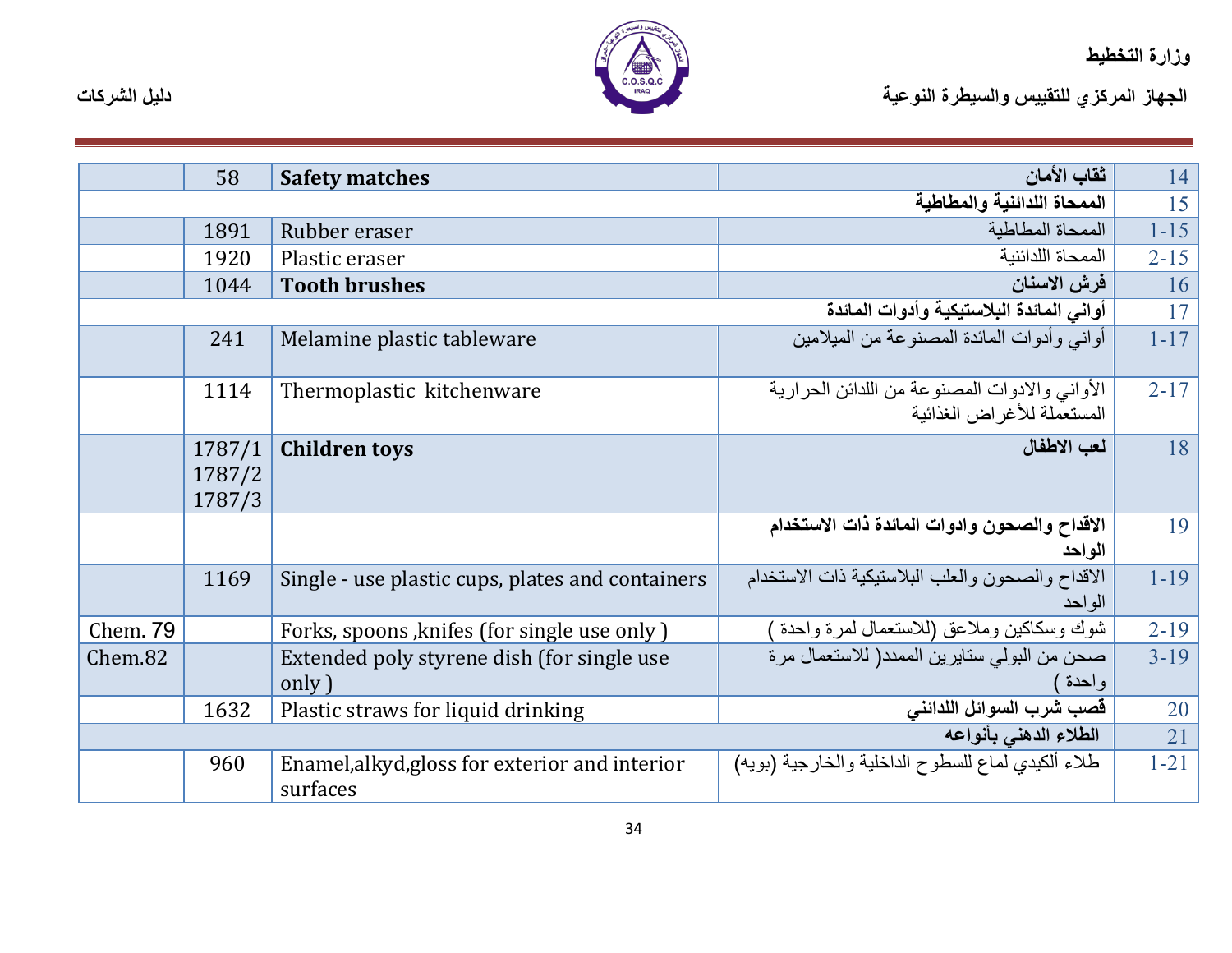

|                 | 1057 | Decorative alkyd paint for interior use (flat)                          | طلاء ألكيدي مطفأ اللمعة للاستعمال الداخلي                           | $2 - 21$  |
|-----------------|------|-------------------------------------------------------------------------|---------------------------------------------------------------------|-----------|
|                 | 1105 | Spraying lacquer, general use                                           | طلاء اللك المستعمل بالرش (للاستعمالات العامة)                       | $3 - 21$  |
|                 | 1506 | Enamel, alkyd, semi - gloss                                             | طلاء ألكيدي شبه لماع                                                | $4 - 21$  |
| chem 65         |      | Spraying lacquer, matt (acrylic +<br>nitrocellulose)                    | طلاء رذاذ دهني (اكريلك + نتروسليلوز ) معتم (بدون<br>لمعة)           | $5 - 21$  |
|                 |      |                                                                         | طلاء السيارات ، المعجون ، الملمع، الوارنيش                          | 22        |
|                 | 1059 | Nitrocellulose surface for automobiles                                  | معجون التسوية النتروسليلوزي (للسيارات ً                             | $1 - 22$  |
|                 | 1121 | Lacquer, cellulose pigmented finishing,<br>glossy for automobiles       | الطلاء السليلوزي اللماع (للسيارات)                                  | $2 - 22$  |
|                 | 1296 | Polyester putty for repair and leveling for<br>automobiles              | معجون بولمي استر للتسوية والتصليح للسيارات                          | $3 - 22$  |
|                 | 1710 | Air - drying acrylic paint for automobiles                              | طلاء سيارات أكريلك يجف في المهواء                                   | $4 - 22$  |
|                 | 1764 | Polish, automobile, paste                                               | ملمع السيارات ، نوع معجون                                           | $5 - 22$  |
|                 | 1765 | Automobile polish, liquid                                               | ملمع السيارات السائل                                                | $6 - 22$  |
|                 | 1840 | Nitrocellulose clear varnish                                            | وارنيش شفاف نتروسليلوزي (كلير)                                      | $7 - 22$  |
| <b>Chem. 66</b> |      | Acrylic paint for automobiles (two packs:<br>paint + hardener)          | طلاء سيارات أكريلك دو عبوتين (طلاء + مصلب )                         | $8 - 22$  |
| Chem. 67        |      | Acrylic paint for automobiles (three packs:<br>paint + hardener+ clear) | طلاء سيار ات أكريلك ذو ثلاث عبوات (طلاء +<br>مصلب+ كلير )           | $9 - 22$  |
| <b>Chem. 68</b> |      | Acrylic surfacer for automobiles (one pack)                             | معجون التسوية للسيارات (نوع أكريلك ) ذو عبوة<br>و احدة              | $10 - 22$ |
| Chem. 69        |      | Acrylic surfacer for automobiles (two pack:<br>material + hardener)     | معجون النّسوية للسيارات (نوع أكريلك) (ذو عبونين )<br>( مادة + مصلب) | $11 - 22$ |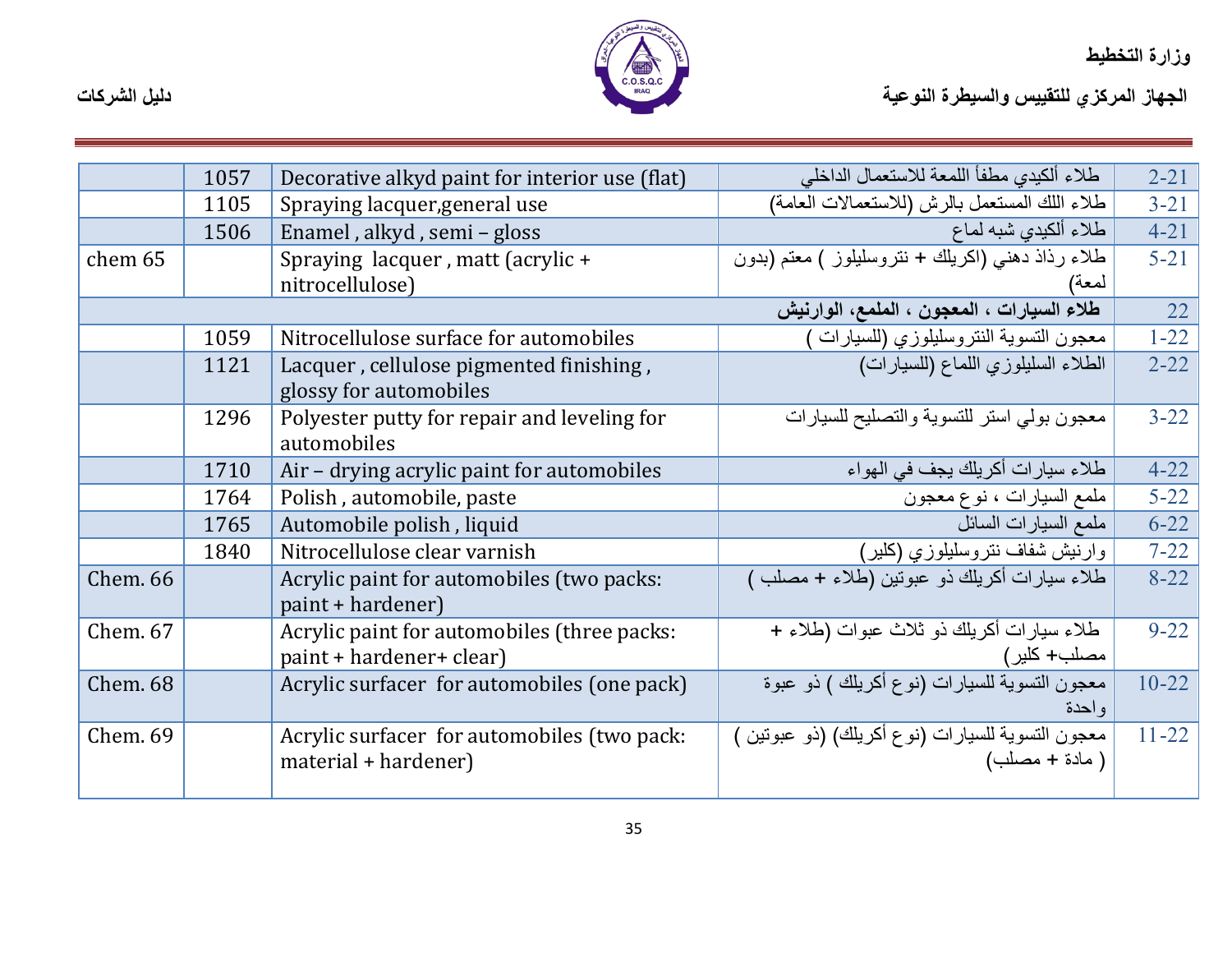

|                 | 1056 | Paints and varnishes red iron oxide primer-<br>alkyd resin.      | طلاء اوكسيد الحديد الاحمر – اساس الكيدي                | $12 - 22$ |
|-----------------|------|------------------------------------------------------------------|--------------------------------------------------------|-----------|
|                 | 1101 | Paints and varnishes traffic, highway, white<br>and yellow paint | طلاء تخطيط الطرق الابيض والاصفر (سائل )                | $13 - 22$ |
|                 |      |                                                                  | مخفف الأصباغ (ثنر)                                     | 23        |
|                 | 1414 | Thinner for cellulose – nitrate based paints<br>and lacquers     | مخفف طلاء نترات السليلوز                               | $1 - 23$  |
| Chem. 64        |      | Acrylic thinner                                                  | مخفف طلاء أكريلك                                       | $2 - 23$  |
| <b>Chem.</b> 58 |      | <b>Fabric softener</b>                                           | منعم الملابس                                           | 24        |
|                 |      |                                                                  | مواد تنظيف السجاد والارضيات والسيارات والافران والزجاج | 25        |
|                 | 1552 | Glass cleaner – liquid                                           | منظف الزجاج ــ السائل (النوع الحاوي امونيا)            | $1 - 25$  |
|                 | 1553 | Cleaning compound, rug and upholstery                            | مركبات تنظيف السجاد ومواد التنجيد                      | $2 - 25$  |
| <b>Chem. 46</b> |      | Oven cleaner and grease remover                                  | منظف الافران ومزبل الشحوم                              | $3 - 25$  |
| Chem. 48        |      | General surface liquid cleaner (e.g floors,                      | منظف السطوح العام السائل (مثل الارضيات والجدران        | $4 - 25$  |
|                 |      | walls, washing basins and bath tubs)                             | والمغاسل واحواض الاستحمام)                             |           |
| Chem. 50        |      | Liquid glass cleaner, Ammonia- free                              | منظف الزجاج السائل الخالي من الامونيا                  | $5 - 25$  |
| Chem. 60        |      | Non-abrasive general cleaner                                     | منظف عام غير حاك                                       | $6 - 25$  |
|                 |      |                                                                  | منظف الانابيب – القلوى                                 | 26        |
|                 | 1789 | Pipeline cleaning compound - alkali (solid)                      | منظف انابيب تصريف المياه القلوي (الصلب)                | $1 - 26$  |
| <b>Chem. 55</b> |      | Liquid pipe cleaner                                              | سائل تسليك المجارى                                     | $2 - 26$  |
|                 |      |                                                                  | مواد تنظيف المراحيض السائلة والصلبة                    | 27        |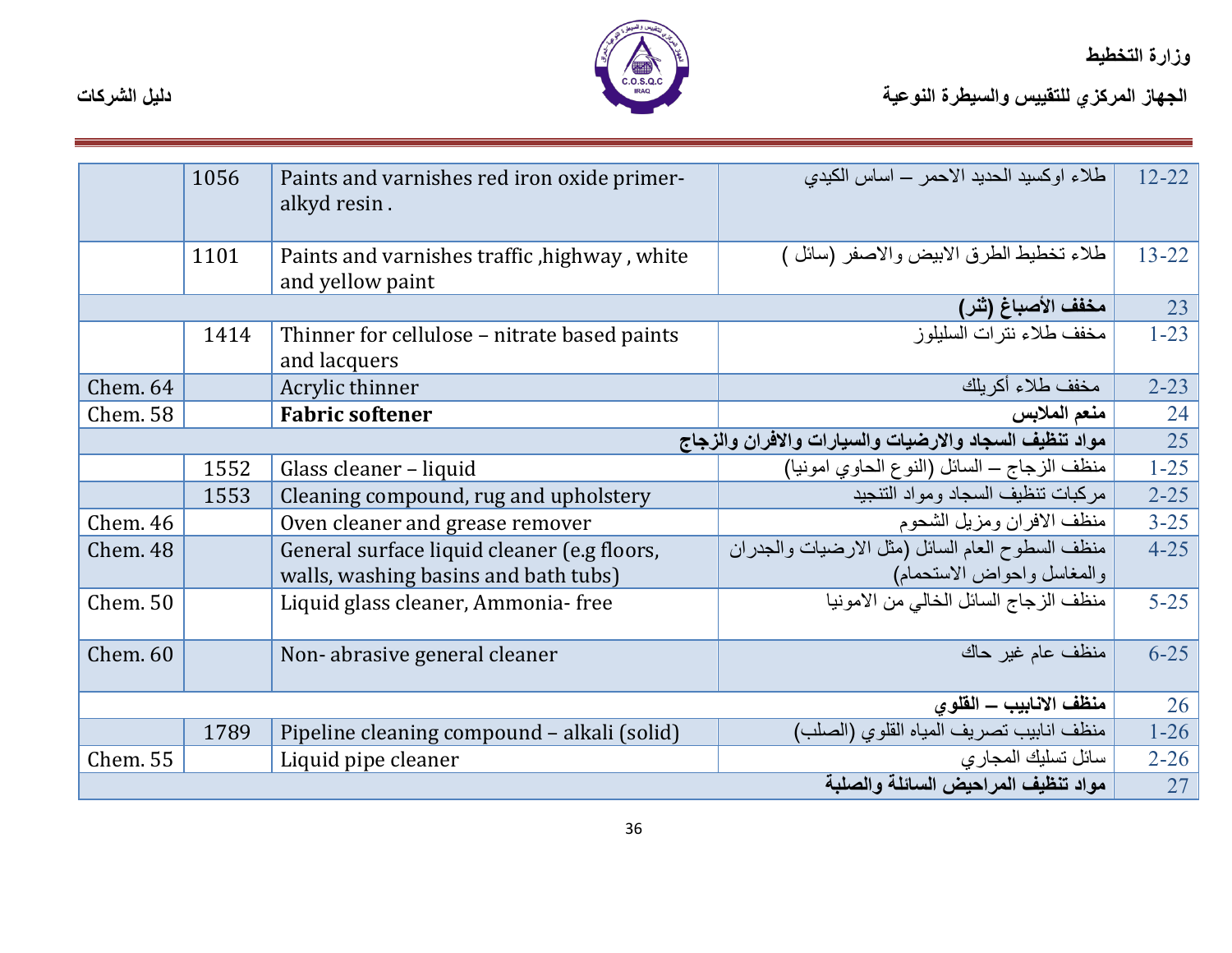

|                 | 1277   | Porcelain sanitary cleaning compound - solid | مركب تنظيف المرافق الصحية الخزفية- النوع الصلب        | $1 - 27$        |
|-----------------|--------|----------------------------------------------|-------------------------------------------------------|-----------------|
|                 |        | type                                         |                                                       |                 |
|                 | 1723   | Porcelain cleaner-liquid type                | منظف الخزف الصيني ــ النوع السائل                     | $2 - 27$        |
|                 | 1266   | Sodium hypochlorite solution                 | سائل هيبوكلوريت الصوديوم                              | 28              |
|                 | 2140   | Calcium hypochlorite and chlorinated lime    | هيبوكلوريت الكالسيوم والكلس المكلور                   | 29              |
|                 | 1313   | <b>Writing Pencils</b>                       | أقلام الكتابة ( الخشبية )                             | 30              |
|                 | 1560   | <b>Wooden Coloring Pencils</b>               | الاقلام الملونة الخشبية                               | $\overline{31}$ |
|                 | 1519   | <b>Sanitary Napkins</b>                      | المناشف الصحية النسائية                               | 32              |
| <b>STR</b>      |        | Fresh days                                   | الفوط الصحية النسائية للاستعمال اليومي                | $1 - 32$        |
| chem(2)         |        |                                              |                                                       |                 |
| Chem. 28        |        | <b>Pencil Sharpener</b>                      | مبراة أقلام الرصاص اليدوية                            | 33              |
|                 |        |                                              | طلاء مستحلب (اكريلك و PVA) والطلاء البلاستيكي         | $\overline{34}$ |
|                 | 985    | PVA Synthetic resin emulsion paint           | طلاء مستحلب راتنجات PVA اصطناعية                      | $1 - 34$        |
|                 | 1709   | Acrylic emulsion paint                       | طلاء مستحلب أكر يلك                                   | $2 - 34$        |
|                 |        |                                              | اطارات وانابيب السيارات والدراجات (النارية والهوائية) | 35              |
|                 | 1293   | Automobile rubber tubes                      | انابیب اطار ات السیار ات                              | $1 - 35$        |
|                 | 1298   | Rubber tyres for bicycles                    | اطار ات الدر اجات المهو ائية                          | $2 - 35$        |
|                 | 1299   | Rubber inner tubes for bicycles              | انابيب اطارات الدراجات الهوائية                       | $3 - 35$        |
|                 | 1328/2 | Passenger car tyres                          | اطارات سيارات الركوب                                  | $4 - 35$        |
| <b>Chem. 71</b> |        | Inner tubes for motorcycle tyres             | انابيب اطارات الدر اجات النارية                       | $5 - 35$        |
| Chem. 73        |        | Truck and bus tyres                          | اطارات مركبات الحمل الخفيف والنقيل                    | $6 - 35$        |
| <b>Chem. 78</b> |        | Motorcycle tyres                             | اطار ات الدر اجات النار بة                            | $7 - 35$        |
|                 |        |                                              |                                                       |                 |
|                 |        |                                              | الانابيب البلاستيكية والتجهيزات والوصلات              | 36              |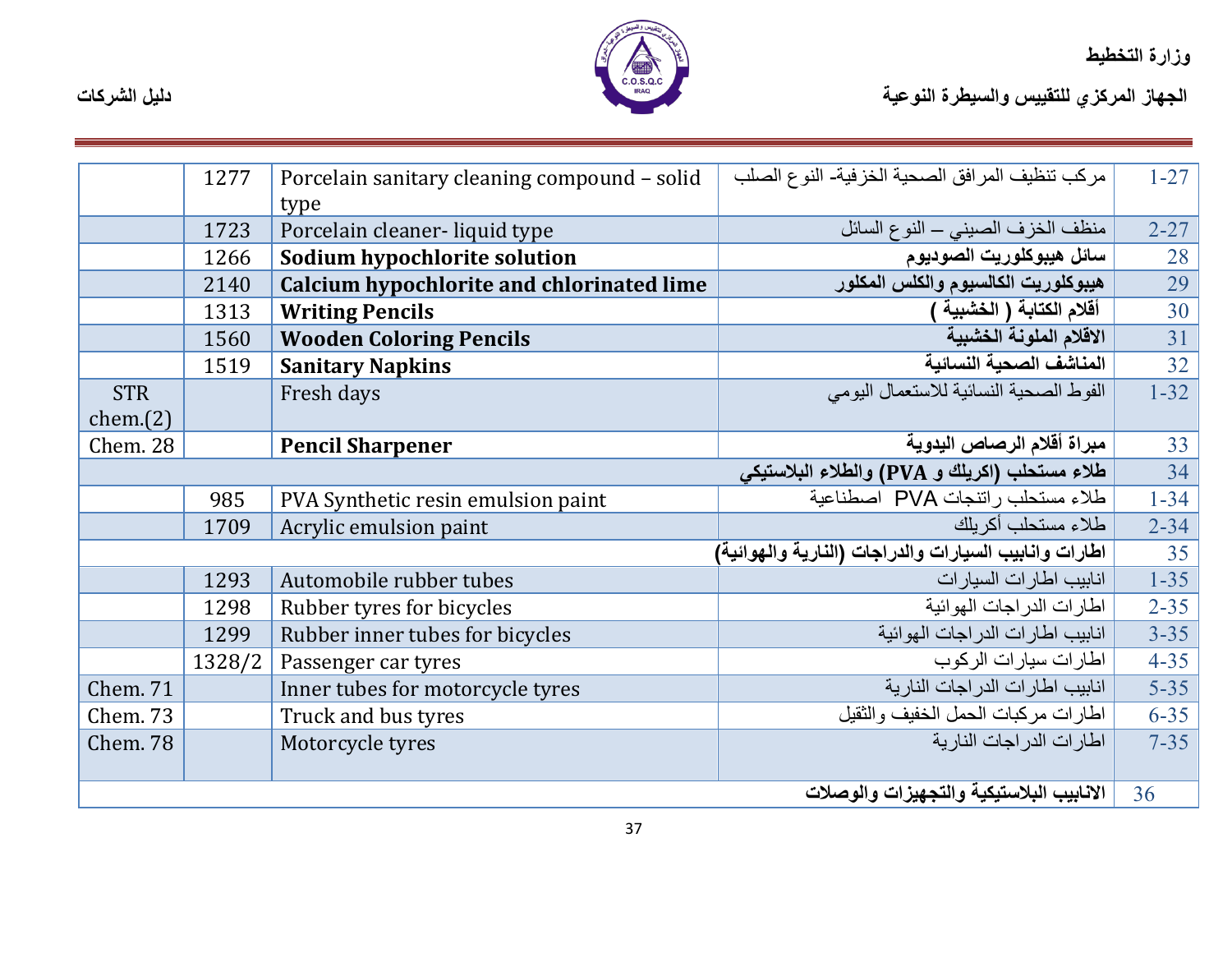

|          | 1166 | Plastic textile-reinforced thermoplastic hoses                      | خر اطيم اللدائن الحر ارية المقواة بالياف طبيعية او                                                 | $1 - 36$  |
|----------|------|---------------------------------------------------------------------|----------------------------------------------------------------------------------------------------|-----------|
|          |      | for water and compressed air                                        | صناعية والمستعملة لنقل الماء والهواء المضغوط                                                       |           |
|          | 1241 | Flexible PVC tubing for transportation of                           | خراطيم بولي فينيل كلوريد المرنة المستعملة لنقل                                                     | $2 - 36$  |
|          |      | liquids                                                             | السو ائل                                                                                           |           |
| Chem .80 |      | UPVC sewage and drain pipes                                         | انابيب الهولى فينيل كلوريد غير الملدن المستعملة لنقل<br>مياه المجار ي                              | $3 - 36$  |
| Chem. 81 |      | PE pipes for cold water services                                    | انابيب المصنوعة من الهولي اثيلين لنقل الماء البارد                                                 | $4 - 36$  |
|          | 1491 | UPVC pressure pipes for cold potable water                          | انابيب بولى فينيل كلوريد المستخدمة لنقل مياه الشرب<br>الباردة                                      | $5 - 36$  |
|          | 1471 | UPVC pipes for industrial uses                                      | انابيب بولي فينيل كلوريد المستعملة للاغراض الصناعية (لا<br>تشمل الاغراض الغذائية والشرب والدوائية) | $6 - 36$  |
|          | 1572 | Glass fiber reinforced unsaturated polyester<br>sewer pipes         | انابيب بولي استر غير المشبع المقواة بالياف زجاجية<br>والمستخدمة لتصريف مياه المجاري                | $7 - 36$  |
|          | 1598 | <b>UPVC</b> field drain pipes                                       | <u>انابيب بولي فينيل كلوريد المستعملة لاغراض البزل</u>                                             | $8 - 36$  |
|          | 1600 | Rigid UPVC conduits for electrical installation                     | انابيب بولى فينيل كلوريد الجسيئة للتاسيسات الكهربائية                                              | $9 - 36$  |
|          | 1668 | Flexible corrugated plastic conduits for<br>electrical installation | الانابيب اللدائنية المموجة المر نة للتاسيسات الكهر بائية                                           | $10 - 36$ |
|          | 2143 | PE subducts for cables                                              | انابيب بولى اثيلين عالى الكثافة المستعملة لامرار<br>القابلو ات                                     | $11 - 36$ |
| Chem. 72 |      | UPVC joints for sewer pipes                                         | توصيلات مختلفة التصاميم من بولي فينيل كلوريد<br>لتصريف المياه                                      | $12 - 36$ |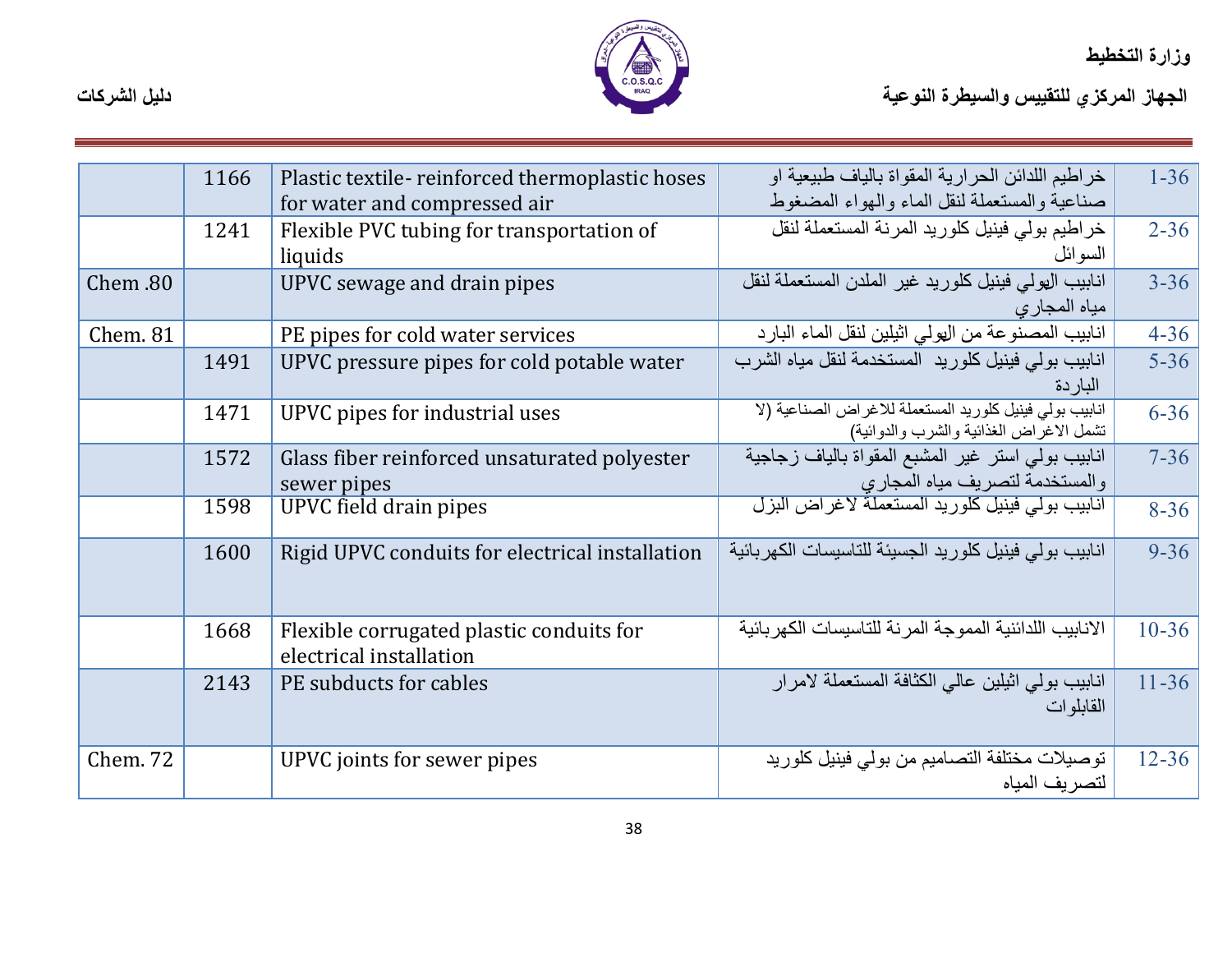

| Chem. 74        |      | 1- Polypropylene pipes for drinking water       | ۱ -انابیب بولی بروبلین لمیاه الشرب                      | $13 - 36$ |
|-----------------|------|-------------------------------------------------|---------------------------------------------------------|-----------|
|                 |      | 2- Polypropylene joints with metal part         | ۲ -توصیلة بولی بروبلین بجزء معدنی                       |           |
|                 |      |                                                 |                                                         |           |
| <b>Chem. 75</b> |      | Plastic joints for water drain (corrugated with | توصبلة لدائنية لتصريف المياه معرجة ذات نهايات           | $14 - 36$ |
|                 |      | screw ends), all kinds                          | لو لببة بكافة الاشكال                                   |           |
| <b>Chem. 77</b> |      | Plastic manual shower for toilet with suitable  | دوش يدوي لدائني للمرافق الصحية مزود باداة تعليق         | $15 - 36$ |
|                 |      | hanging hook                                    | مناسبة                                                  |           |
| Chem.83         |      | Plastic pipes and fittings for underground      | انابيب ووصلات متعرجة للاستخدام تحسست الارض              | $16 - 36$ |
|                 |      | drainage and sewerage, structured-wall, of      | لتصريف مياه المجاري ومياه الامطار من البولي اثيلين      |           |
|                 |      | unplasticized poly (vinyl chloride) (PVC-U),    | او البولمی بروبلین او البولمی فینیل کـــــلورید ذات سطح |           |
|                 |      | polypropylene (PP) and polyethylene (PE).       | خارجي خشن                                               |           |
| Chem.84         |      | thermoplastics multilayer cross-linked          | أ نابيب ووصلات بولمي اثيلين (PEX) متعددة الطبقات        | $17 - 36$ |
|                 |      | polyethylene (PE-X) pipe and fitting systems    | والمستخدمة داخل المنازل والبنايات لنقل الماء البار د    |           |
|                 |      | for hot and cold water for domestic purposes    | و الحار                                                 |           |
|                 |      | and heating installations in buildings          |                                                         |           |
|                 |      |                                                 |                                                         |           |
| Chem.86         |      | Unplasticized polyyinyl chloride pipes for      | انابيب بولي فينيل كلوريد غير الملدن المستخدمة لنقل      | $18 - 36$ |
|                 |      | cold potable water                              | مياه الشرب الباردة                                      |           |
|                 | 2295 | Polyethylene water storage tanks                | خزانات الماء المصنوعة من البولي اثيلين                  | 19-36     |
|                 | 1721 | Horizontal potable water tanks made of glass    | خز انات مياه الشرب الافقية، المصنوعة من راتنجات         | $20 - 36$ |
|                 |      | fiber reinforced unsaturated polyester          | البولمي استر غير المشبع المقواة بالالياف الزجاجية       |           |
|                 | 943  | <b>Flexible PVC garden hoses</b>                | خراطيم بولي فينيل كلوريد المرنة للحدائق                 | 37        |
|                 |      |                                                 |                                                         |           |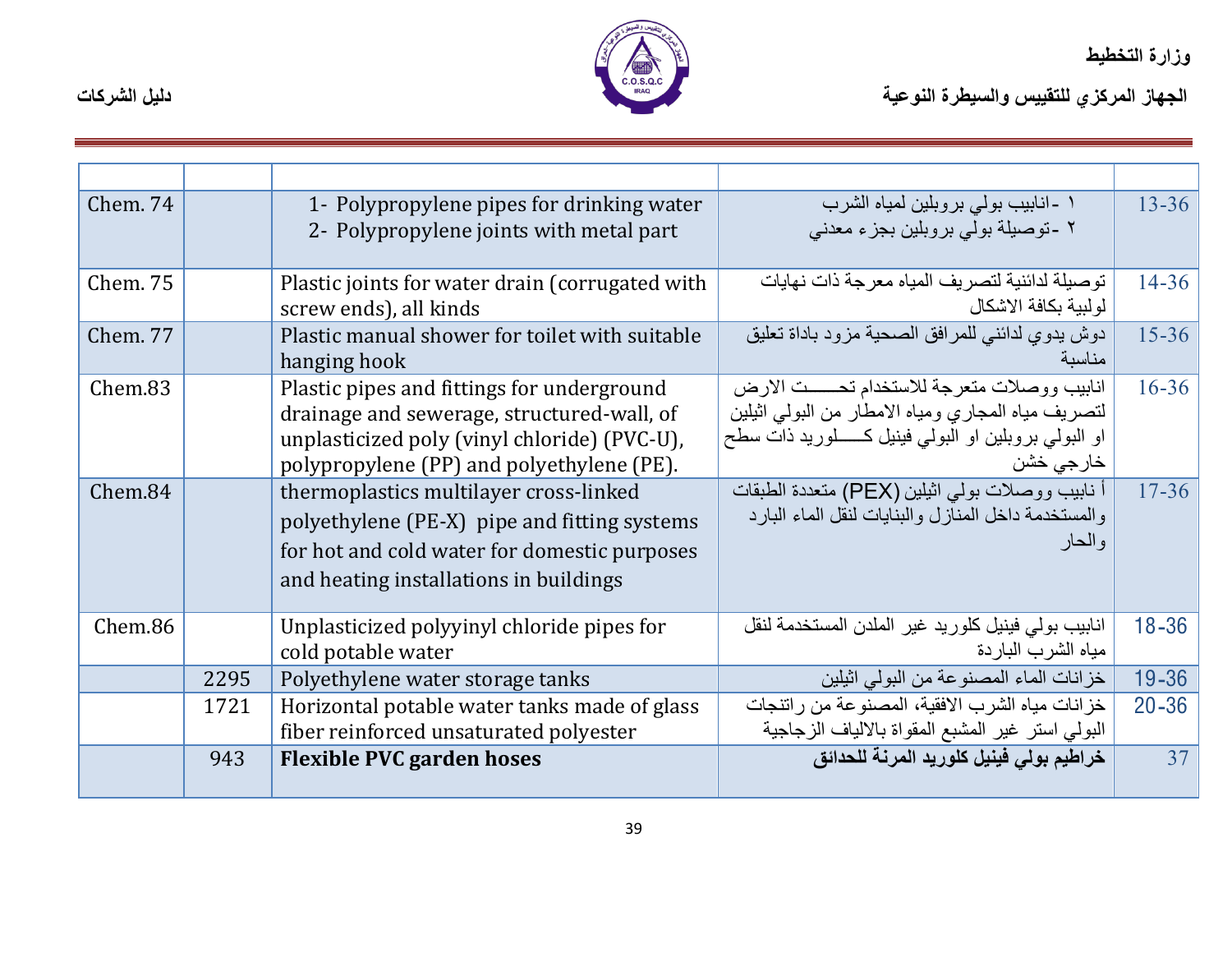

ور ارد المصطيحة<br>الجهاز المركزي للتقييس والسيطرة النوعية

|                 | 1167 | Flexible cellular polyurethane foam for<br>seat cushioning and bedding | رغوة البولي يوريثان المرنة المستعملة لاغراض<br>التوسيد ( الاسفنج الصناعي )      | 38       |
|-----------------|------|------------------------------------------------------------------------|---------------------------------------------------------------------------------|----------|
|                 |      |                                                                        | الحاويات البلاستيكية للمواد الغذائية                                            | 39       |
|                 |      |                                                                        |                                                                                 |          |
|                 | 1093 | Blow moulded polyethylene containers<br>(capacity 0.1-60 liters)       | اوعية البولِّي اثْيْلِين الْمقولْبة بالنَّفخ (السعة100.0-0<br>60لتر)            | $1 - 39$ |
|                 | 1420 | Polycarbonate baby feeding bottles                                     | قناني الرضاعة المصنوعة من البولي كاربونات                                       | $2 - 39$ |
|                 | 1666 | Blow-moulded UPVC containers                                           | العبوات والقناني المصنوعة من بولي فينيل كلوريد<br>المنتجة بعملية القولبة بالنفخ | $3 - 39$ |
| Chem. 2         |      | Insulated domestic water jug                                           | تر مس ماء                                                                       | $4 - 39$ |
| <b>Chem. 32</b> |      | Plastic box for preserving foodstuffs at low<br>temperature            | صندوق لدائني لحفظ المواد الغذائية عند درجات<br>الحرارة الواطئة                  | $5 - 39$ |
| <b>Chem. 85</b> |      | Plastic Container, 20 liters for use in Water<br>Dispensers.           | عبوة لدائنية سعة 20 لتر للاستخدام في برادات المياه                              | $6 - 39$ |
| <b>Chem. 23</b> |      | <b>Wax crayons</b>                                                     | اقلام التلوين الشمعية (الباستيل)                                                | 40       |
| Chem. 22        |      | <b>Water colors</b>                                                    | الوان مائية للرسم (سليبوية)                                                     | 41       |
|                 | 1503 | <b>Modelling clay</b>                                                  | الطين الصناعي                                                                   | 42       |
|                 |      |                                                                        | -عدد المنتجات الكيمياوية المشمولة بالفحص(177) منتج                              |          |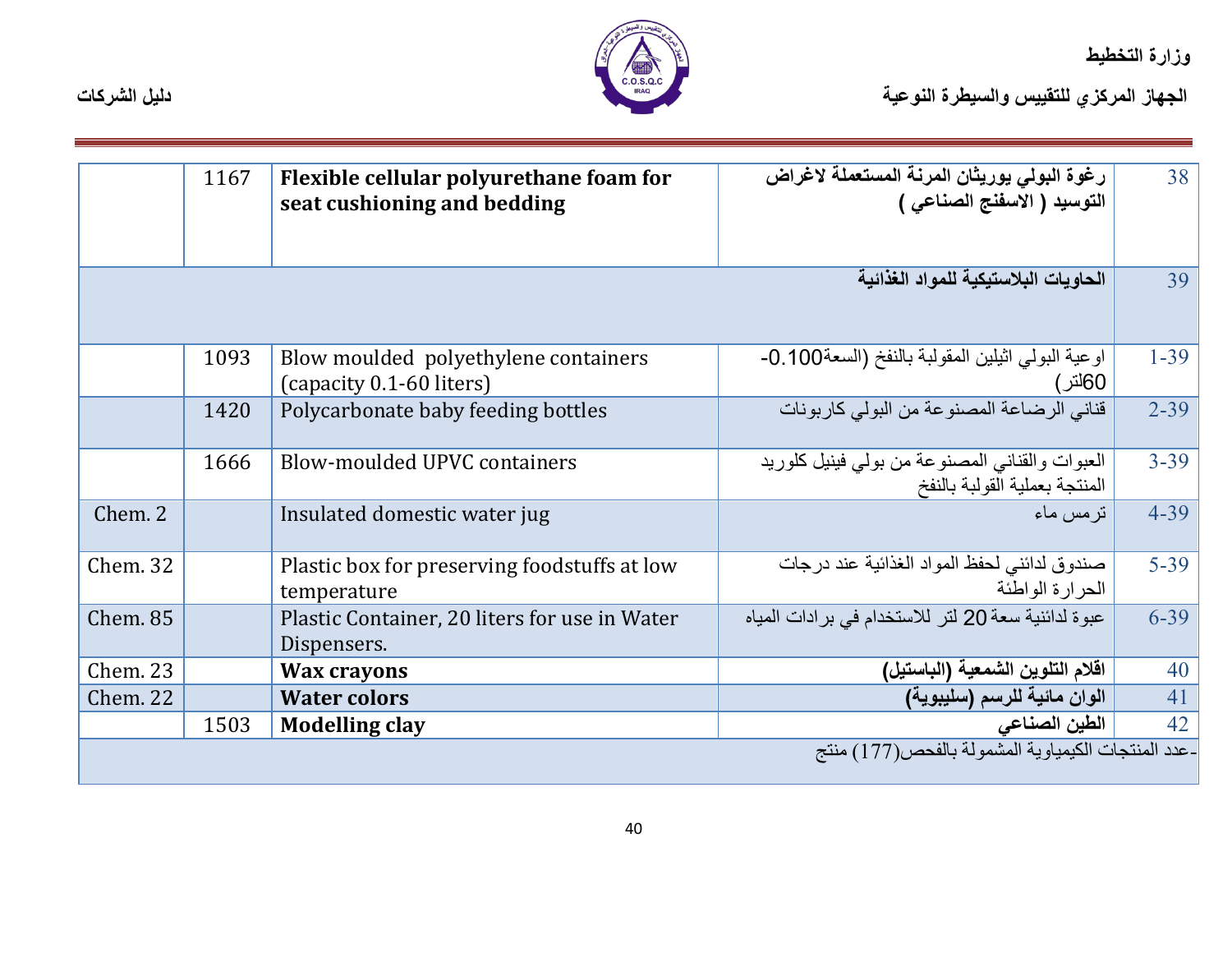



| (البضائسع الهنسدسيسة ) |      |                                                                      |                                                                                    |          |
|------------------------|------|----------------------------------------------------------------------|------------------------------------------------------------------------------------|----------|
|                        |      |                                                                      |                                                                                    |          |
| Eng. 12                |      | Aluminum table cutlery Spoon & knives                                | ادوات المائدة المصنوعة من الالمنيوم<br>الملاعق و السكاكين                          | 44       |
|                        | 2276 | <b>Stainless Steel and silver plated table</b><br>cutlery and knives | ادوات المائدة ( المصنوعة من الفولاذ المقاوم<br>للصدأ والمطلية بالفضة) و السكاكين . | 45       |
|                        |      | All types of knives                                                  | السكاكبن بأنو اعها                                                                 | $1 - 45$ |
|                        |      | Forks                                                                | الشو ك                                                                             | $2 - 45$ |
|                        |      | Spoon and Ladles                                                     | الملاعق و المغارف                                                                  | $3 - 45$ |
|                        |      | Carving set                                                          | و مجموعة القطع والنقش                                                              | $4 - 45$ |
|                        | 1139 | <b>Aluminum foils Catering containers</b>                            | اوعية الطعام المصنعة من رقائق الالمنيوم صحون                                       | 46       |
|                        |      | <b>Disposable Containers and dishes</b>                              | و اوعية باحجام مختلفة ( تستخدم لمرة واحدة )                                        |          |
|                        | 1731 | <b>Aluminum foils and flexible laminated for</b>                     | رقائق الالمنيوم الاعتيادية و المدعمة و المرنة                                      | 47       |
|                        |      | wrapping food products and                                           | المستخدمة لتغليف المنتجات الغذائية و الدوائية                                      |          |
|                        |      | pharmaceutical                                                       |                                                                                    |          |
|                        |      |                                                                      | كافة انواع العلب و الاغطية المعدنية                                                | 48       |
|                        | 2153 | Hermetically sealed round tin cans used for                          | العلب المعدنية المقصدر ة المستدير ة محكمة القفل                                    | $1 - 48$ |
|                        |      | canning food-stuffs                                                  | اليا المستخدمة في تعبئة المواد الغذائية                                            |          |
|                        | 2108 | Crown closures                                                       | السدادات التاجبة                                                                   | $2 - 48$ |
|                        | 2198 | Metal closures for glass containers                                  | السدادات المعدنية للعبوات الز جاجبة                                                | $3 - 48$ |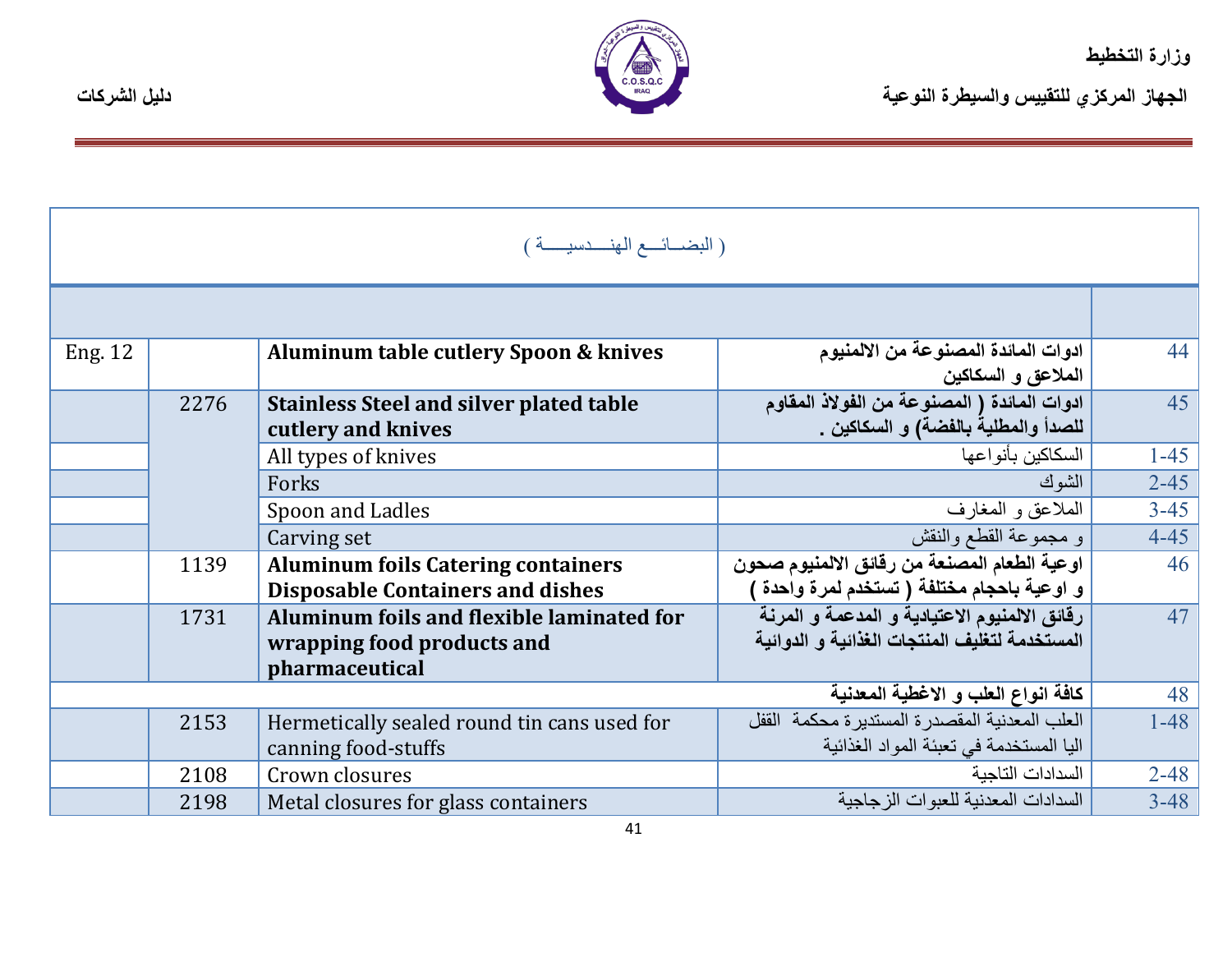

|                 | 2250         | Cylindrical tin plate cans with friction closure                                                                                                                                                            | علب الصفائح الاسطوانية ذات السداد الاحتكاكي                                                                                                                                          | $4 - 48$ |
|-----------------|--------------|-------------------------------------------------------------------------------------------------------------------------------------------------------------------------------------------------------------|--------------------------------------------------------------------------------------------------------------------------------------------------------------------------------------|----------|
| Eng. 74         |              | The two-piece metal cans use for carbonated<br>beverage                                                                                                                                                     | العلب المعدريق المستدير ة ذات القطعتين المستخدمة<br>للعصائر و المشروبات الغازية ( العلب و الاغطية                                                                                    | $5 - 48$ |
| Eng. 31         |              | <b>Galvanized steel plates and rolles.</b>                                                                                                                                                                  | الصفائح المغلونة بأطوال مقطوعة او لفات (بليت<br>ورولات).                                                                                                                             | 49       |
|                 |              |                                                                                                                                                                                                             | الالمنيوم المشكل وسبائكه (الفضبان والانابيب<br>والمقاطع                                                                                                                              | 50       |
|                 | 1489<br>1488 | -Aluminium and Aluminium alloys -bars<br>extruded round tubes and sections for general<br>engineering purposes<br>-dimensions for Aluminium and Aluminium<br>alloys -bars extruded round tubes and sections | -الالمنيوم المشكل وسبائكه (القضبان والانابيب<br>المستديرة المبثوقة والمقاطع للاغراض الهندسية)<br>الالمنيوم المشكل وسبائكه ـالقضبان والانابيب<br>المستديرة المبثوقة والمقاطع -الابعاد | $1 - 50$ |
| Eng. 107        |              | Alminium windows and door sets<br>Alminium profiles used for windows and<br>door sets                                                                                                                       | الابواب والشبابيك ومقاطعها المجوفة المصنوعة من<br>الالمنيوم .                                                                                                                        | $2 - 50$ |
| <b>Eng. 108</b> |              | Aluminium profiles used for furniture                                                                                                                                                                       | مقاطع الالمنبوم المجوفة المستخدمة في صناعة<br>الاثاث .                                                                                                                               | $3 - 50$ |
|                 | 1417         | Gorrugated sheet aluminum sheets                                                                                                                                                                            | صفائح الالمنيوم المموج                                                                                                                                                               | $4 - 50$ |
| Eng. 116        |              | Aluminium and Aluminium alloys-chemical<br>composition and form of wrought products                                                                                                                         | الالمنيوم وسبائك الالمنيوم – التركيب الكيمياوي –<br>شكل المنتجات المشكلة                                                                                                             | $5 - 50$ |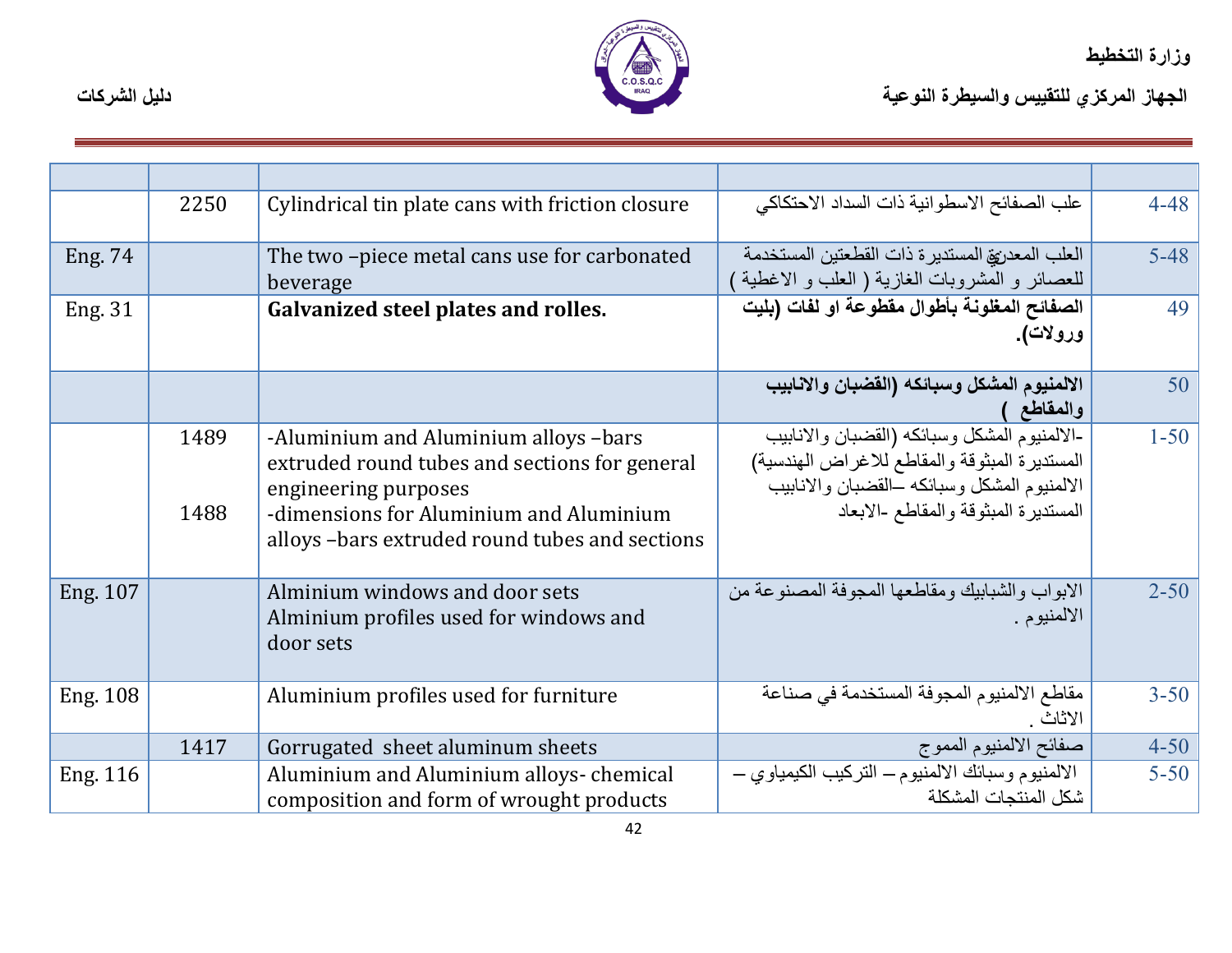

| <b>Eng. 92</b>  | 2091         | Carbon steel bars for the reinforcement of<br>concrete(plain and deformed)                                                                                                                                                                | قضبان الفولاذ الكربوني لتسليح الخرسانة (املس<br>ومحزز)                                                                                                                                                                                                         | 51       |
|-----------------|--------------|-------------------------------------------------------------------------------------------------------------------------------------------------------------------------------------------------------------------------------------------|----------------------------------------------------------------------------------------------------------------------------------------------------------------------------------------------------------------------------------------------------------------|----------|
|                 |              |                                                                                                                                                                                                                                           | فولاذ الانشاءات                                                                                                                                                                                                                                                | 52       |
| <b>Eng. 94</b>  | 572          | Structural steel<br>-Steel plate, sheet and strip<br>-Bars, wire rod<br>- Hot rolled sections including hollow sections<br>for general structural purposes.<br>- cold Formed , welded hollow sections for<br>general structural purposes. | فولاذ الانشاءات<br>حمفائح والواح واشرطة فولاذية<br>-قضبان فو لاذية مر بعة او سداسية<br>-مقاطع فولاذية مدرفلة على الحار وبضمنها المقاطع<br>المجوفة المستخدمة لاغراض انشائية عامة<br>- المقاطع المجوفة المشكلة على البارد والملحومة<br>للاغر اض الانشائية العامة | $1 - 52$ |
| <b>Eng. 101</b> |              | Sectional steel tanks for storage of liquids at<br>or above ground level.                                                                                                                                                                 | قطع فولاذية مغلونة لتصنيع الخزانات                                                                                                                                                                                                                             | $2 - 52$ |
| Eng. 105        |              | Hot-rolled steel plate, sheet & strip                                                                                                                                                                                                     | الواح وصفائح واشرطة فولاذية مسحوبة على<br>الحار                                                                                                                                                                                                                | $3 - 52$ |
|                 | 2272<br>2273 | Cold -rolled steel plate, sheet & strip                                                                                                                                                                                                   | الواح وصفائح واشرطة فولاذية مسحوبة على<br>البارد .                                                                                                                                                                                                             | $4 - 52$ |
| Eng. 117        |              | Seamless carbon steel pipes for high –<br>temperature services                                                                                                                                                                            | انابيب الفولاذ الكربوني غير المدروزة ولدرجات<br>الحرارة العالبة                                                                                                                                                                                                | $5 - 52$ |
| Eng. 93         |              | Welded fabric steel for the reinforcement of                                                                                                                                                                                              | مشبكات الفولاذ الملحومة لتسليح الخرسانة                                                                                                                                                                                                                        | 53       |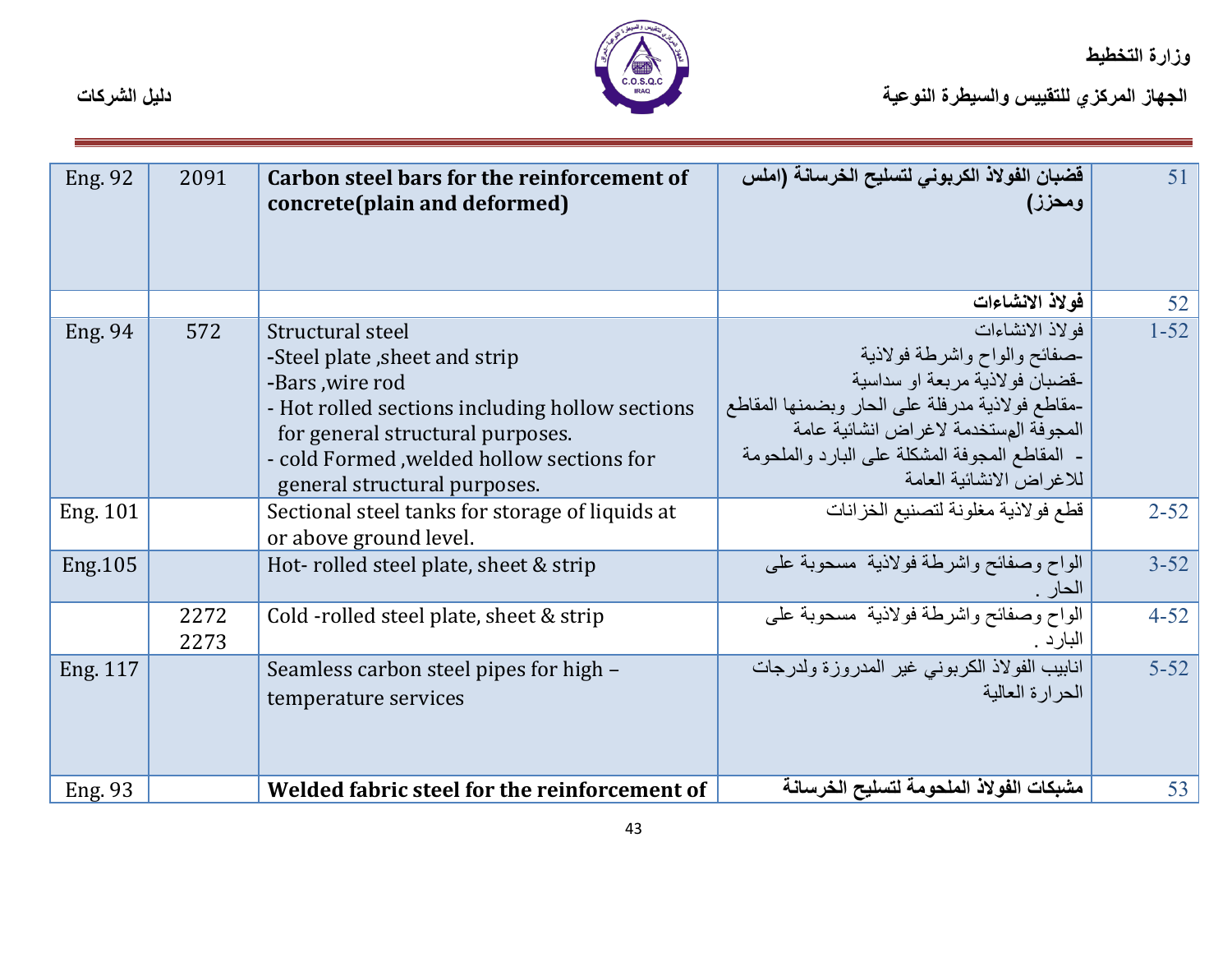

|                                              |      | concrete                                                                                                           |                                                                                    |          |
|----------------------------------------------|------|--------------------------------------------------------------------------------------------------------------------|------------------------------------------------------------------------------------|----------|
|                                              |      |                                                                                                                    | انابيب الفولاذ الكربوني المغلونة وانابيب الحديد الطروق وتوصيلاتها                  | 54       |
|                                              | 2096 | Carbon steel tubes suitable for sanitary<br>applications -general requirements                                     | انابيب الفولاذ الكاربوني للتاسيسات المائية والصحية<br>المتطلبات العامة             | $1 - 54$ |
|                                              | 2128 | Non-alloy steel fittings                                                                                           | توصيلات ربط الانابيب من الفولاذ غير السبائكي                                       | $2 - 54$ |
| <b>Eng. 91</b>                               |      | Ductile iron pipes, fittings, accessories and<br>their joints for water or gas applications                        | انابيب الحديد المطيلي مع ملحقاتها وتراكيبها<br>وتوصيلاتها المستخدمة للماء او الغاز | $3 - 54$ |
| <b>Eng. 95</b>                               |      | Malleable cast iron fitting                                                                                        | ملحقات الانابيب المصنوعة من حديد الز هر                                            | $4 - 54$ |
| مبردات الهواع التبخيرية ومكوناتها الكهربائية |      |                                                                                                                    | 55                                                                                 |          |
|                                              | 222  | Evaporative air coolers                                                                                            | مبر دات الهو اء التبخير بـة                                                        | $1 - 55$ |
| <b>Eng. 96</b>                               |      | Evaporative air coolers made of plastic                                                                            | مبردات الهواء التبخيرية المصنوعة من البلاستك                                       | $2 - 55$ |
| <b>Eng. 97</b>                               |      | Evaporative air coolers Vertical type                                                                              | مبردات الهواء التبخيرية نوع عامودى                                                 | $3 - 55$ |
| <b>Eng. 90</b>                               |      | Motor for evaporative air coolers                                                                                  | محرك مبر دة الهواء                                                                 | $4 - 55$ |
| Eng. 9                                       |      | Water pump for Evaporative air coolers                                                                             | مضخة ماء مبردة الهواء                                                              | $5 - 55$ |
|                                              |      | حنفيات وصمامات المياه (صنابير واقفال الماء بسدادات الغلق اللولبي وصمامات خلط الماء،صمامات كروية وقفل ماء نوع بوابة |                                                                                    | 56       |
|                                              | 2151 | Water taps and valves (draw-off tabs and stop<br>valves for water services (screw-down pattern)                    | حنفيات وصمامات المياه بسدادات الغلق اللولبي                                        | $1 - 56$ |
| <b>Eng. 44</b>                               |      | Mixing valves                                                                                                      | صمامات خلط الماء                                                                   | $2 - 56$ |
| <b>Eng.100</b>                               |      | Ball valves for potable water supply                                                                               | الصمامات الكروية المشغلة بدويا                                                     | $3 - 56$ |
| Eng. 99                                      |      | Copper alloy gate valves                                                                                           | قفل ماء نوع بوابة                                                                  | $4 - 56$ |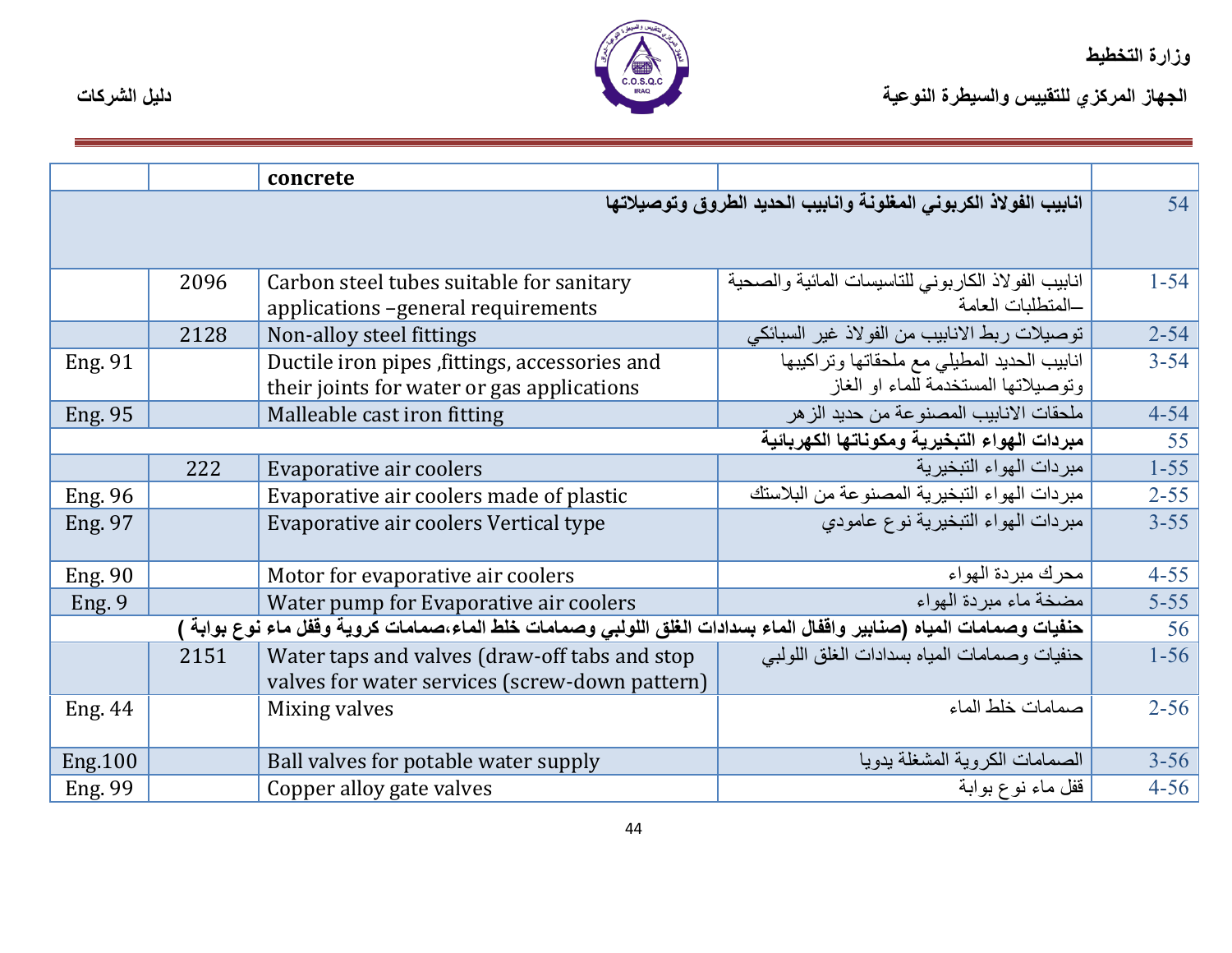

| Eng. 102       |          | copper alloy ball valves for industrial purposes                                                               | الصمامات الكروية من سبائك النحاس للاغر اض<br>الصناعية .                                                      | $5-56$   |
|----------------|----------|----------------------------------------------------------------------------------------------------------------|--------------------------------------------------------------------------------------------------------------|----------|
|                |          |                                                                                                                | اجهزة الطبخ وسخانات الماء المنزلية التي تعمل بالغاز المسال                                                   | 57       |
|                | 375      | Domestic LPG cooking appliances                                                                                | اجهزة الطبخ المنزلية التي تعمل بالغاز المسال                                                                 | $1 - 57$ |
|                | $59 - 2$ | Gas-Fired water heaters for household use                                                                      | سخانات الماء التي تعمل بالغاز المسال                                                                         | $2 - 57$ |
|                | 1080     | Radiant gas fired domestic heaters                                                                             | المدافىء الغازية المنز لية المشعة                                                                            | $3 - 57$ |
| <b>Eng. 26</b> |          | Fired instantaneous water heaters for the<br>production of domestic water, fitted with<br>atmospheric burners. | سخان غازي بدون خزان ويسخن الماء انيا                                                                         | $4 - 57$ |
| Eng.110        |          | Open oven to grill the bread                                                                                   | تنور غاز <i>ې</i>                                                                                            | $5-57$   |
|                |          |                                                                                                                | شفرات الحلاقة ذات الحدين ومكائن الحلاقة ذات الاستخدام الواحد                                                 | 58       |
|                | 359      | Razor blades                                                                                                   | شفر ات الحلاقة ذات الحدبن                                                                                    | $1 - 58$ |
| <b>Eng. 20</b> |          | Shaving systems – multi blades cartridges                                                                      | منظومة الحلاقة الجاهزة ذات الحد الواحد بشفرة<br>وإحدة او اكثر                                                | $2 - 58$ |
|                |          |                                                                                                                | اجهزة التدفئة والطبخ وسخانات الماء النفطية للاستخدام المنزلي                                                 | 59       |
|                | 2283     | Paraffin unflued space heating and cooking<br>appliances for domestic use                                      | اجهزة التدفئة والطبخ النفطية غير الحاوية على معدة<br>تصريف للغازات للاستخدام المنزلي (المدفئة ـــ<br>الجولة) | $1 - 59$ |
|                | $59 - 1$ | Kerosine - Fired water heaters for household<br>use                                                            | سخانات الماء النفطية المنز لية –الجزء الاول                                                                  | $2 - 59$ |
|                |          |                                                                                                                | الاجهزة المنزلية الكهربائية والالكترونية                                                                     | 60       |
|                | 2209     | Room air conditioners                                                                                          | مكيفات المهواء( الشباكي والمجزأ )                                                                            | $1 - 60$ |
| Eng.109        |          | Electric storage water heaters                                                                                 | سخانات الماء الكهر بائية التخز ينية                                                                          | $2 - 60$ |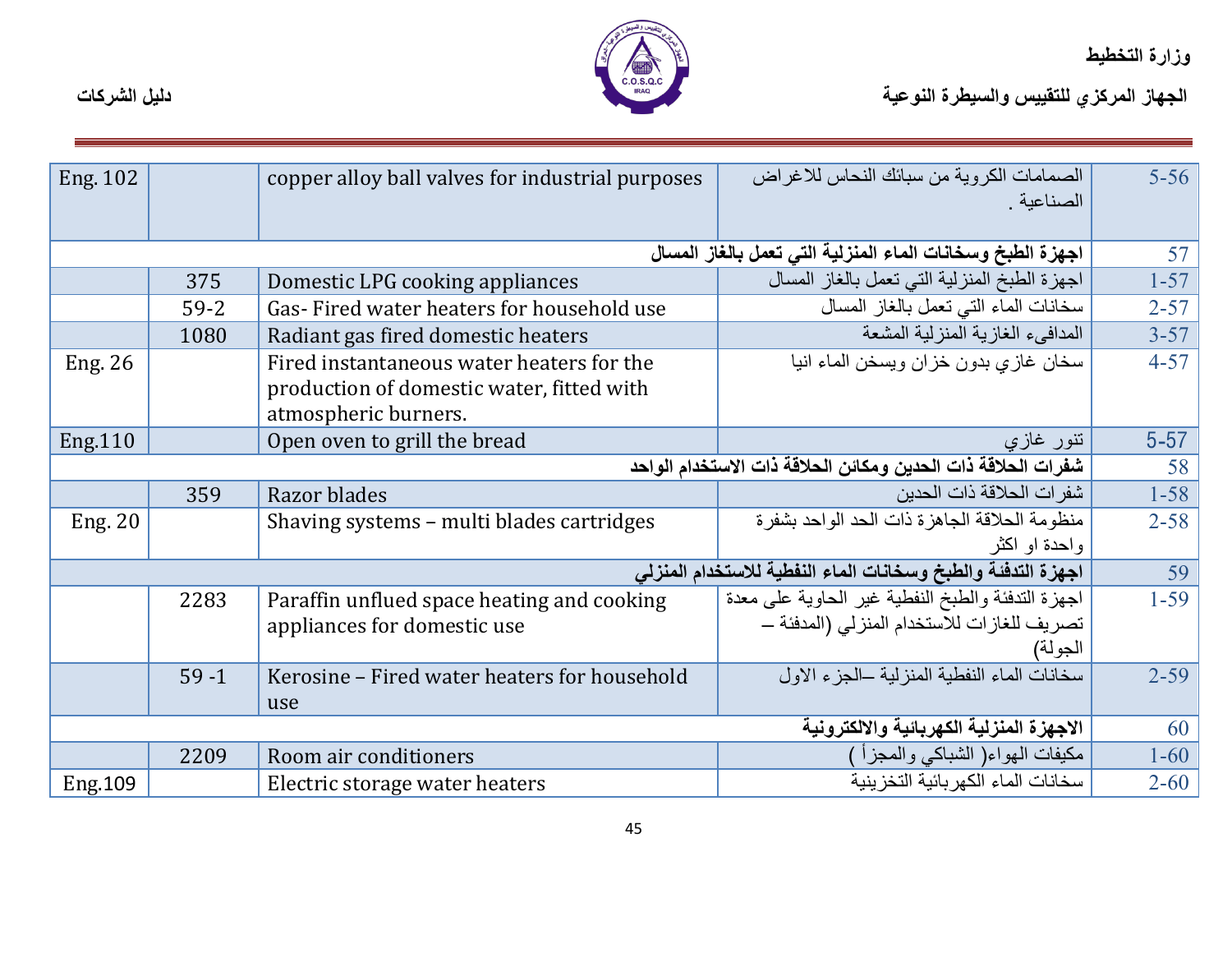- 1



| دليل الشركات | C.O.S.Q.C | الجهاز المركزي للتقييس والسيطرة النوعية |
|--------------|-----------|-----------------------------------------|
|              |           |                                         |

| <b>Eng. 81</b> |      | Electric instantaneous water heaters        | سخانات الماء الكهربائية الآنية (اللحظية)                  | $3 - 60$      |
|----------------|------|---------------------------------------------|-----------------------------------------------------------|---------------|
| <b>Eng. 81</b> |      | Electric room heaters                       | مدافئ الغرف الكهر بائية المنز لية                         | $4 - 60$      |
| <b>Eng. 81</b> |      | Electric pumps                              | مضخات الماء الكهر بائية المنز لية                         | $5 - 60$      |
| <b>Eng. 81</b> |      | Electric refrigerators and food freezers    | الثلاجات و المجمدات الكهر بائية المنز لية                 | $6 - 60$      |
| <b>Eng. 81</b> |      | Electric washing machines                   | غسالات الملابس الكهر بائية المنز لية                      | $7 - 60$      |
| <b>Eng. 81</b> |      | Electric fans and its regulators            | المراوح الكهربائية المنزلية                               | $8 - 60$      |
| <b>Eng. 81</b> |      | <b>Electric ventilating fans</b>            | مفر غات الهواء الكهر بائية المنز لية                      | $9 - 60$      |
| <b>Eng. 81</b> |      | Electric irons                              | المكاوى الكهربائية المنزلية                               | $10 - 60$     |
| <b>Eng. 81</b> |      | Electric battery chargers                   | شاحنات البطار بات المنز لية                               | $11 - 60$     |
| <b>Eng. 81</b> |      | Electric heating liquids appliances         | اجهزة تسخين السوائل الكهربائية المنزلية (غلايات<br>الماء) | $12 - 60$     |
| <b>Eng. 81</b> |      | Electric vacuum cleaners                    | المكانس الكهربائية المنزلية                               | $13 - 60$     |
| <b>Eng. 81</b> |      | Electric dish washers                       | غسالات الصحون الكهربائية المنزلية                         | $14 - 60$     |
|                |      | Electric cooking ranges                     | اجهزة الطبخ الكهربائية المنزلية                           | $15 - 60$     |
| Eng. 81        |      | Electric cookers and similar                | الطباخ وماشابهه                                           | $1 - 15 - 60$ |
|                | 2184 | Ovens                                       | الفرن                                                     | $2 - 15 - 60$ |
| <b>Eng. 80</b> |      | Electric hobs                               | المسخن الكهربائي                                          | $3 - 15 - 60$ |
| Eng. 81        |      | Electric shavers, hair clippers and similar | مكائن الحلاقة وقص الشعر الكهربائية المنزلية               | $16 - 60$     |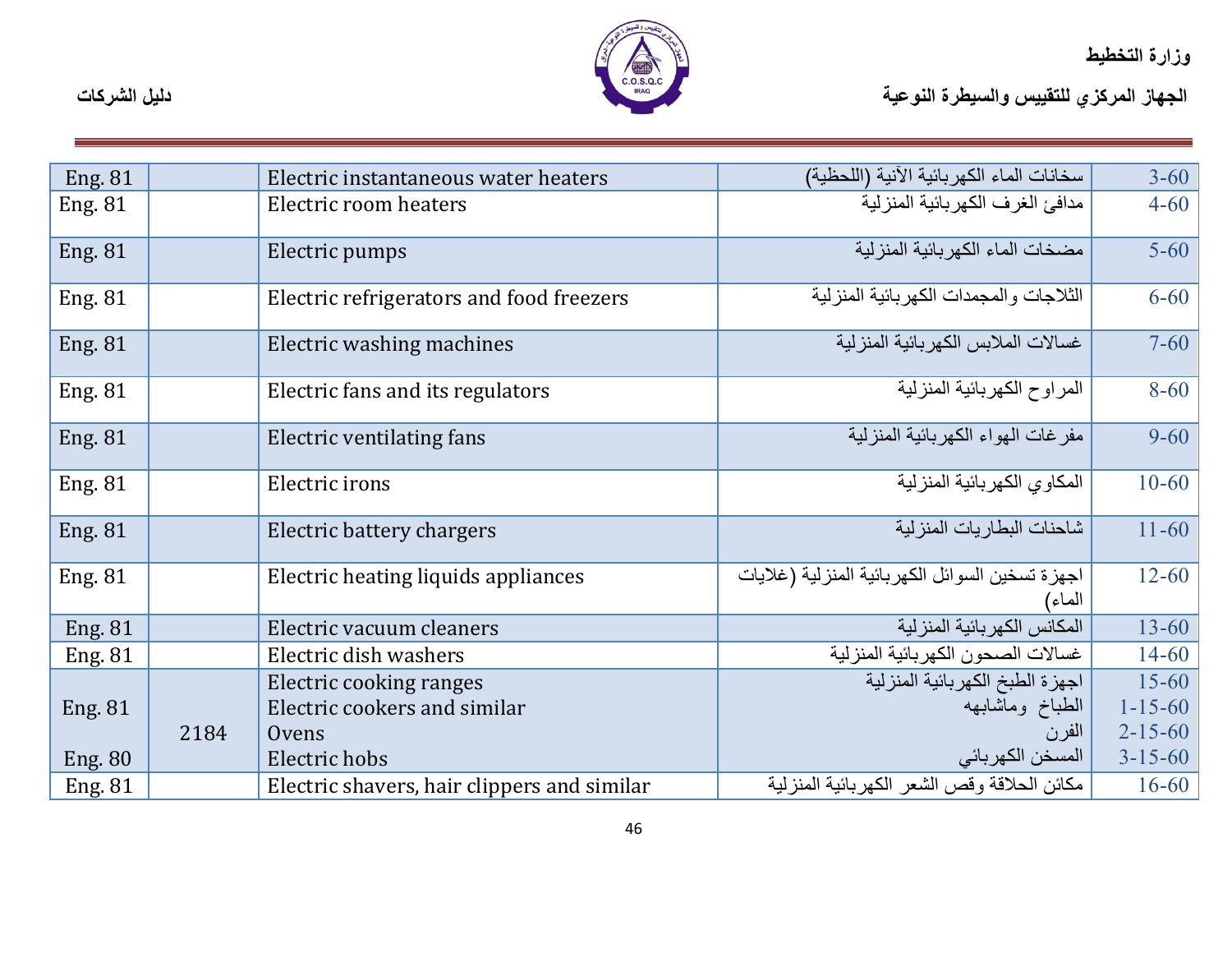

الجهاز المركزي للتقييس والسيطرة النوعية<br>الجهاز المركزي للتقييس والسيطرة النوعية

| <b>Eng. 81</b> |      | Electric toasters, grills, roasters, and similar  | المحمصات والشوابات الكهر بائية المنزلية                                              | $17 - 60$ |
|----------------|------|---------------------------------------------------|--------------------------------------------------------------------------------------|-----------|
| <b>Eng. 81</b> |      | Electric frying pans, deep fat fryers and similar | المقلاة الكهر بائية المنز لية                                                        | $18 - 60$ |
| <b>Eng. 81</b> |      | Electric kitchen machines                         | مكائن المطبخ (الخلاطة و العصارة والثرامة                                             | $19 - 60$ |
|                |      |                                                   | و غیر ها)                                                                            |           |
| <b>Eng. 81</b> |      | Electric skin and hair cars                       | اجهزة العناية بالشعر والبشرة الكهربائية المنزلية                                     | $20 - 60$ |
| <b>Eng. 81</b> |      | Electric microwave ovens                          | افران المايكروويف الكهر بائية المنزلية                                               | $21 - 60$ |
| <b>Eng. 81</b> |      | Electric clocks                                   | الساعات الكهر بائية المنز لية                                                        | $22 - 60$ |
| <b>Eng. 81</b> |      | Electric sewing machines                          | مكائن الخياطة الكهر بائية المنز لية                                                  | $23 - 60$ |
| <b>Eng.106</b> | 2186 | Drinking Water dispenser                          | مبردات مياه الشرب المنزلية (براد الماء                                               | $24 - 60$ |
| <b>Eng. 81</b> |      | Electric insect killers                           | قاتلة الحشر ات الكهر بائية المنز لية                                                 | $25 - 60$ |
| <b>Eng. 81</b> |      | Electric portable heating tools                   | عدد وادوات التسخين المتنقلة (الكاوية وغير ها)                                        | $26 - 60$ |
| <b>Eng. 81</b> |      | Electric clothing dryers and spin extractors      | مجففات الملابس الكهر بائية المنز لية                                                 | $27 - 60$ |
| <b>Eng. 81</b> |      | Electric portable immerse able heaters            | مسخنات الماء المغمور ة المتنقلة الكهر بائية المنز لية                                | $28 - 60$ |
| <b>Eng. 82</b> |      | Radios                                            | جهاز الراديو                                                                         | $29 - 60$ |
| Eng. 82        |      | Televisions                                       | جهاز التلفزيون                                                                       | $30 - 60$ |
| <b>Eng. 82</b> |      | Tape recorders                                    | جهاز تسجيل الاشرطة                                                                   | $31 - 60$ |
| <b>Eng. 82</b> |      | CD and DVD players                                | مشغل اقراص CD & DVD                                                                  | $32 - 60$ |
| <b>Eng. 82</b> |      | <b>Receivers</b>                                  | جهاز استقبال ( Receiver )                                                            | $33 - 60$ |
|                |      |                                                   |                                                                                      |           |
|                |      |                                                   | اواني الطبخ (غلايات الماء واباريق الشاي و اواني الخدمة ) المعدنية و المعدنية المطلية | $-61$     |
|                | 283  | Aluminium cooking utensils -general               | اواني الطبخ ( القدور) المصنوعة من الالمنيوم                                          | $1 - 61$  |
|                |      | requirements                                      |                                                                                      |           |
|                | 285  | Kettles                                           | غلايات الماء والشاى                                                                  | $2 - 61$  |
|                |      |                                                   |                                                                                      |           |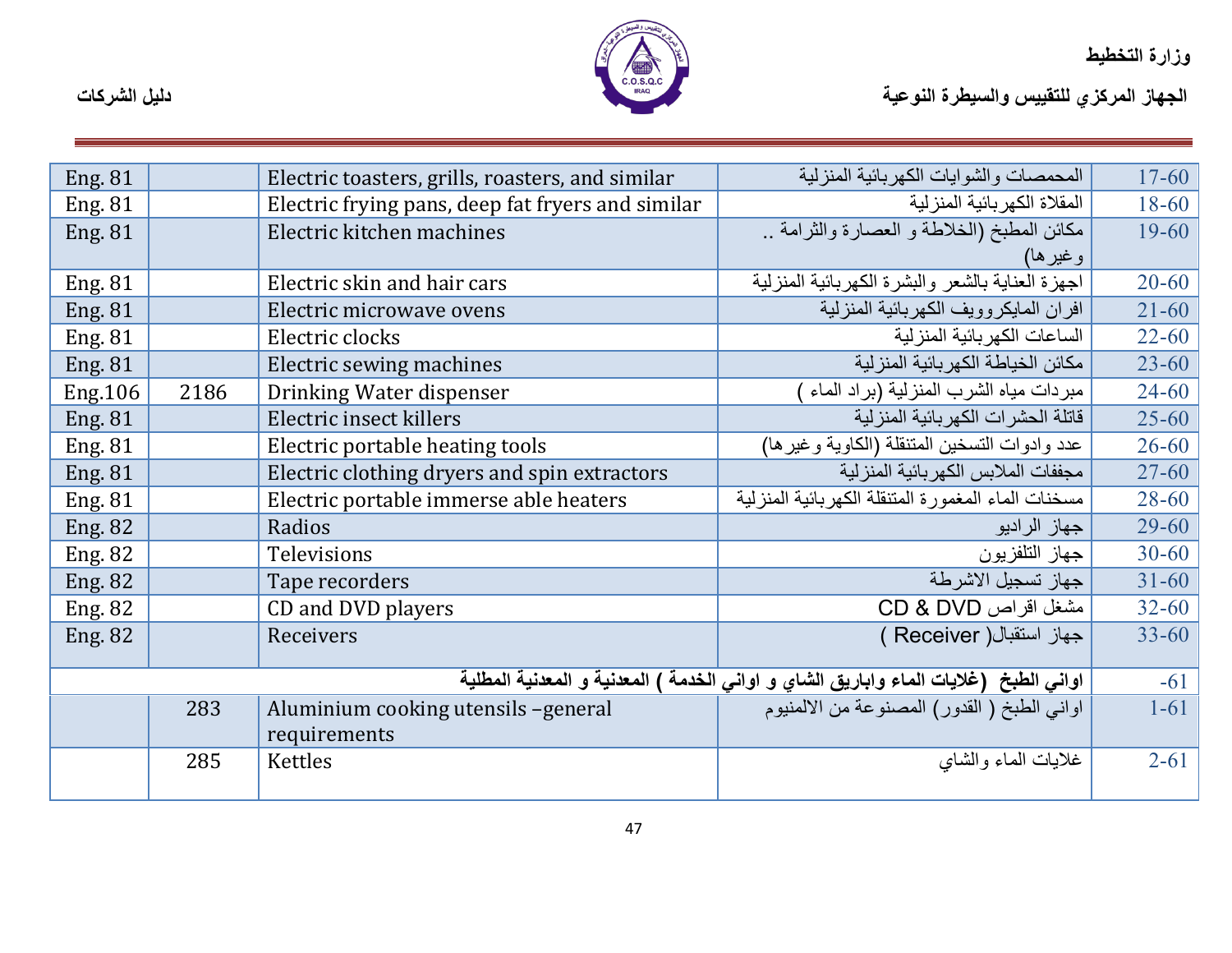

|                 | 2237   | Stainless steel, serving utensils                                                                               | اواني الخدمة ( صواني و دلال و اباريق ) من فولاذ<br>المقاوم للصدأ           | $3 - 61$ |
|-----------------|--------|-----------------------------------------------------------------------------------------------------------------|----------------------------------------------------------------------------|----------|
|                 | 1774   | Aluminium Tiffin carrier utensils                                                                               | اوعية الطعام المحمولة متعددة الطبقات المصنوعة<br>من الالمنيوم – ( سفرطاس ) | $4 - 61$ |
| <b>Eng. 104</b> |        | Stainless steel cooking utensils                                                                                | اوعية الطبخ المصنوعة من الفولاذ المقاوم للصدا                              | $5 - 61$ |
|                 | 2238   | Cookware                                                                                                        | اواني الطبخ                                                                | $6 - 61$ |
|                 | 2242   | Aluminiun household utensils                                                                                    | اواني الالمنيوم المنزلية(القدح ، صحن ، دلو ، كفة<br>میز ان)                | $7 - 61$ |
|                 |        |                                                                                                                 | ملحقات التأسيسات الكهربائية للأغراض المنزلية                               | $-62$    |
| <b>Eng. 83</b>  |        | Switches                                                                                                        | المفاتيح الكهربائية المنزلية                                               | $1 - 62$ |
| <b>Eng. 78</b>  |        | Plugs, Socket-outlets and Adapters                                                                              | القوابس والمقابس والنقسيم                                                  | $2 - 62$ |
| Eng. 79         |        | Cord extension sets                                                                                             | السيار الكهربائي                                                           | $3 - 62$ |
| Eng.113         |        | Boxes and enclosures for electrical accessories<br>for household and similar fixed electrical<br>installations. | صناديق وحاويات ملحقات التاسيسات الكهر بائية<br>الثابتة المنز لبة           | $4 - 62$ |
|                 |        |                                                                                                                 | البطاريات                                                                  | $-63$    |
| Eng.114         | 81/1,2 | Lead-acid starter batteries                                                                                     | بطاريات الرصاص الحامضية لبدء الحركة                                        | $1 - 63$ |
|                 | 114    | Primary batteries                                                                                               | البطار يات الجافة                                                          | $2 - 63$ |
|                 |        |                                                                                                                 | المصابيح للأغراض المنزلية                                                  | $-64$    |
| Eng. 103        |        | <b>Fluorescent lamps</b>                                                                                        | مصابيح الفلورسنت                                                           | $1 - 64$ |
| <b>Eng. 84</b>  | 177    | Tungsten lamps                                                                                                  | مصابيح فتيلة التنكستن                                                      | $2 - 64$ |
| <b>Eng. 85</b>  |        | Energy saving lamps                                                                                             | المصابيح الاقتصادية                                                        | $3 - 64$ |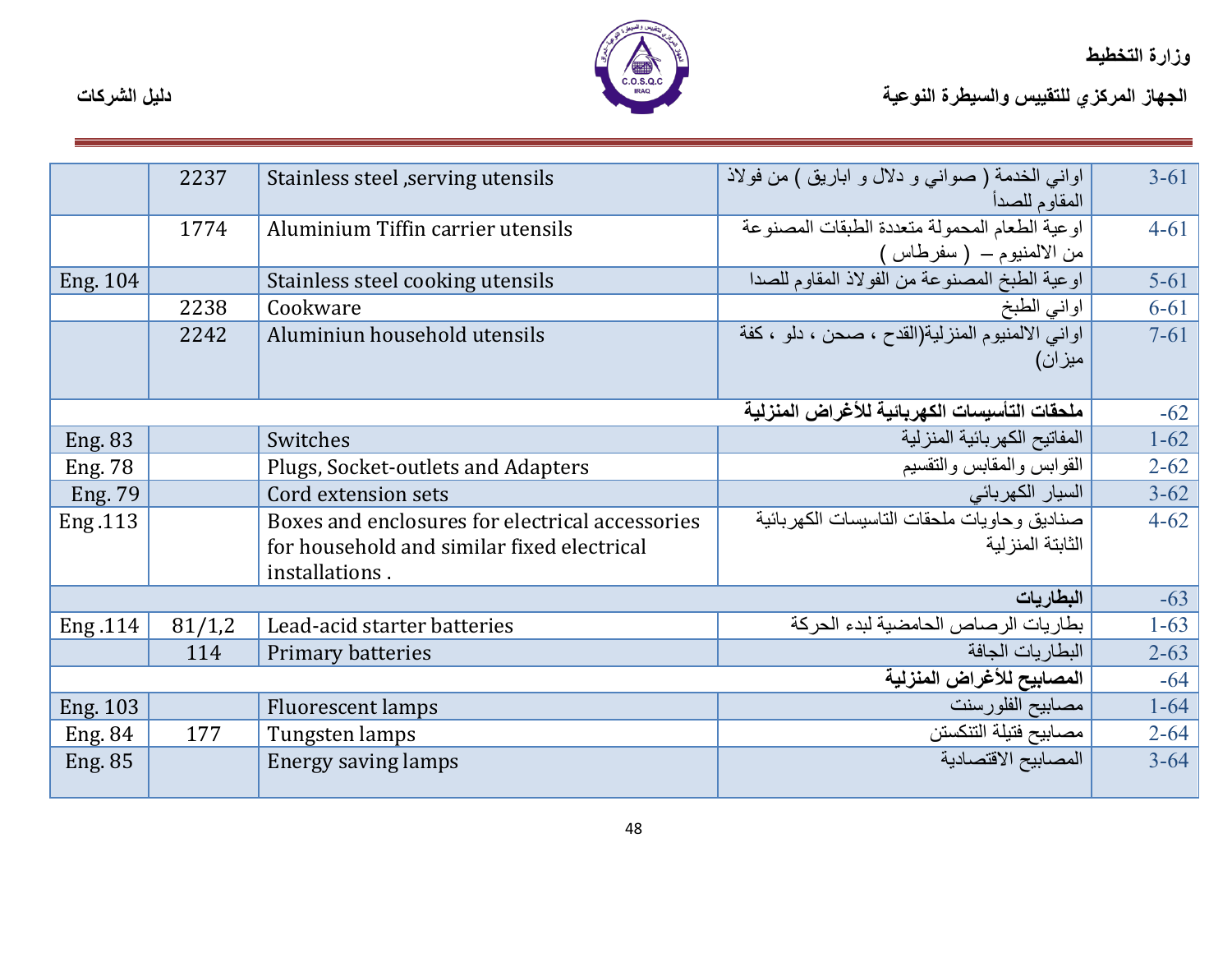

|                                   |          |                                                | القابلوات الكهربائية                                     | $-65$    |
|-----------------------------------|----------|------------------------------------------------|----------------------------------------------------------|----------|
|                                   | 1145     | PVC cables for rated voltage 450/750           | القابلوات المعزولة بمادةPVCبجهد                          | $1 - 65$ |
|                                   |          |                                                | مقرر750/450فولت                                          |          |
|                                   | 2136     | Rubber cables for rated voltage 450/750        | القابلوات المعزولة بالمطاط بجهد مقرر                     | $2 - 65$ |
|                                   |          |                                                | 750/450فولت                                              |          |
|                                   | 2200     | Flat cable (siemens)                           | القابلو المسطح (سيمنس)                                   | $3 - 65$ |
| Eng. $2$                          |          | PVC insulated, sheathed flat cable             | القابلو المسطح للتأسيسات الظاهرية                        | $4 - 65$ |
|                                   |          |                                                |                                                          |          |
| <b>Eng. 10</b>                    |          | Flexible cords and cables with cross sectional | القابلوات والحبال المرنة ذات مساحة مقطع 4مم <sup>2</sup> | $5 - 65$ |
|                                   |          | area $4 \text{ mm}^2$                          |                                                          |          |
| <b>Eng. 11</b>                    |          | Power cables for rated voltage 600/1000        | قابلوات القدرة بجهد مقرر 1000/600 فولت                   | $6 - 65$ |
| تراكيب الانارة المنزلية ومكوناتها |          |                                                | $-66$                                                    |          |
| Eng. 7                            |          | Luminaries                                     | تر اكيب الانار ة                                         | $1 - 66$ |
|                                   | 214/1,2  | <b>Starters</b>                                | بادئ التشغيل                                             | $2 - 66$ |
|                                   | 281/1,2  | <b>Ballasts</b>                                | كابح التيار (الجوك)                                      | $3 - 66$ |
| <b>Eng. 86</b>                    |          | Lamp and starter holders                       | حامل المصباح وحامل بادئ التشغيل                          | $4 - 66$ |
|                                   |          |                                                | منتجات هندسية اخر ي                                      | 67       |
|                                   | $1884 -$ | Cycles safety requirements for bicycles for    | الدراجات الهوائية للاطفال اليافعين – متطلبات             | $1 - 67$ |
|                                   | P1&P2    | young children-p1                              | السلامة الجزاء الاول                                     |          |
|                                   |          | cycles for young children-test method-p2       | الدرجات الهوائية للاطفال اليافعين حطرق الفحص             |          |
| Eng. 115                          |          | Cycles-safety requirements for bicycles        | الدر اجات الهو ائية للبالغين                             | $2 - 67$ |
| Eng. 112                          |          | Lever handles and knob of latches and lock     | اذرع العتلات والمقابض الخاصة بالاقفال والمزاليج          | $3 - 67$ |
| Eng. 111                          |          | Locks and latches                              | الاقفال والمزاليج (الكيلونات)                            | $4 - 67$ |
|                                   |          |                                                |                                                          |          |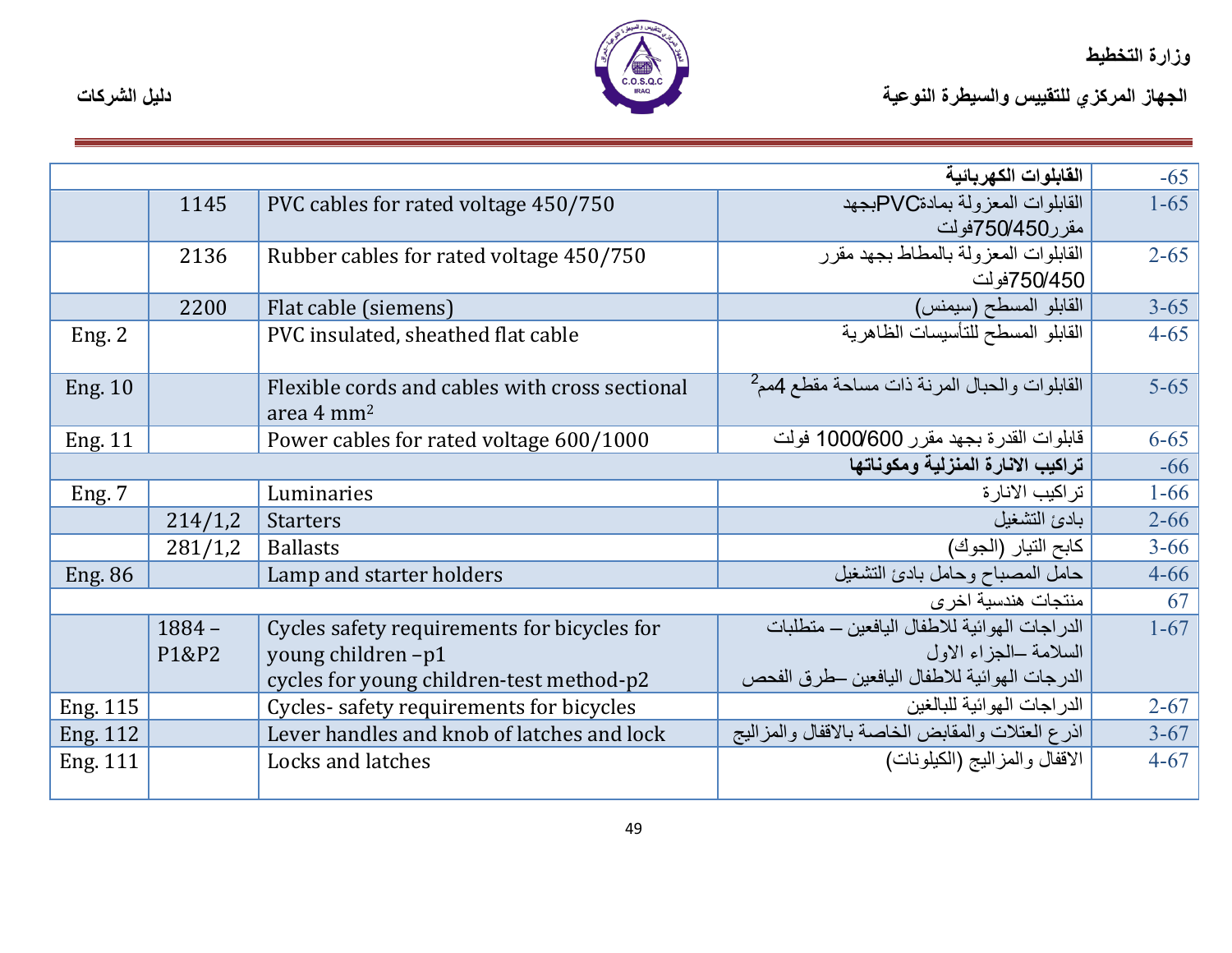

الجهاز المركزي للتقييس والسيطرة النوعية التوعية المسيطرة المتوجعة المسيطرة التوعية المسيطرة التوعية المسيطرة المسيطرة المسيطرة المسيطرة المسيطرة المسيطرة المسيطرة المسيطرة المسيطرة المسيطرة المسيطرة المسيطرة المسيطرة المس

|                | 1287 | Low pressure regulator for valves of LPG   | منظم الضغط الواطي لصمام اسطوانة الغازات                                                                                                                                                                                                                                                                           | $5-67$   |
|----------------|------|--------------------------------------------|-------------------------------------------------------------------------------------------------------------------------------------------------------------------------------------------------------------------------------------------------------------------------------------------------------------------|----------|
|                |      | cylinders                                  | النفطبة المسالة                                                                                                                                                                                                                                                                                                   |          |
|                |      | 1358 Adjustable pressure regulator for LPG | منظم الضغط المتغير لصمام اسطوانة الغازات                                                                                                                                                                                                                                                                          | $6 - 67$ |
|                |      | cylinders valve                            | النفطية المسالة                                                                                                                                                                                                                                                                                                   |          |
|                |      |                                            | عتاصر التسخين والثرموستات لسخانات الماء الكهربائية المنزلية                                                                                                                                                                                                                                                       | $-68$    |
| Eng. 87        |      | Heating elements                           | عناصر التسخين                                                                                                                                                                                                                                                                                                     | $1 - 68$ |
| <b>Eng. 88</b> |      | Thermostat                                 | الثر موستات                                                                                                                                                                                                                                                                                                       | $2 - 68$ |
|                |      |                                            |                                                                                                                                                                                                                                                                                                                   |          |
|                |      |                                            |                                                                                                                                                                                                                                                                                                                   |          |
| Eng.98         |      | <b>Metal containers for food materials</b> |                                                                                                                                                                                                                                                                                                                   | $-69$    |
|                |      |                                            | علب ( حاويات معدنية للمواد الغذائية )<br>حافظات الطعام بجميع انواعها المعدنية                                                                                                                                                                                                                                     |          |
| <b>Eng. 89</b> |      | <b>Telephone cables</b>                    | فابلوات الهاتف                                                                                                                                                                                                                                                                                                    | $-70$    |
|                |      |                                            | $\mathcal{L}$ and $\mathcal{L}$ and $\mathcal{L}$ and $\mathcal{L}$ is the set of $\mathcal{L}$ and $\mathcal{L}$ and $\mathcal{L}$ and $\mathcal{L}$ and $\mathcal{L}$ and $\mathcal{L}$ and $\mathcal{L}$ and $\mathcal{L}$ and $\mathcal{L}$ and $\mathcal{L}$ and $\mathcal{L}$ and $\mathcal{L}$ and $\math$ |          |

عدد المنتجات الهندسية المشمولة بالفحص (124) منتج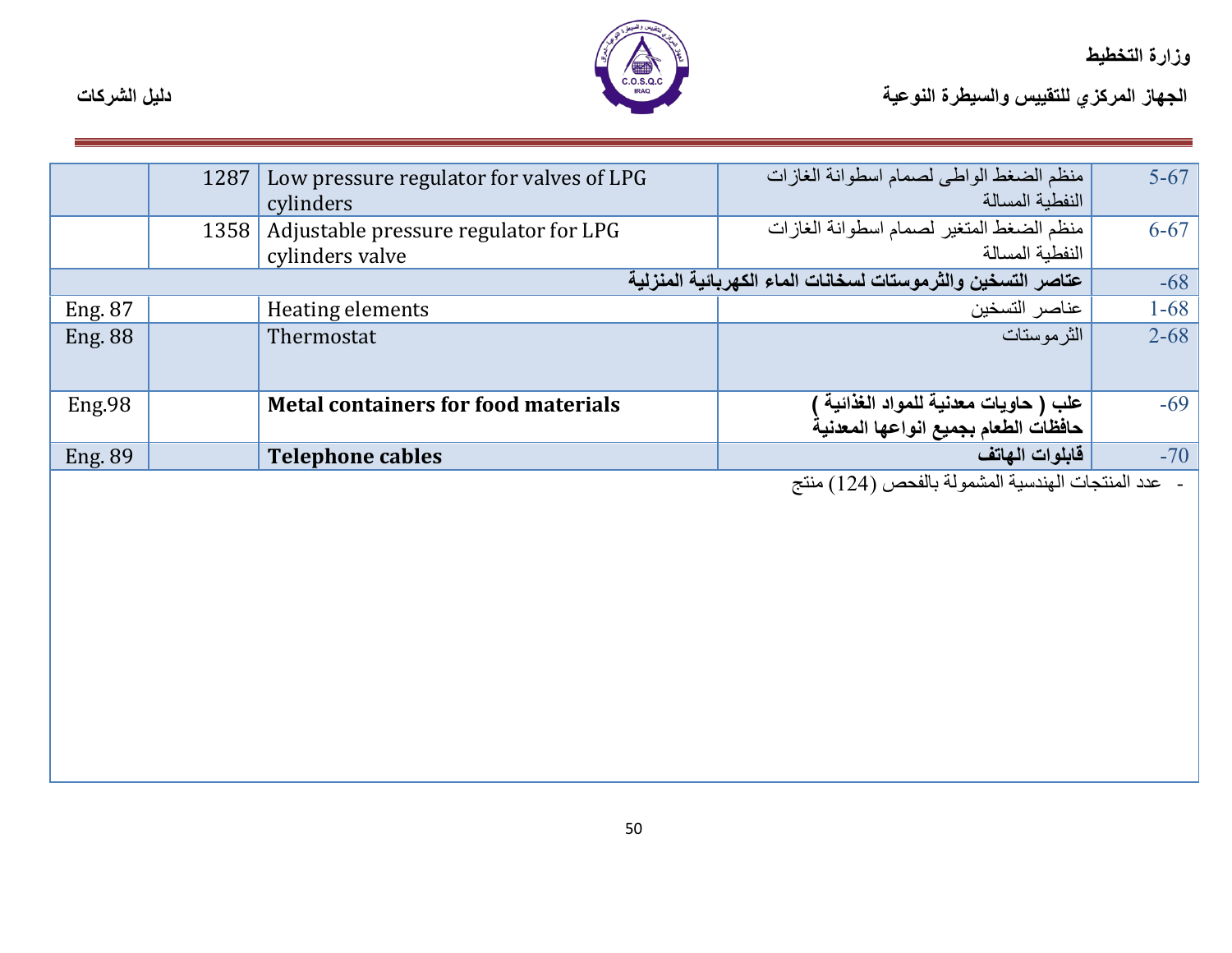

|      | (البضـــائــع النسيــجيــــة)    |                                                                                 |          |
|------|----------------------------------|---------------------------------------------------------------------------------|----------|
|      | <b>Under wear</b>                | الملابس الداخلية بانواعها                                                       | 71       |
| 2278 | Knitted long-sleeve cotton vests | الفانيلات القطنية طويلة الكم المحاكة الرجالية<br>مقصورة ،مصبوغة ، مغسولة        | $1 - 71$ |
| 1360 | Plain-knitted cotton vests       | الفانيلات القطنية السادة<br>رجالي<br>ولادي<br>اطفال<br>مقصورة ، مصبوغة ، مغسولة | $2 - 71$ |
| 1365 | Rib knitted cotton vests         | الفانيلات القطنية المضلعة<br>رجالي<br>ولادي<br>اطفال<br>مقصورة ،مصبوغة ، مغسولة | $3 - 71$ |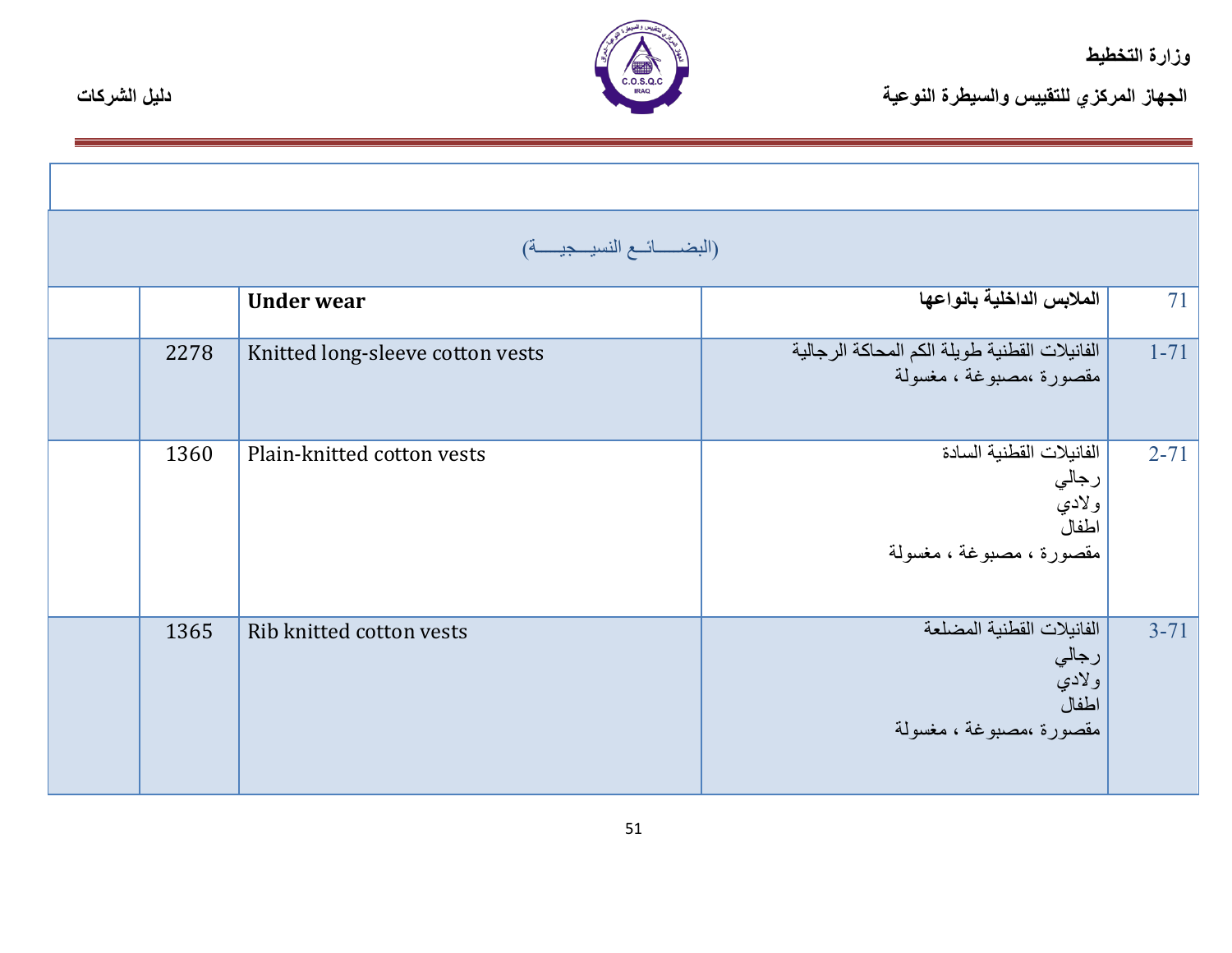

|                    | 1361 | Plain(cotton-polyester) blended vests       | الفانيلات المخلوطة (قطن- بولستر) السادة               | $4 - 71$  |
|--------------------|------|---------------------------------------------|-------------------------------------------------------|-----------|
|                    |      |                                             | رجالي                                                 |           |
|                    |      |                                             | ولادي                                                 |           |
|                    |      |                                             | اطفال                                                 |           |
|                    |      |                                             | الابيض والمصبوغ<br>الفانيلات القطنية الانترلوك        |           |
|                    | 1354 | Interlock cotton vests                      |                                                       | $5 - 71$  |
|                    |      |                                             | رجالي                                                 |           |
|                    |      |                                             | ولادي                                                 |           |
|                    |      |                                             | اطفال                                                 |           |
|                    | 1355 | Cotton short drawers for men                | السراويل الداخلية الرجاليةالقطنية قصبرة الساق         | $6 - 71$  |
|                    |      |                                             | (اللبائس الرجالية )                                   |           |
|                    | 1356 | Cotton briefs for men                       | السر اويل الداخلية الرجالية القطنية بدون ساق          | $7 - 71$  |
|                    |      |                                             | (اللبائس الرجالية)                                    |           |
| Tex. 8             |      | Long drawers for men                        | لباس رجالي طويل الساق                                 | $8 - 71$  |
|                    |      | (knitted, woven)                            | (محاك ، منسوج )                                       |           |
| Tex <sub>.</sub> 8 |      | Drawers for women                           | لباس نسائى                                            | $9 - 71$  |
|                    |      | (knitted)                                   | (محاك )                                               |           |
| Tex. 8             |      | Drawers for children                        | لباس اطفال                                            | $10 - 71$ |
|                    |      | (knitted)                                   | (محاك                                                 |           |
| Tex. 8             |      | Drawers for boys and girls                  | لباس ولادي ، بناتبي                                   | $11 - 71$ |
|                    |      | (knitted)                                   | (محاك                                                 |           |
|                    | 1370 | Brassieres size                             | فياسات حمالات الصدر النسائية                          | $12 - 71$ |
|                    | 1523 | Women's slips                               | القمصان الداخلية النسائية (الاتكات                    | $13 - 71$ |
| <b>Socks</b>       |      |                                             | الجواريب بانواعها                                     | 72        |
|                    | 1501 | Long and three-quarters stockings for women | الجواريب النسائية الطويلة والثلاثة ارباع (تحت الركبة) | $1 - 72$  |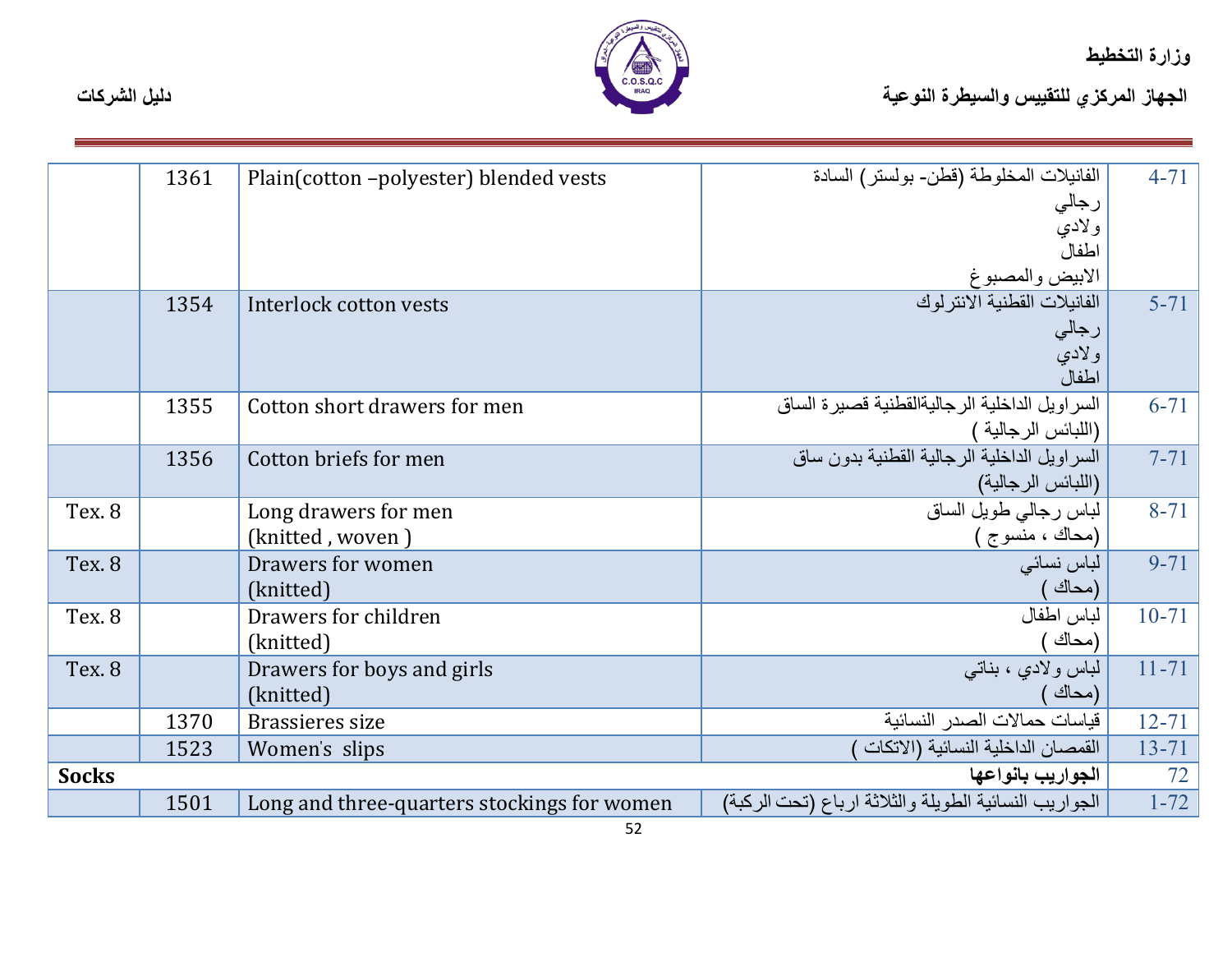

|         | 1359 | Ladies pantyhose                                       | الجواريب النسائية المسرولة ( الكولون )                                    | $2 - 72$ |
|---------|------|--------------------------------------------------------|---------------------------------------------------------------------------|----------|
|         | 1877 | Acrylic socks                                          | <mark>  جواريب الاكريلك</mark><br>رجالي<br>ولادي<br>اطفال                 | $3 - 72$ |
|         | 2138 | Blended yarn socks                                     | الجواريب المصنوعة من الغزول المخلوطة<br>رجالي<br>ولادي                    | $4 - 72$ |
|         | 1146 | Cotton socks                                           | الجواريب القطنية<br>رجالي<br>ولادي<br>اطفال                               | $5 - 72$ |
|         | 1147 | Nylon socks                                            | جواريب النايلون المطاطة قصيرة الساق<br>رجال <sub>ي</sub><br>ولادي ، اطفال | $6 - 72$ |
|         | 1148 | Woolen and wool man -mad blended socks and<br>stocking | الجواريب الصوفية والصوفية المخلوطة<br>رجالي<br>ولاديّ<br>اطفال            | $7 - 72$ |
| Tex. 14 |      | Girls pantyhose                                        | جواريب مسرولة ( كولون) بناتي                                              | $8 - 72$ |
|         |      |                                                        | الشراشف والبطانيات                                                        | 73       |
|         | 1063 | Bed sheets and pillow cases                            | الشراشف الاسرة واكياس المخدات                                             | $1 - 73$ |
|         | 1051 | Woven wool and blended blankets                        | البطانيات الصوفية والمخلوطة                                               | $2 - 73$ |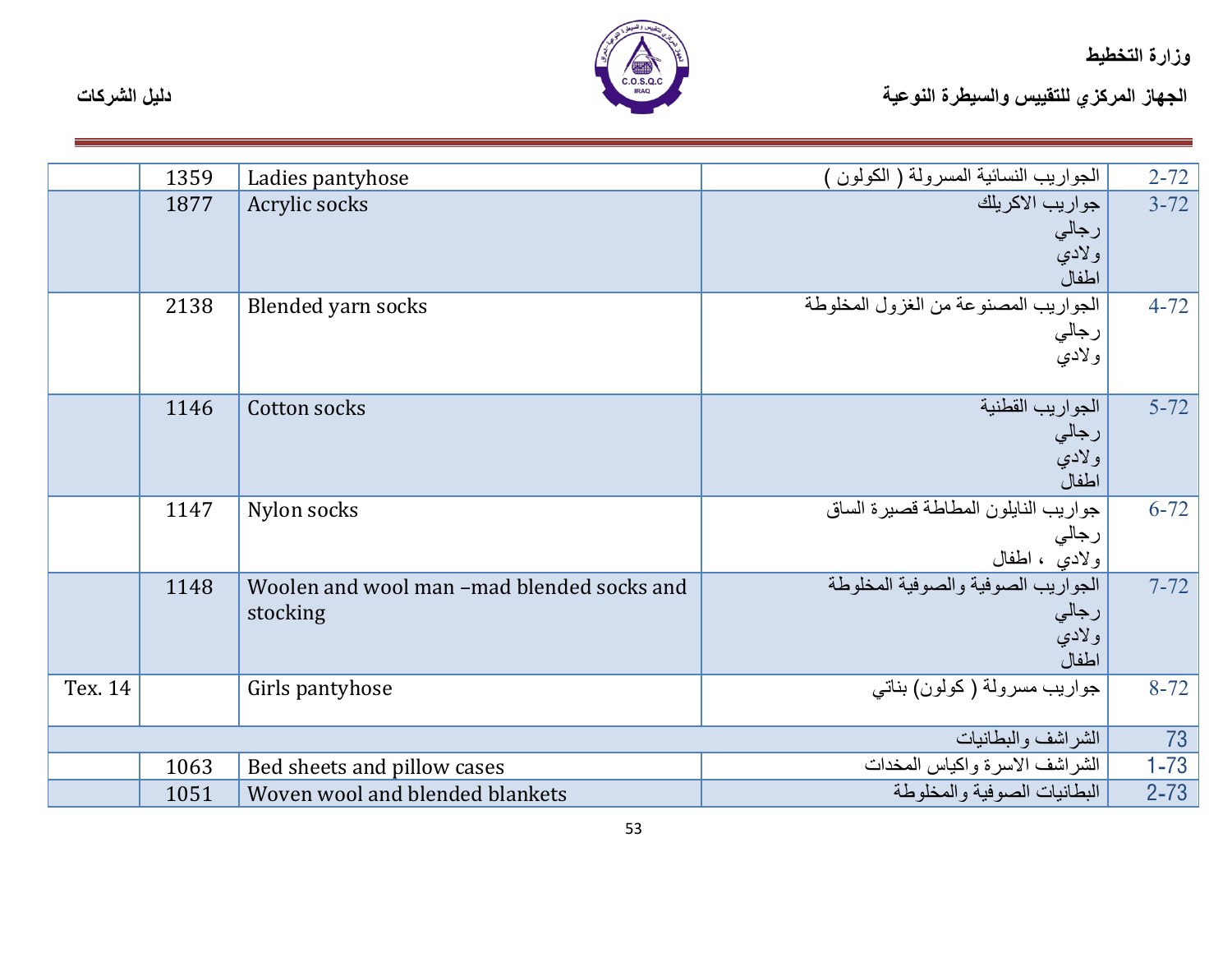

|         | 1052                                                                      | Tufted blankets made from acrylic yarns        | البطانيات المغرزة المصنوعة من غزول الاكريليك          | $3 - 73$ |
|---------|---------------------------------------------------------------------------|------------------------------------------------|-------------------------------------------------------|----------|
| Tex. 17 |                                                                           | blankets (woven and knitted not include in the | البطانيات المحاكة والمنتوجة غير المشمولة بـ م ق ع رقم | $4 - 73$ |
|         |                                                                           | IQS 1051 and IQS 1052)                         | (1051) و م ق ع رقم (1052)                             |          |
|         |                                                                           |                                                | منتجات نسيجية اخرى                                    | 74       |
| Tex. 16 |                                                                           | pillow                                         | الوسادة                                               | $1 - 74$ |
| Tex. 15 |                                                                           | Quilt                                          | اللحاف                                                | $2 - 74$ |
|         |                                                                           |                                                | -عدد المنتجات النسيجية المشمولة بالفحص (27) منتج      |          |
|         |                                                                           | البضائع الانشائية                              |                                                       |          |
|         |                                                                           | Safety glass for road vehicles                 | الزجاج الامين للمركبات البرية                         | $-75$    |
|         | 1383                                                                      | Laminated glass                                | 1-75   الزجاج الرقائقي                                |          |
|         |                                                                           | Zone - toughened glass                         | 2-75   الزجاج المقسى في منطقة محدودة                  |          |
|         |                                                                           | Toughened glass                                | 3-75   الزجاج المقسى                                  |          |
|         | ادوات المائدة المصنوعة من الخزف الصيني(البورسلين)<br>Porcelain table ware |                                                | $-76$                                                 |          |
|         | 1494                                                                      | Flat ware                                      | صحن مسطح $\mid$ 1-76                                  |          |
|         |                                                                           | Small hollow ware                              | اناء عميق صغير $\mid$ 2-76 $\mid$                     |          |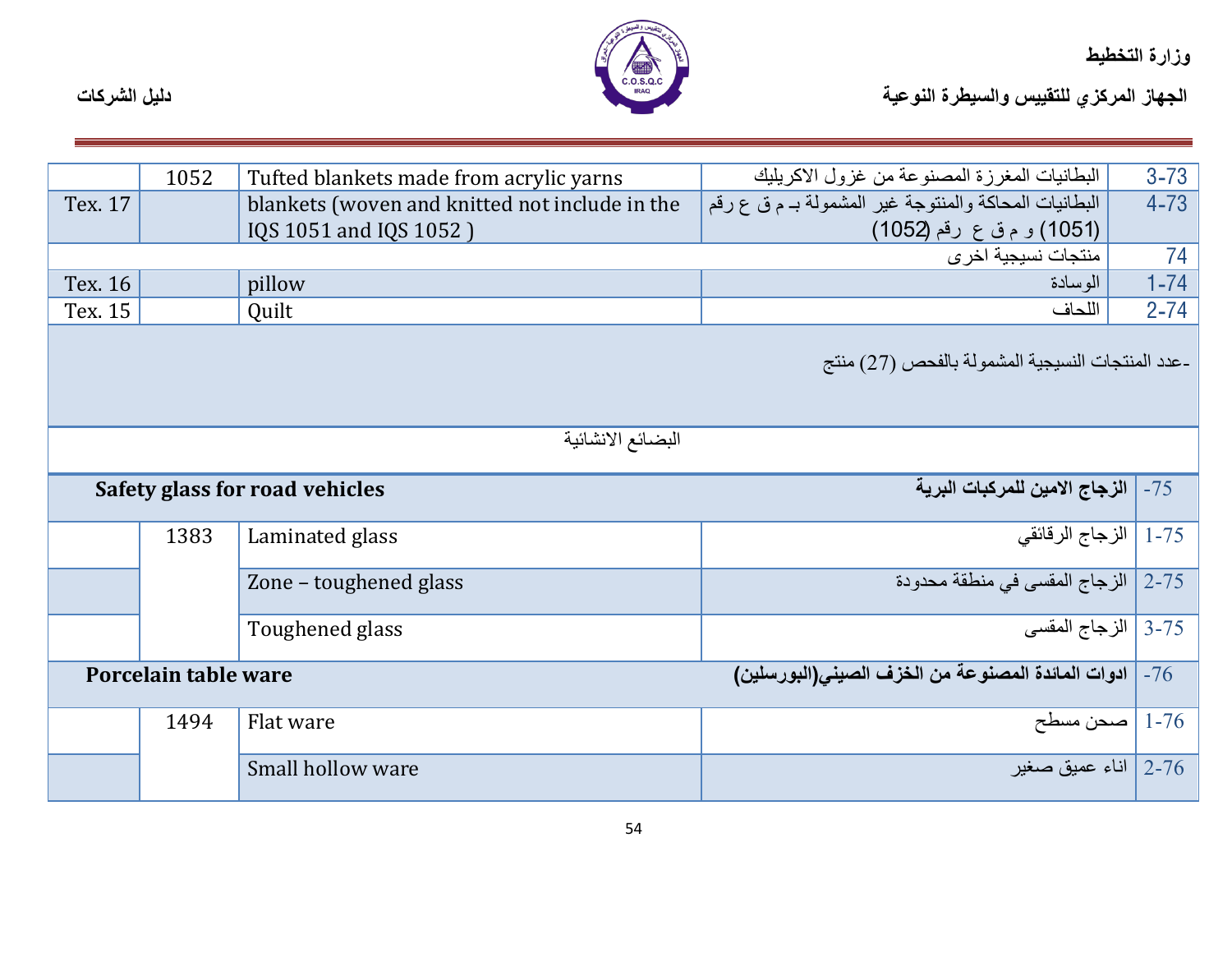

|         |   | Large hollow ware        | اناء عميق كبير $\mid$ 3-76 - 3     |              |
|---------|---|--------------------------|------------------------------------|--------------|
|         |   | Storage hollow ware      | اناء عميق للخزن $\mid$ 4-76 $\mid$ |              |
|         |   | Mugs and cups            | 5-76   فناجين واكواب               |              |
|         |   | Cup small dish           | صحن فنجان $\mid$ 6-76              |              |
|         |   | Different plates         | 7-76   اطباق مختلفة                |              |
|         |   | Cooking ware             | 8-76   اواني طبخ                   |              |
|         |   |                          |                                    |              |
|         |   | cement                   | 77- السمنت                         |              |
|         | 5 | Common cement            | اعتيادي $\mid$ 1-77 $\mid$         |              |
|         |   | Rapid hardening cement   | 2-77 سريع التصلد                   |              |
|         |   | Low heat cement          | 3-77 واطئ الحرارة                  |              |
|         |   | Sulfate resistant cement | 77-4   مقاوم للاملاح الكبريتية     |              |
|         |   | White cement             |                                    | _5-77   ابيض |
| Const.1 |   | Oil well cement          | _6-77   سمنت آبار النفط            |              |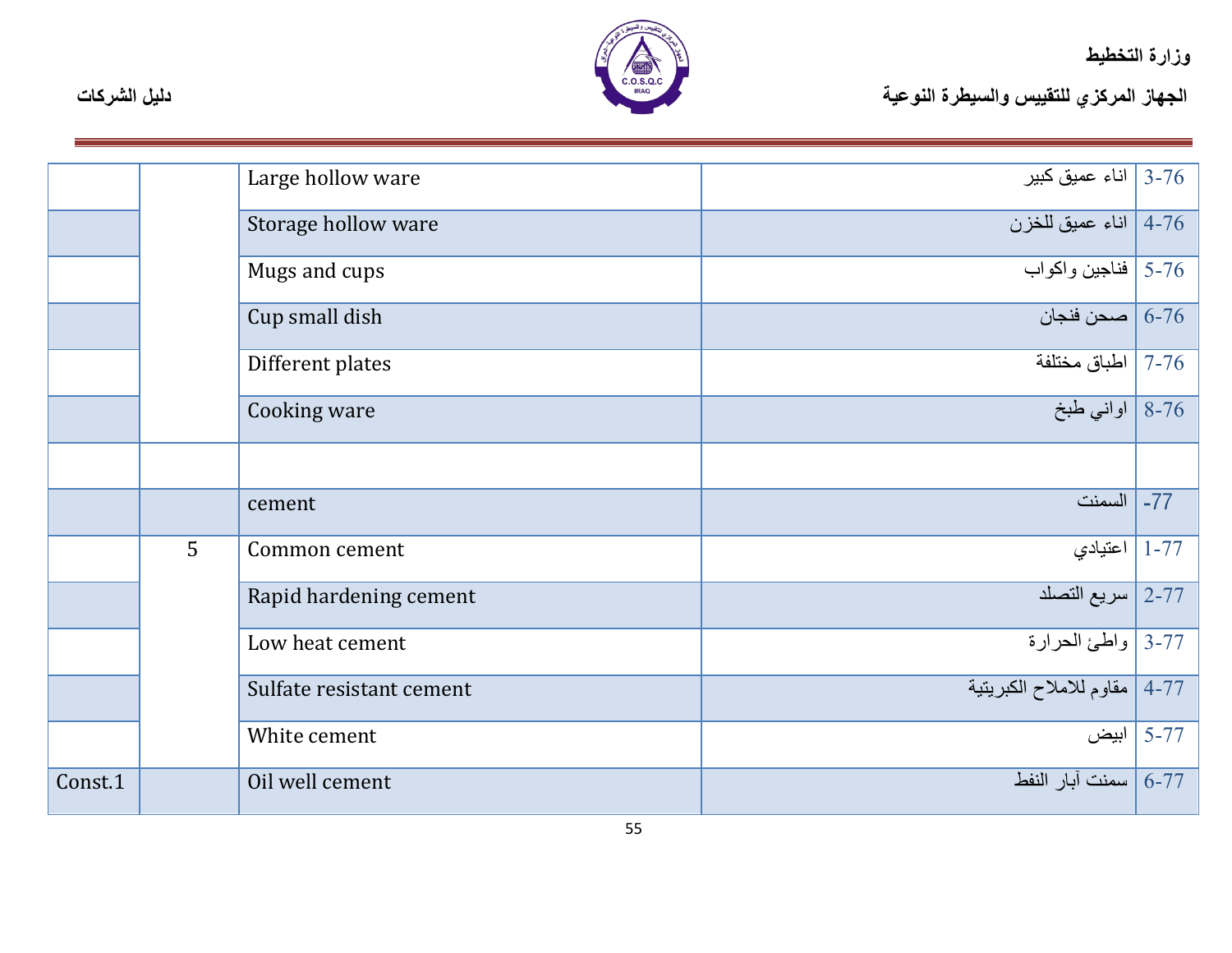

|         |              | Clay building bricks       | 78-   الطابوق المصنوع من الطين (الاجر) |    |
|---------|--------------|----------------------------|----------------------------------------|----|
|         | 25           | $Type(A)$ :Loaded          | 1-78   صنف (أ): محمل                   |    |
|         |              | $Type(B)$ :Loaded          | 2-78 صنف (ب): محمل                     |    |
|         |              | Type(C): Un loaded         | 3-78   صنف (ج): غير محمل               |    |
| Const.6 |              | Facing brick               | 4-78   طابوق الواجهات                  |    |
|         | 28           | <b>Gypsum for building</b> | 79-   الجص للأغراض البنائية            |    |
|         |              | Ordinary plaster           | 79-1   الجص الأعتبادي                  |    |
|         |              | Technical plaster          | 2-79   الجص الفني                      |    |
|         |              | Plaster of paris           | 3-79   البورق                          |    |
|         |              | <b>Tiles</b>               | الكاشى                                 | 80 |
|         | 1042         | Terrazzo tiles             | 80-1   الكاشى الموز ائبك               |    |
|         | 1704/        | Ceramic tiles              | 80-2   البلاط السير اميكي              |    |
|         | $p1$ to $p8$ |                            |                                        |    |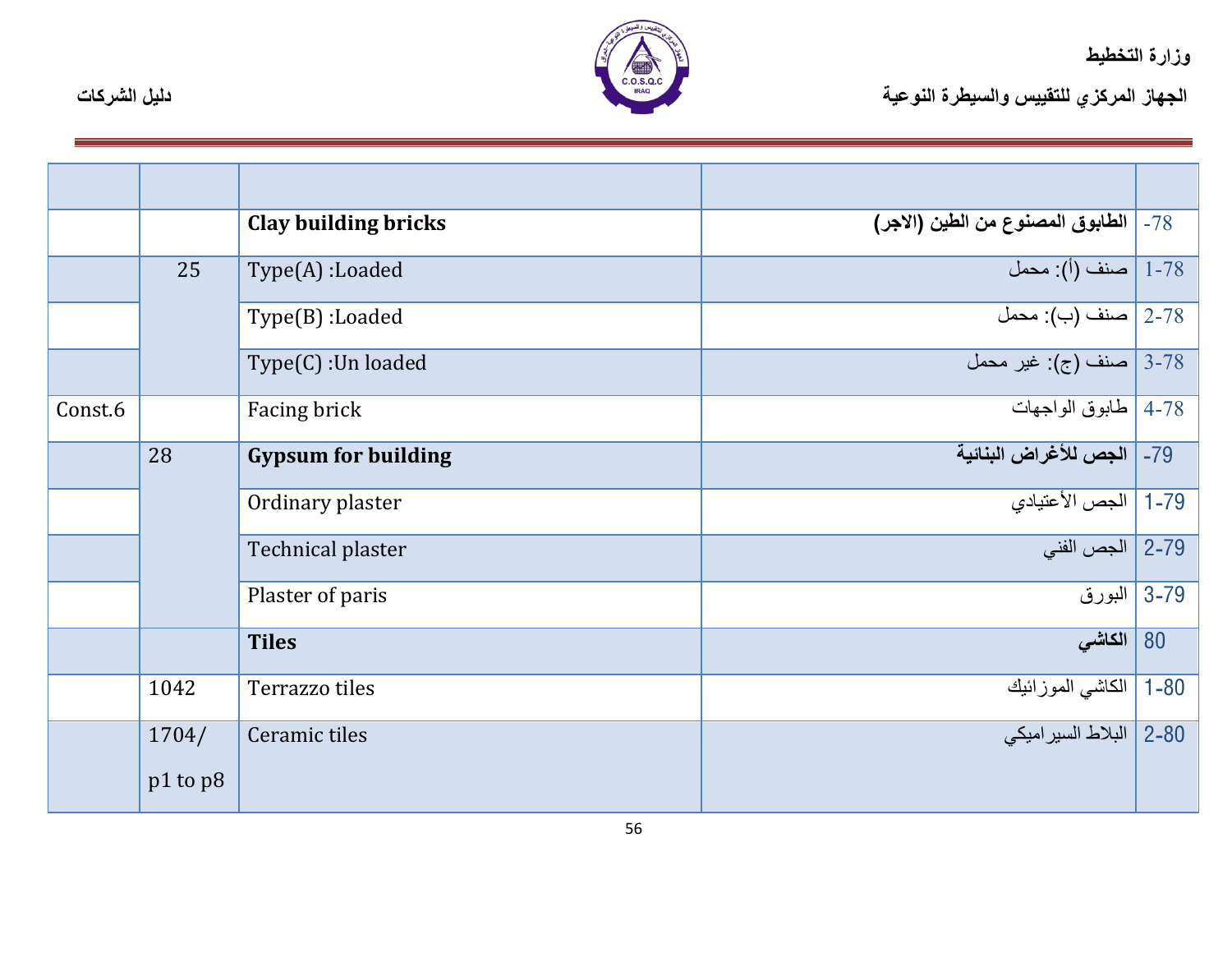

الجهاز المركزي للتقييس والسيطرة النوعية<br>الجهاز المركزي للتقييس والسيطرة النوعية

| 1387 | <b>Natural building stone</b>               | المرمر الطبيعي $\sim 3$ -80 $\,$                                         |            |
|------|---------------------------------------------|--------------------------------------------------------------------------|------------|
|      | <b>Sanitary appliances</b>                  | 81- المواد الصحية                                                        |            |
| 1612 | Wash basing                                 | المغاسل                                                                  | $1 - 81$   |
| 1610 | Vitreous Sanitary Appliances-Squatting pans | الأدوات الصحية المزججة - المرافق الصحية الشرقية                          | $2 - 81$   |
| 1911 | Siphonic wash -down wather closets          | المر افق الصحية الغر بية المر تبطة بصندو ق الطر د                        | $3 - 81$   |
| 1613 | <b>Bidets</b>                               | الشطافات                                                                 | $4 - 81$   |
| 1688 | Baths made from porcelain cast iron         | أحواض الاستحمام المصنوعة من الحديد الصب (الز هرة)<br>المطلية بالبور سلين | $15 - 81$  |
| 1689 | Vitreous enameled steel bath tubs           | أحواض الاستحمام الفولاذية المزججة                                        | $6 - 81$   |
| 1391 | <b>Glass tableware</b>                      | أدوات المائدة الزجاجية                                                   | $-82$      |
|      | glass                                       | الاقداح                                                                  | $1 - 82$   |
|      | jugs                                        | الصر احيات                                                               | $ 2 - 82 $ |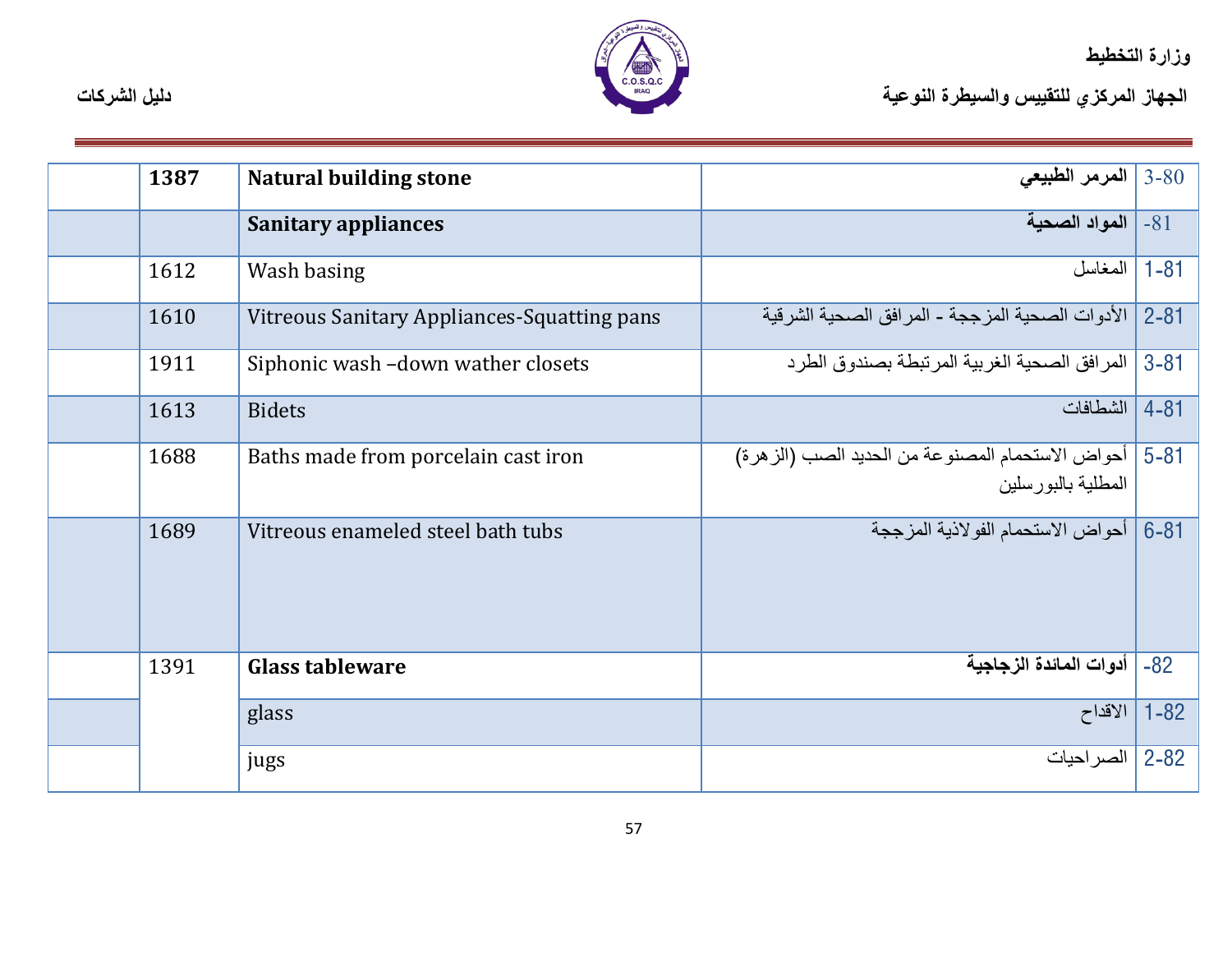

|      | cups                                                              | 82-3   الأكواب                                                         |           |
|------|-------------------------------------------------------------------|------------------------------------------------------------------------|-----------|
|      | <b>Dishes</b>                                                     | 4-82   الصحون                                                          |           |
|      | stemware                                                          | 82-5   الكؤوس المستعملة للمشروبات الكحولية والمرطبات                   |           |
|      | Tea cups                                                          | 6-82   أقداح الشاي                                                     |           |
|      | <b>Tea Dishes</b>                                                 | 82-7   صحون الشاي                                                      |           |
|      | Hollow ware                                                       | 8-82   الكاسات                                                         |           |
|      | Ashtray                                                           | 9-82   نفاضات السكائر                                                  |           |
|      | Salt and pepper shaker                                            | الممالح                                                                | $10 - 82$ |
| 1137 | Silvered glass mirrors for general purposes                       | مرايا الزجاج المفضض للأغراض العامة                                     | $-83$     |
|      |                                                                   |                                                                        |           |
|      |                                                                   | منتجات مانعة للرطوبة                                                   | $-84$     |
| 1110 | Asphaltic sealer for concrete joints, hot<br>poured elastic type. | المعجون القيري المرن لاحكام الفواصل الخرسانية للاستعمال<br>على الحار . | $1 - 84$  |
|      |                                                                   |                                                                        |           |